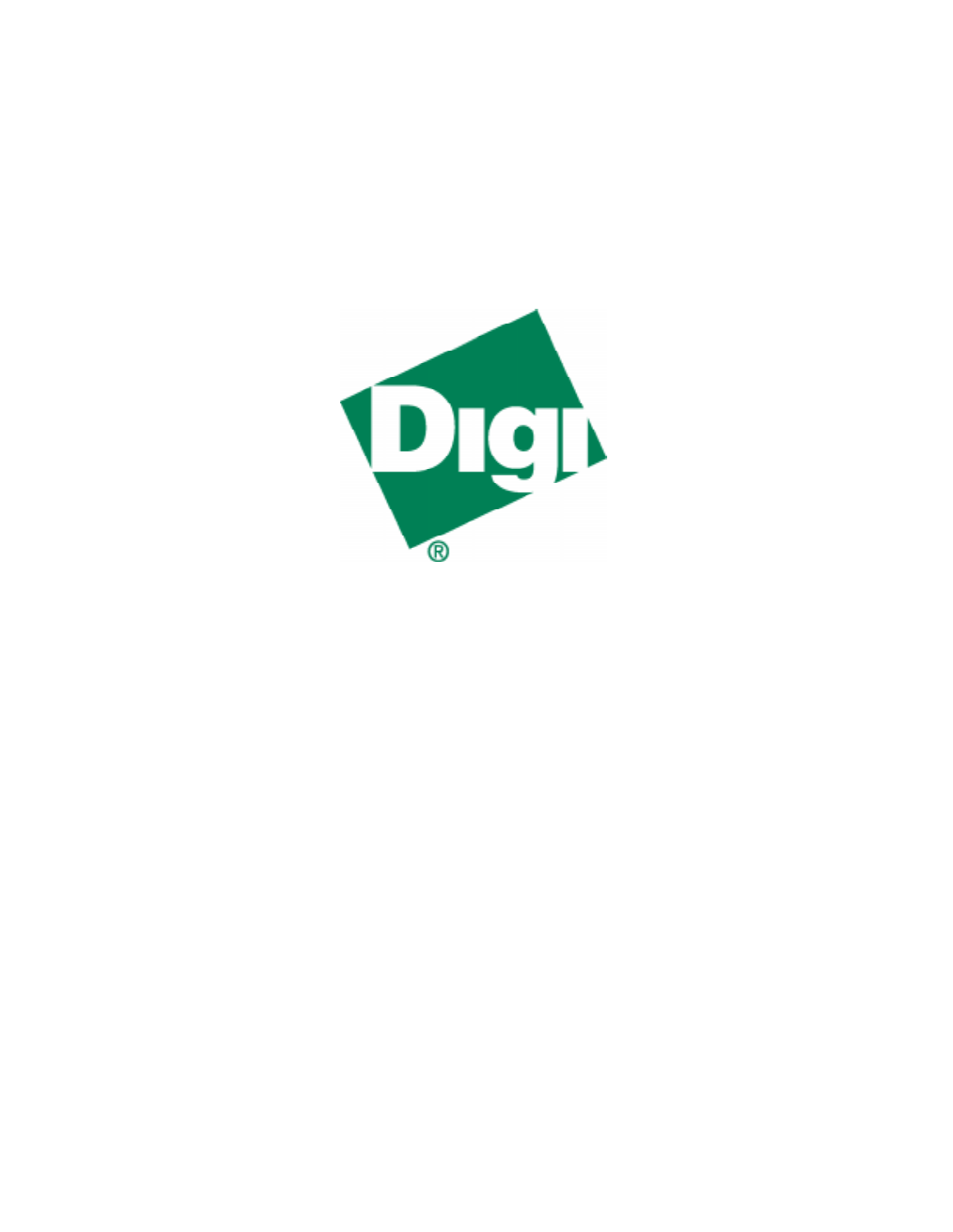

**Digi AccelePort C/X and Xem PCI and ISA Device Drivers for AIX Release 4.x** 92000249B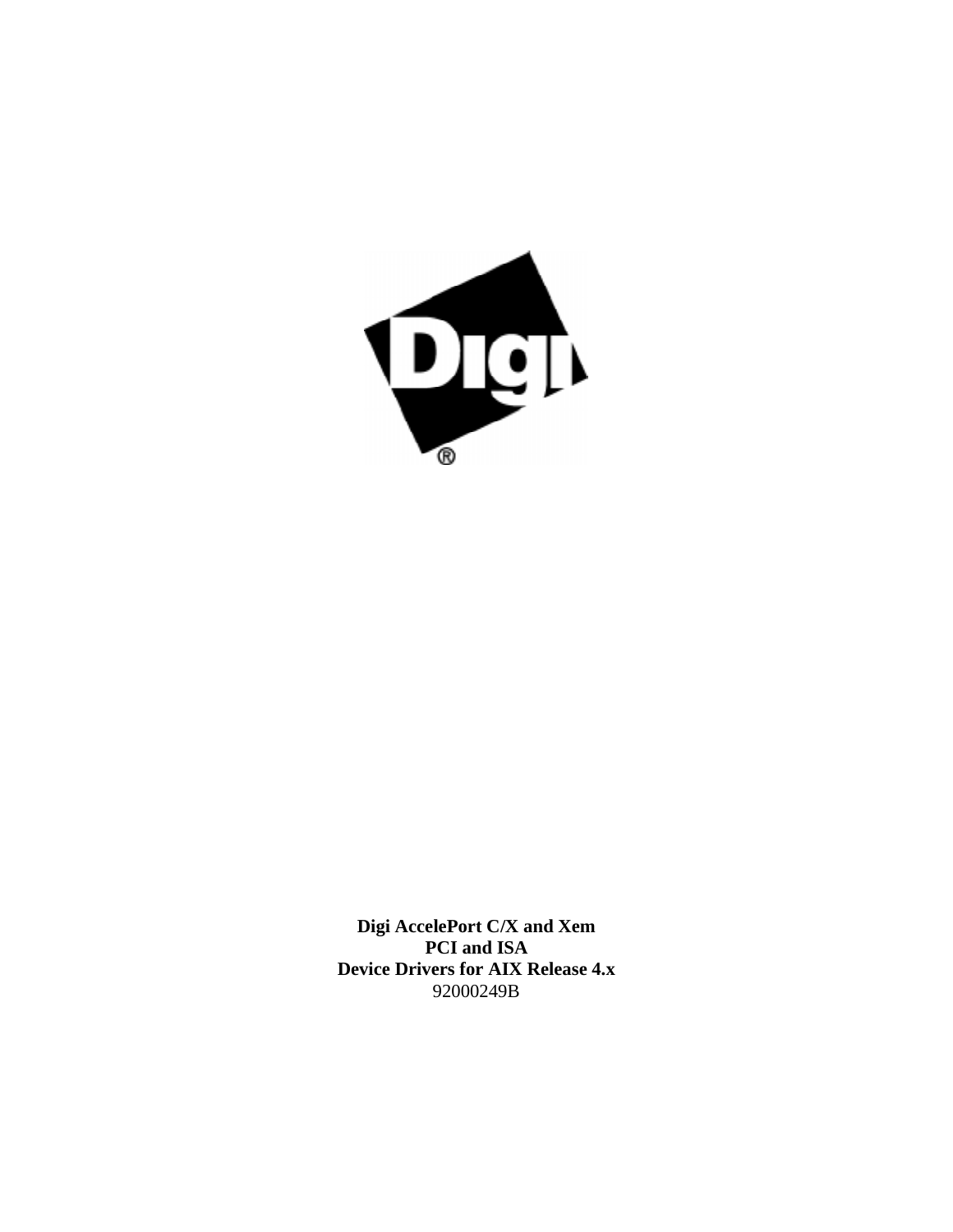TM**C/X ™ , Xem ™, C/CON-16** ™ , **C/CON-8** ™ , **C/X Rack 16** ™ , **PORTS/16em** ™**, PORTS/8em** ™ **, DigiPRINT** ™ and the Digi logo are trademarks of Digi International Inc. All other brand and product names are the trademarks of their respective holders.

> © Digi International Inc. 1999 All Rights Reserved

> > http://www.digi.com

Information in this document is subject to change without notice and does not represent a commitment on the part of Digi International.

Digi provides this document "as is", without warranty of any kind, either expressed or implied, including, but not limited to, the implied warranties of fitness or merchantability for a particular purpose. Digi may make improvements and/or changes in this manual or in the product(s) and/or the program(s) described in this manual at any time.

This product could include technical inaccuracies or typographical errors. Changes are periodically made to the information herein; these changes may be incorporated in new editions of the publication.

Changes are periodically made to the information herein; these changes may be incorporated in new editions of the publication.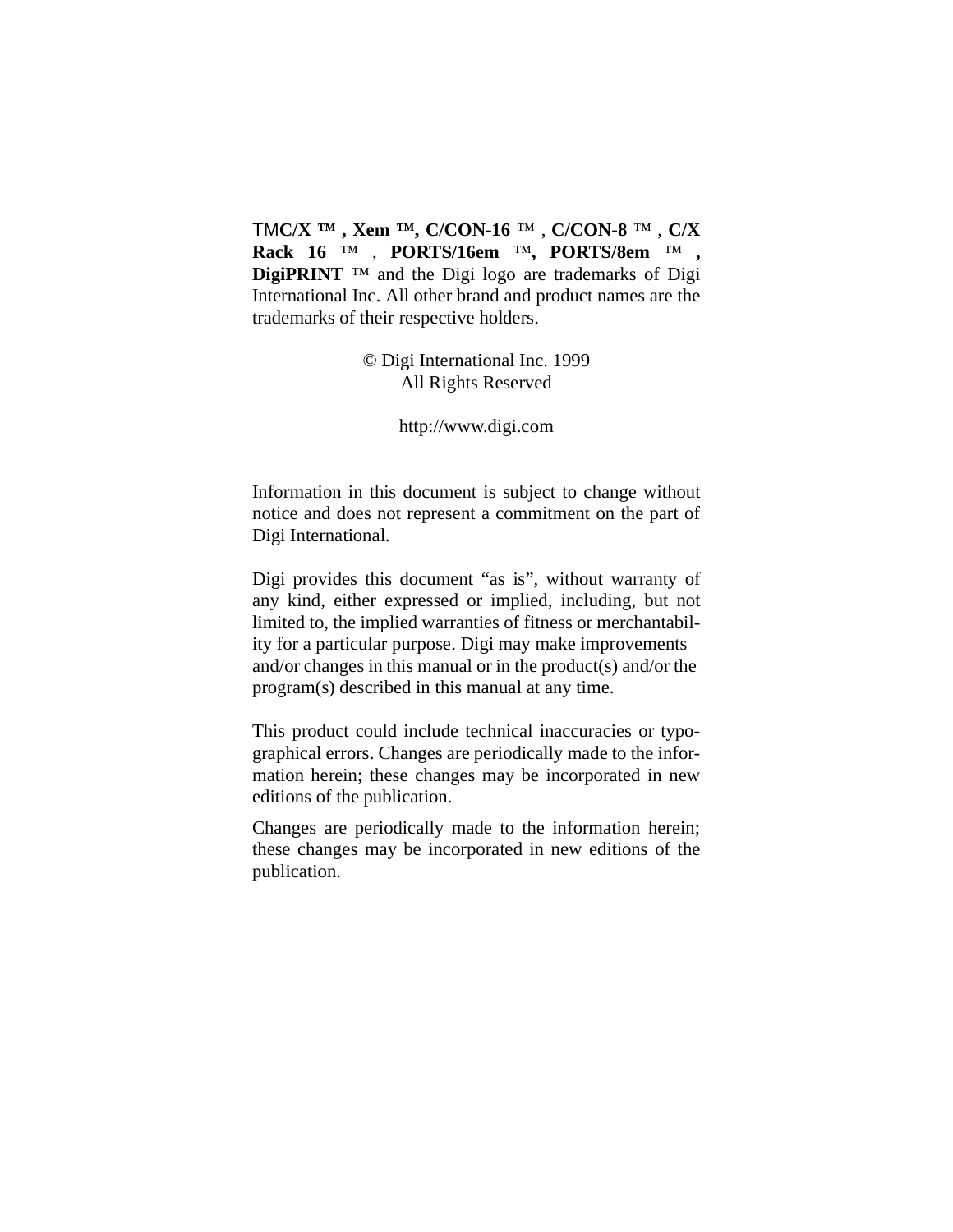# **Table of Contents**

| Configuring the C/X Host Adapters 10                                              |  |
|-----------------------------------------------------------------------------------|--|
|                                                                                   |  |
|                                                                                   |  |
|                                                                                   |  |
|                                                                                   |  |
| Setting Terminal Options with stty-digi 13                                        |  |
| DigiPRINT Transparent Print Feature  18                                           |  |
| Description & Theory of Operation 18                                              |  |
|                                                                                   |  |
|                                                                                   |  |
|                                                                                   |  |
|                                                                                   |  |
| DSINFO DigiSCREEN Information File  26                                            |  |
|                                                                                   |  |
|                                                                                   |  |
| Using mon-dpa $\ldots \ldots \ldots \ldots \ldots \ldots \ldots \ldots \ldots$ 33 |  |
| Monitoring Channel Activity 34                                                    |  |
| Input, Output and Control Modes35                                                 |  |
|                                                                                   |  |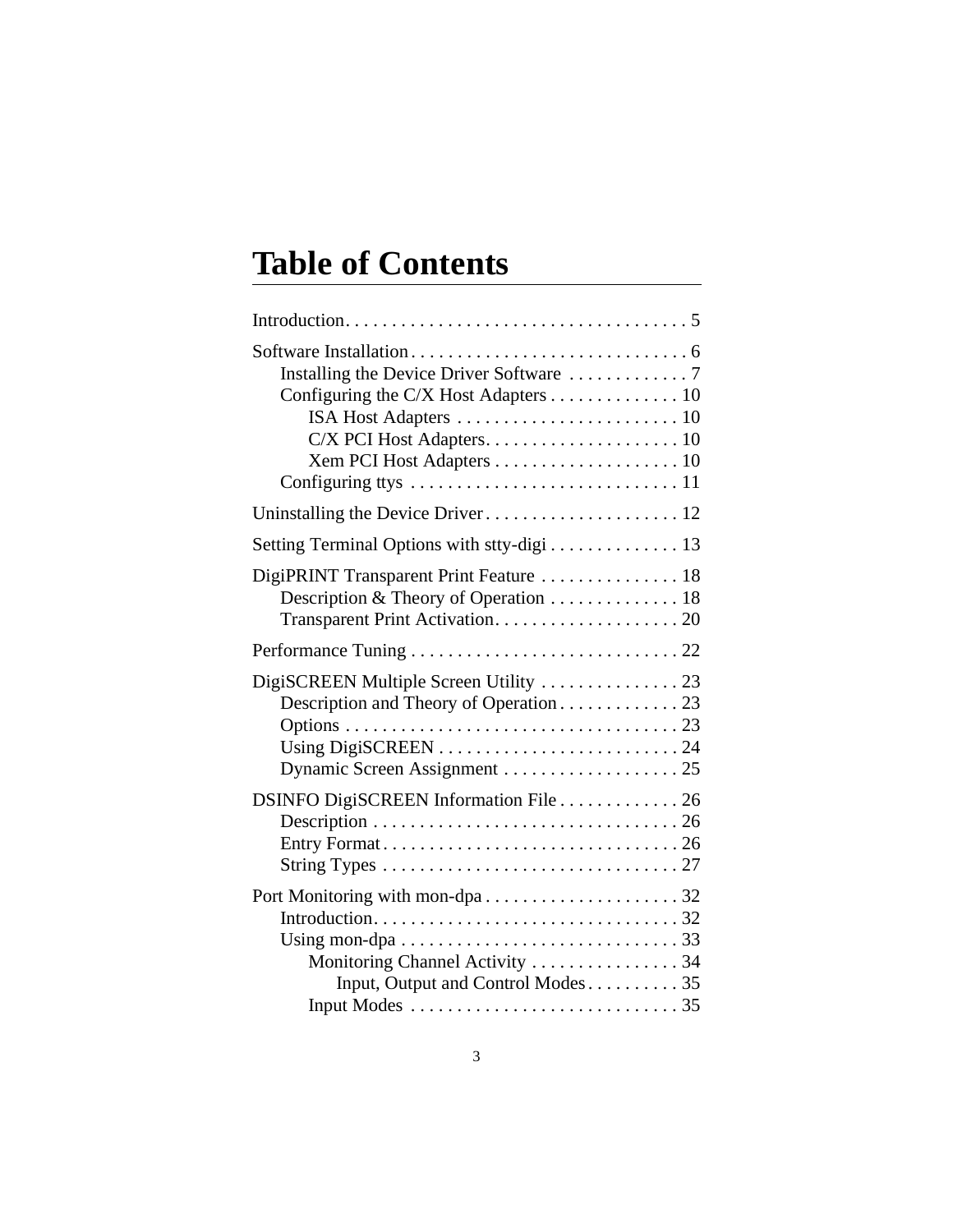| Loop Back Test38                                          |  |
|-----------------------------------------------------------|--|
| Loop Back Plug Specification $\dots \dots \dots \dots 40$ |  |
|                                                           |  |
|                                                           |  |
|                                                           |  |
|                                                           |  |
|                                                           |  |
|                                                           |  |
|                                                           |  |
|                                                           |  |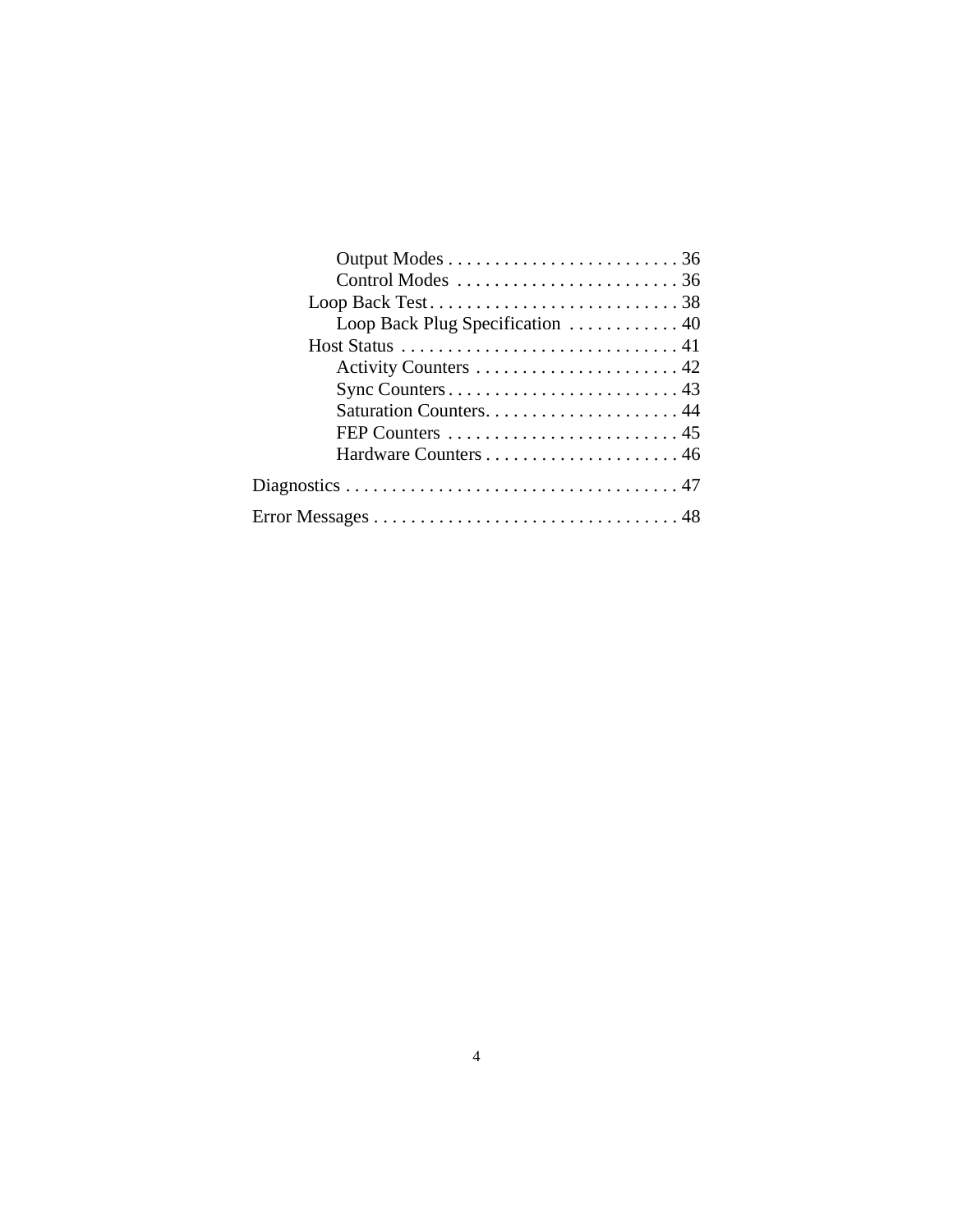# **Introduction**

**Note:** Be sure to read the *Release Notes* that may be included with this software device driver. The *Release Notes* contain information not available at this manual's press time.

The device driver software for AIX Release 4.x is an Optional Program Product requiring only the AIX Base Operating System (BOS) Runtime.

Once you have completed the hardware installation according to the instructions in the *Installation Guide* for your adapter, you may proceed with the software device driver installation starting on page 6.

You may also wish to read the instructions for DigiPRINT transparent printing (page 18) and DigiSCREEN, Digi's multiple screen utility (page 23).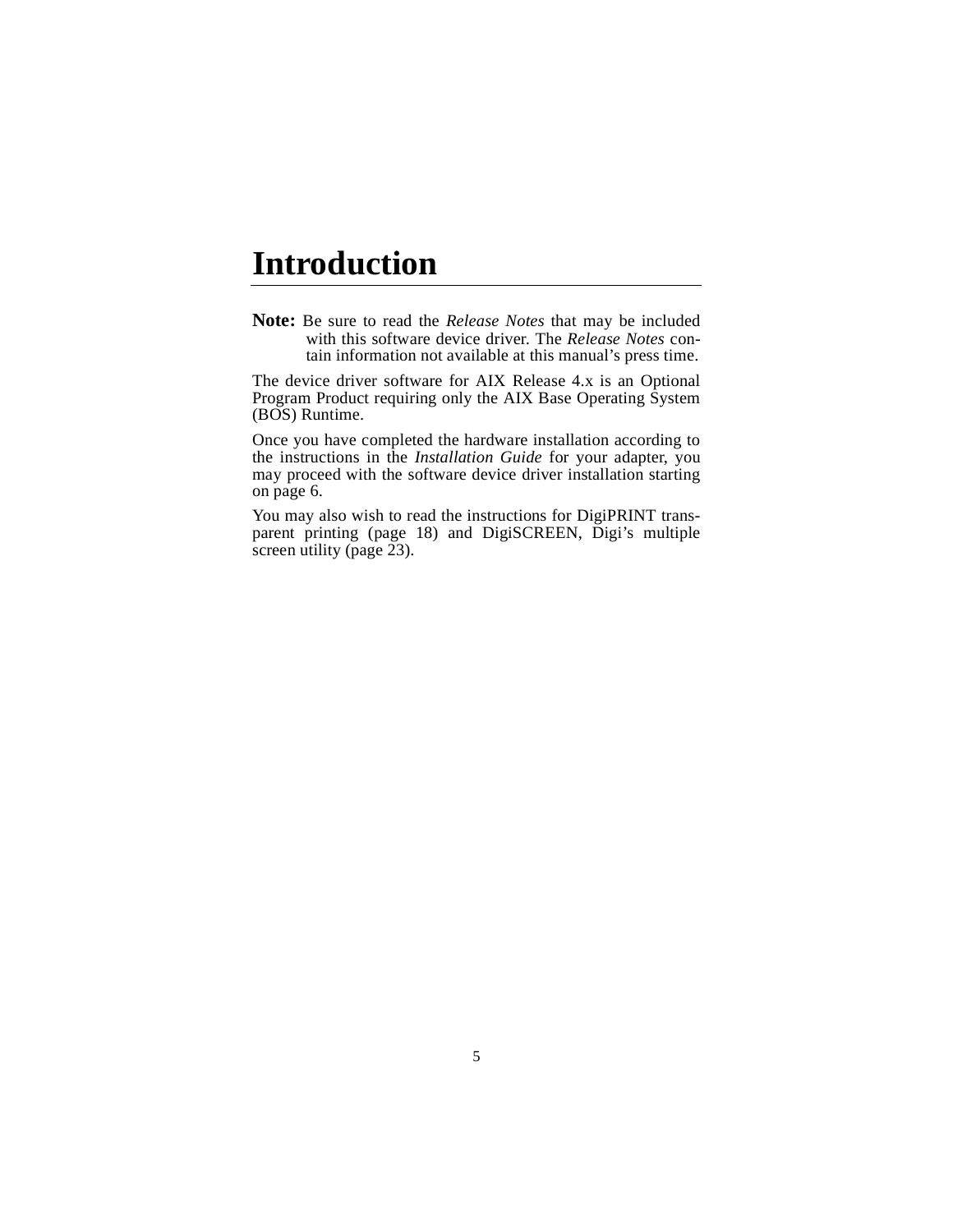# **Software Installation**

Installation of the Digi device driver software for AIX Release 4.x is a three-part procedure. First, the device driver software is installed on your system. Second, the host adapter is configured. Third, ttys are configured on the Digi ports.

**Note:** Software changes more rapidly than printed documentation can keep up. For this reason, some of the screens or prompts may not appear exactly as shown.

Follow the instructions on the following pages to install and configure the Digi device driver software.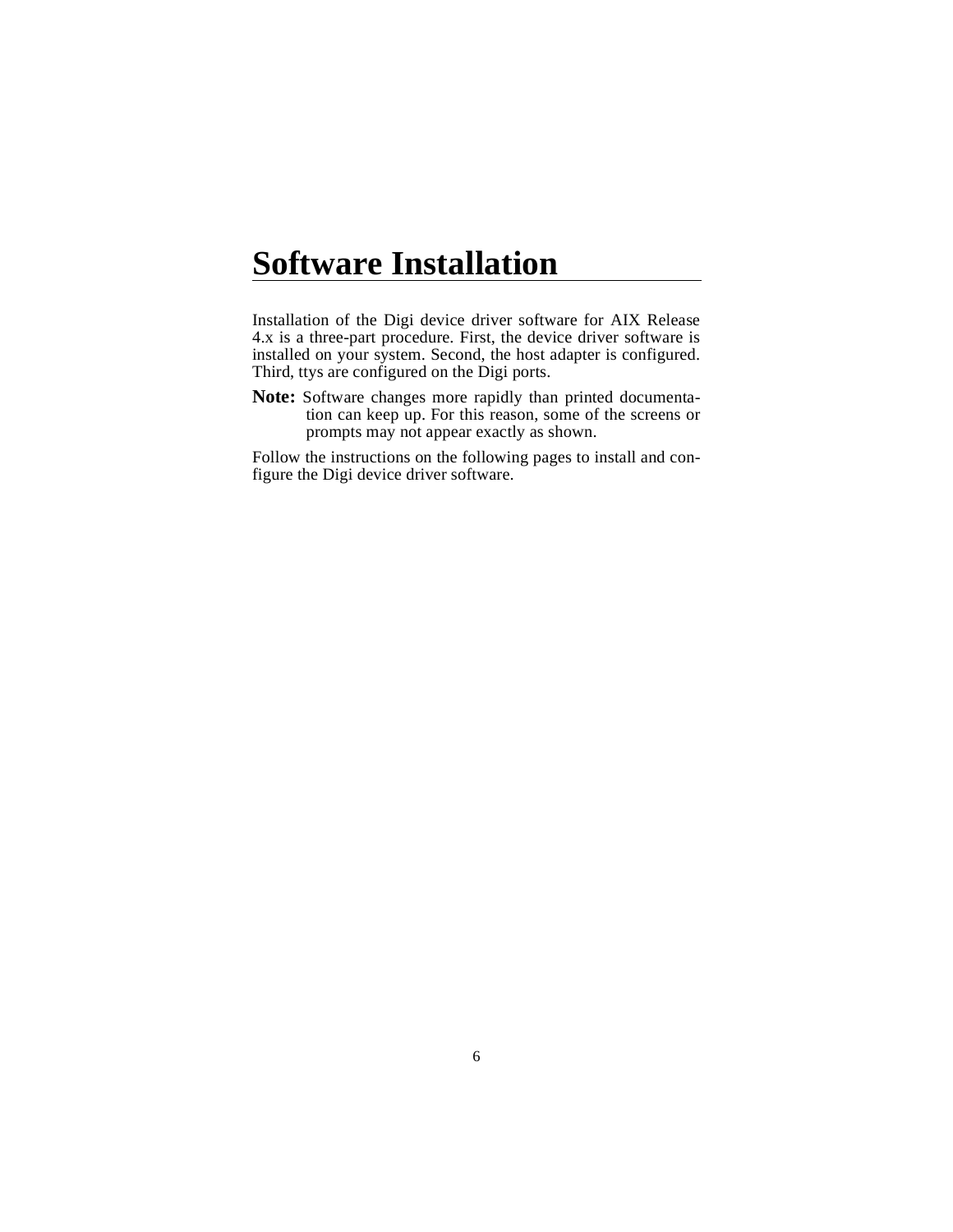### **Installing the Device Driver Software**

- 1. Log onto the system as super-user (root).
- 2. Insert the Digi software diskette, and enter: **smit install\_latest**

The system will display the *Install Software Products at Latest Available Level* screen:

| Install Software Products at Latest Available Level                                          |                 |               |                 |
|----------------------------------------------------------------------------------------------|-----------------|---------------|-----------------|
| Type or select a value for the entry field.<br>Press Enter AFTER making all desired changes. |                 |               |                 |
|                                                                                              |                 |               | [Entry Fields]  |
| * INPUT device / directory for software<br>П                                                 |                 |               |                 |
|                                                                                              |                 |               |                 |
|                                                                                              |                 |               |                 |
| $F1 = He1p$                                                                                  | $F2 = Refresh$  | $F3 = Cancel$ | $F4 = I$ , ist. |
| F5=Reset                                                                                     | $F6 = Ccommand$ | F7=Edit       | $F8 = Image$    |
| $F9 = Shel1$                                                                                 | $F10 = Fx i t$  | $Enterr = Do$ |                 |

3. You will be asked to specify the device containing the installation information. If your 3½" diskette drive is device **/dev/ fd0**, enter:

#### **/dev/fd0**

or press **<F4>** for a list of supported devices.

4. Select the appropriate device and press **<Enter>**. You will now see the following screen:

7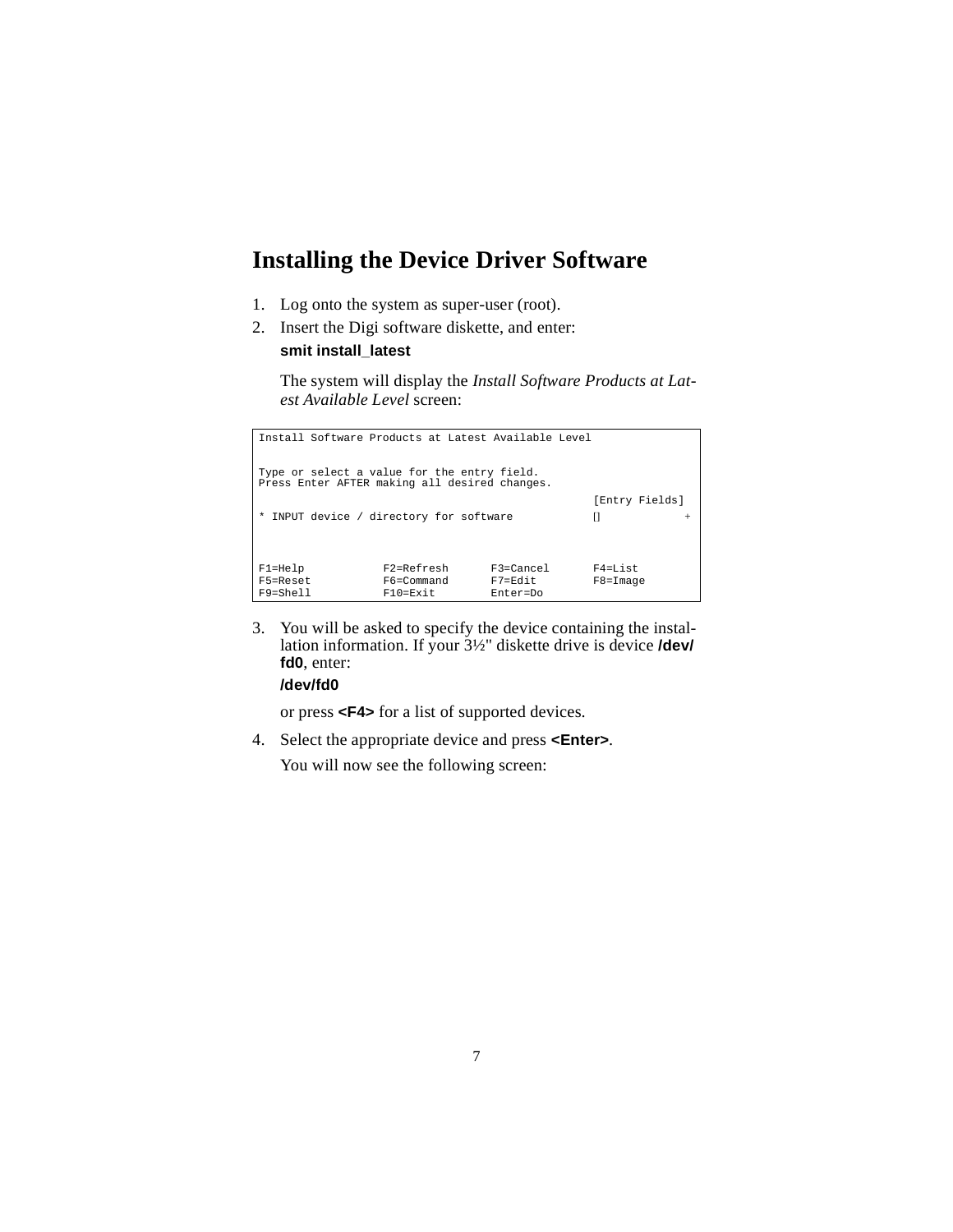|                                           | Install Software Products at Latest Available Level                                          |                      |           |                       |        |
|-------------------------------------------|----------------------------------------------------------------------------------------------|----------------------|-----------|-----------------------|--------|
|                                           | Type or select a value for the entry field.<br>Press Enter AFTER making all desired changes. |                      |           |                       |        |
|                                           |                                                                                              |                      |           | [Entry Fields]        |        |
|                                           | * INPUT device / directory for software                                                      |                      |           | $[\text{/dev/fd0}]$ + |        |
|                                           | * SOFTWARE to install                                                                        |                      |           | [all licensed] +      |        |
|                                           | PREVIEW only?(install operation will NOT occur)                                              |                      |           | n <sub>0</sub>        | $\div$ |
|                                           | COMMIT software updates?                                                                     |                      |           | $n_{\Omega}$          | $+$    |
| SAVE replaced files?                      |                                                                                              | yes                  | $+$       |                       |        |
| ALTERNATE save directory                  |                                                                                              |                      | $\Box$    |                       |        |
| AUTOMATICALLY install requisite software? |                                                                                              | yes                  | $\ddot{}$ |                       |        |
| EXTEND file systems if space needed?      |                                                                                              | yes                  | $\ddot{}$ |                       |        |
| OVERWRITE same or newer versions?         |                                                                                              | $n_{\Omega}$         |           |                       |        |
| VERIFY install and check file sizes?      |                                                                                              | no                   | $\ddot{}$ |                       |        |
| Include corresponding LANGUAGE filesets?  |                                                                                              | yes                  | $\div$    |                       |        |
|                                           | DETAILED output?                                                                             |                      |           | no                    |        |
|                                           |                                                                                              |                      |           |                       |        |
|                                           | $F1 = He1p$                                                                                  | F2=Refresh F3=Cancel |           | $F4 = I.ist$          |        |
|                                           | F5=Reset                                                                                     | F6=Command           | F7=Fdit   | $F8 = Image$          |        |
|                                           | F9=Shell                                                                                     | $F10 = Exit$         | Enter=Do  |                       |        |

This screen contains a list of installation parameters you may change. If this is a first time installation of the Digi device driver, you can use the default values for all of the installation parameters. Simply press <Enter> to begin the installation.

If you are reinstalling the Digi device driver, you may wish to change some of the installation parameters. Use the <F1> ("Help") key to display help information for each parameter you wish to change. After selecting the appropriate installation parameters, press <Enter> to begin the installation.

The system will display information similar to the following during the installation: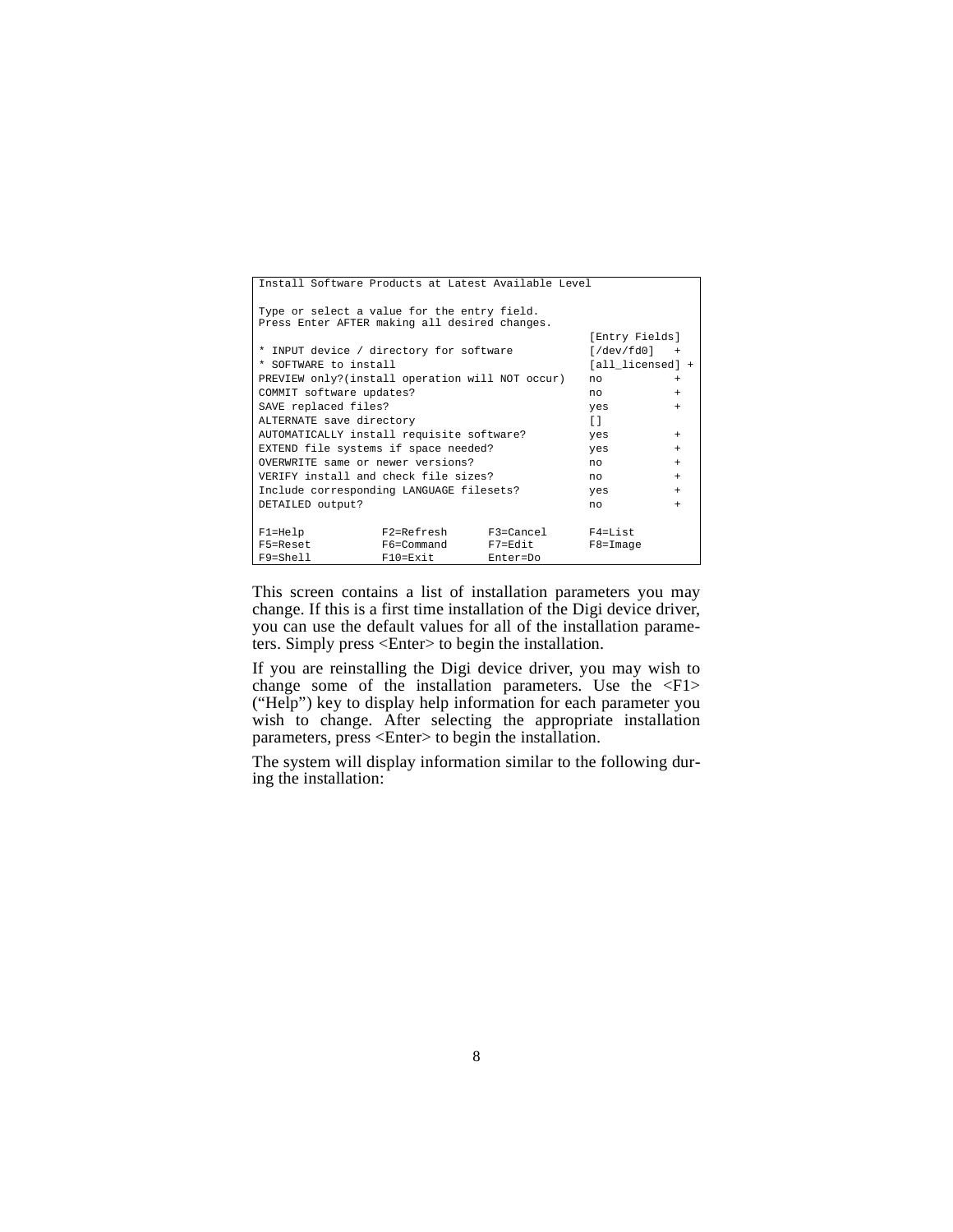| Pre-installation Verification                                                                  |                              |             |                          |                |
|------------------------------------------------------------------------------------------------|------------------------------|-------------|--------------------------|----------------|
| installp: Pre-installation verification may take several minutes.                              |                              |             |                          |                |
| Please wait                                                                                    |                              |             |                          |                |
| Verifying selectionsdone                                                                       |                              |             |                          |                |
| Verifying selectionsdone                                                                       |                              |             |                          |                |
| Results                                                                                        |                              |             |                          |                |
|                                                                                                |                              |             |                          |                |
| <b>SUCCESSES</b>                                                                               |                              |             |                          |                |
| Filesets listed in this section passed pre-installation verification<br>and will be installed. |                              |             |                          |                |
|                                                                                                |                              |             |                          |                |
| Selected Filesets                                                                              |                              |             |                          |                |
| digicx.pci_isa.rte 1.0.0.0                                                                     |                              |             | #Digi C/X and Xem Driver |                |
|                                                                                                |                              |             |                          |                |
| << End of Success Section >>                                                                   |                              |             |                          |                |
|                                                                                                |                              |             |                          |                |
| FILESET STATISTICS                                                                             |                              |             |                          |                |
| 1 Selected to be installed, of which:                                                          |                              |             |                          |                |
| 1 passed pre-installation verification                                                         |                              |             |                          |                |
| 1 Total to be installed                                                                        |                              |             |                          |                |
| Installing Software                                                                            |                              |             |                          |                |
|                                                                                                |                              |             |                          |                |
| installp: APPLYING software for:                                                               |                              |             |                          |                |
| digicx.pci_isa.rte 1.0.0.0                                                                     |                              |             |                          |                |
|                                                                                                |                              |             |                          |                |
| Restoring files, please wait.                                                                  |                              |             |                          |                |
| 1 entries added.                                                                               |                              |             |                          |                |
| 0 entries deleted.                                                                             |                              |             |                          |                |
| 22 entries updated.                                                                            |                              |             |                          |                |
| Finished processing all filesets. (Total time: 1 mins 3 secs)                                  |                              |             |                          |                |
|                                                                                                |                              |             |                          |                |
|                                                                                                | Post-installation Processing |             |                          |                |
|                                                                                                |                              | Summaries:  |                          |                |
|                                                                                                |                              |             |                          |                |
| Installation Summary                                                                           |                              |             |                          |                |
| Name                                                                                           | Level                        | Part        | Event                    | Result         |
| digicx.pci_isa.rte                                                                             | 1.0.0.0                      | USR         | APPLY                    | <b>SUCCESS</b> |
| digicx.pci isa.rte                                                                             | 1.0.0.0                      | <b>ROOT</b> | APPLY                    | <b>SUCCESS</b> |

The Digi device driver software is now installed on your system and you are ready to configure the Digi adapters you have installed on your system.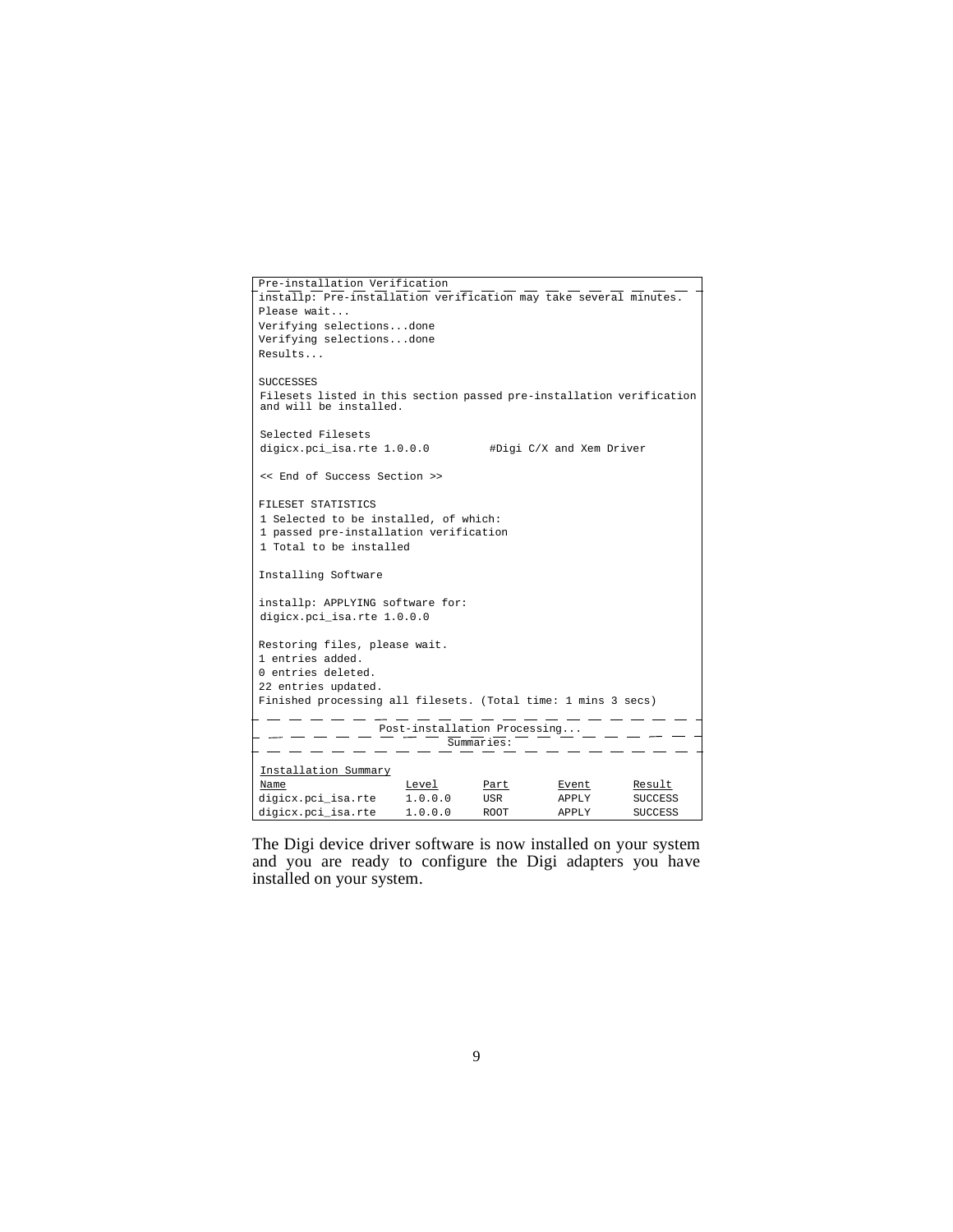### **Configuring the C/X Host Adapters**

After you have installed the host adapters and completed the software installation, you are ready to configure the devices.

#### **ISA Host Adapters**

- 1. Log on to the system as super-user (root).
- 2. Enter

**smit isa**

3. Configure the adapter in the same way as for IBM ISA asynchronous adapters (refer to your AIX documentation):

For an ISA C/X adapter, select:

#### **cxisa ISA Digi C/X Host Adapter**

For an ISA Xem adapter, select:

#### **xemisa ISA Digi Xem Host Adapter**

#### **C/X PCI Host Adapters**

Because PCI adapters are auto detected, your PCI adapter will be automatically configured (with default settings, if not previously defined) when you reboot your machine or run **cfgmgr**. To customize the settings:

- 1. Log on to the system as super-user (root).
- 2. For a PCI C/X adapter, enter: **smit digi\_cxpci**
- 3. Select **Change/Show Characteristics of a Digi PCI Host Adapter**.
- 4. Modify the settings in the same way as for IBM ISA asynchronous adapters (refer to your AIX documentation).

#### **Xem PCI Host Adapters**

Because PCI adapters are auto detected, your PCI adapter will be automatically configured (with default settings, if not previously defined) when you reboot your machine or run **cfgmgr**.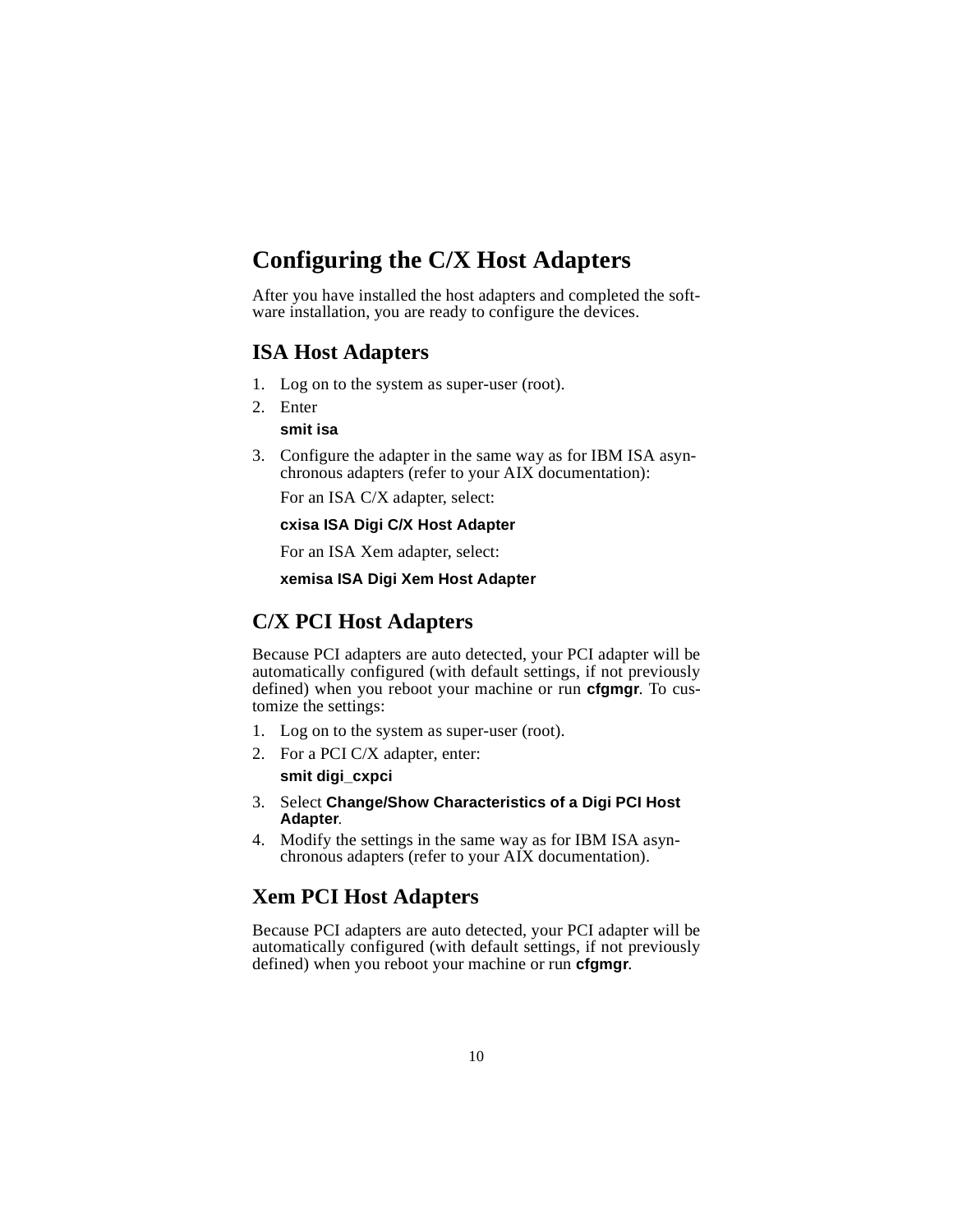## **Configuring ttys**

Configuring ttys on the Digi C/X system is the same as configuring ttys on IBM async adapters. For complete information, refer to your AIX documentation.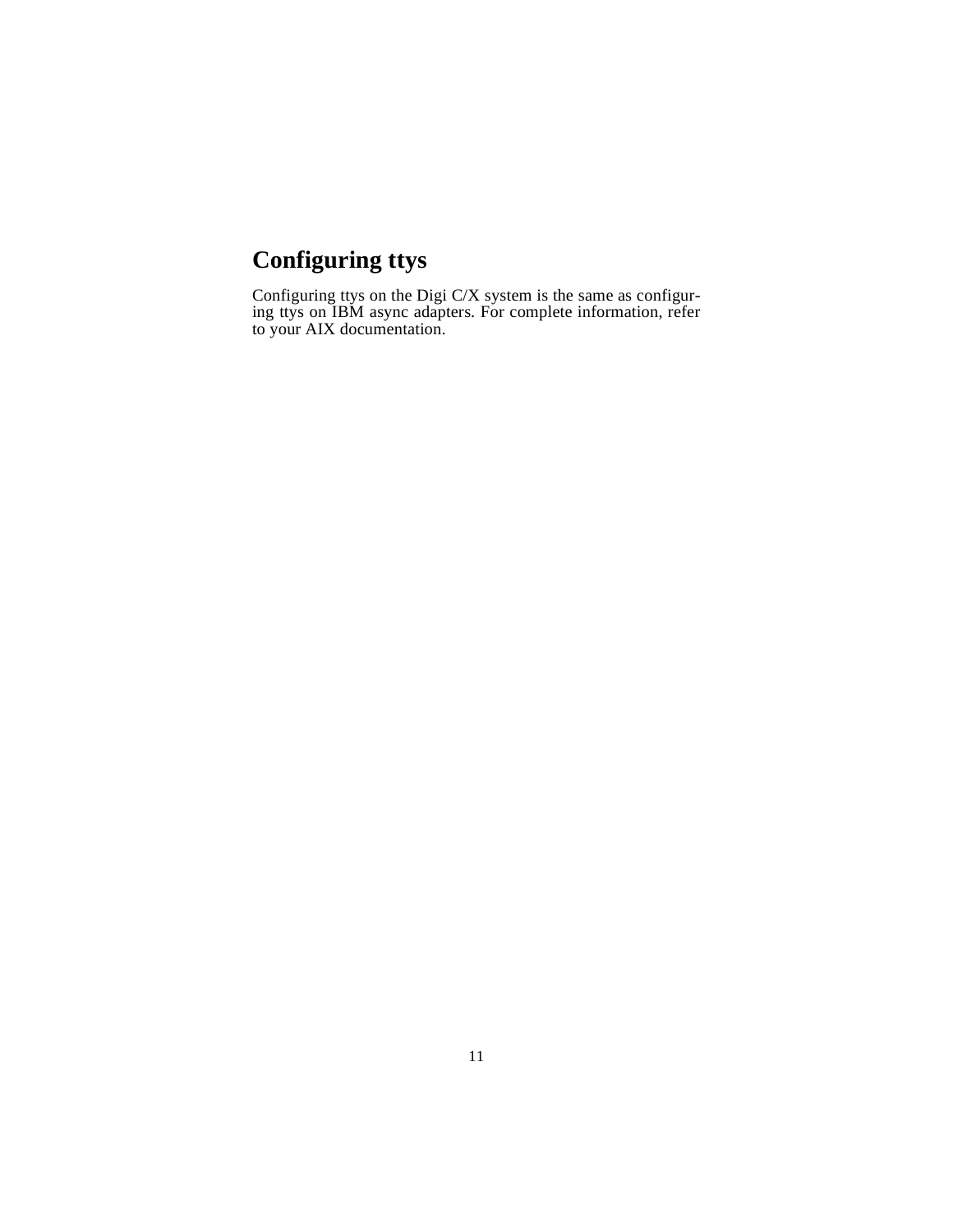# **Uninstalling the Device Driver**

The Digi device driver software can be removed from the system using the **smit** command.

- 1. Run **smit** to remove all Digi C/X and Xem devices you have configured on your system.
- 2. Log onto the system as super-user (root).
- 3. Enter:

#### **smit install\_remove**

The system will display the *Remove Software Products*  screen:

|                                                                                         | Remove Software Products |                      |                         |   |
|-----------------------------------------------------------------------------------------|--------------------------|----------------------|-------------------------|---|
| Type or select values in entry fields.<br>Press Enter AFTER making all desired changes. |                          |                      |                         |   |
|                                                                                         |                          |                      | [Entry Fields]          |   |
| $\star$<br>SOFTWARE name                                                                |                          |                      | Γl                      | ÷ |
| PREVIEW only? (remove operation will not occur) no                                      |                          |                      |                         |   |
| REMOVE dependent software?                                                              |                          | nο                   | ÷                       |   |
| DETAILED output?                                                                        |                          | n <sub>0</sub>       |                         |   |
|                                                                                         |                          |                      |                         |   |
|                                                                                         |                          |                      |                         |   |
|                                                                                         |                          |                      |                         |   |
| $F1 = He1p$<br>F5=Reset                                                                 | F2=Refresh<br>F6=Command | F3=Cancel<br>F7=Fdit | F4=List<br>$F8 = Image$ |   |
| $F9 = Shel1$                                                                            | $F10 = Exit$             | Enter=Do             |                         |   |

4. Type **digicx.pci\_isa.rte** in the SOFTWARE name field and press **<Enter>**.

The Digi device driver will now be removed from your system.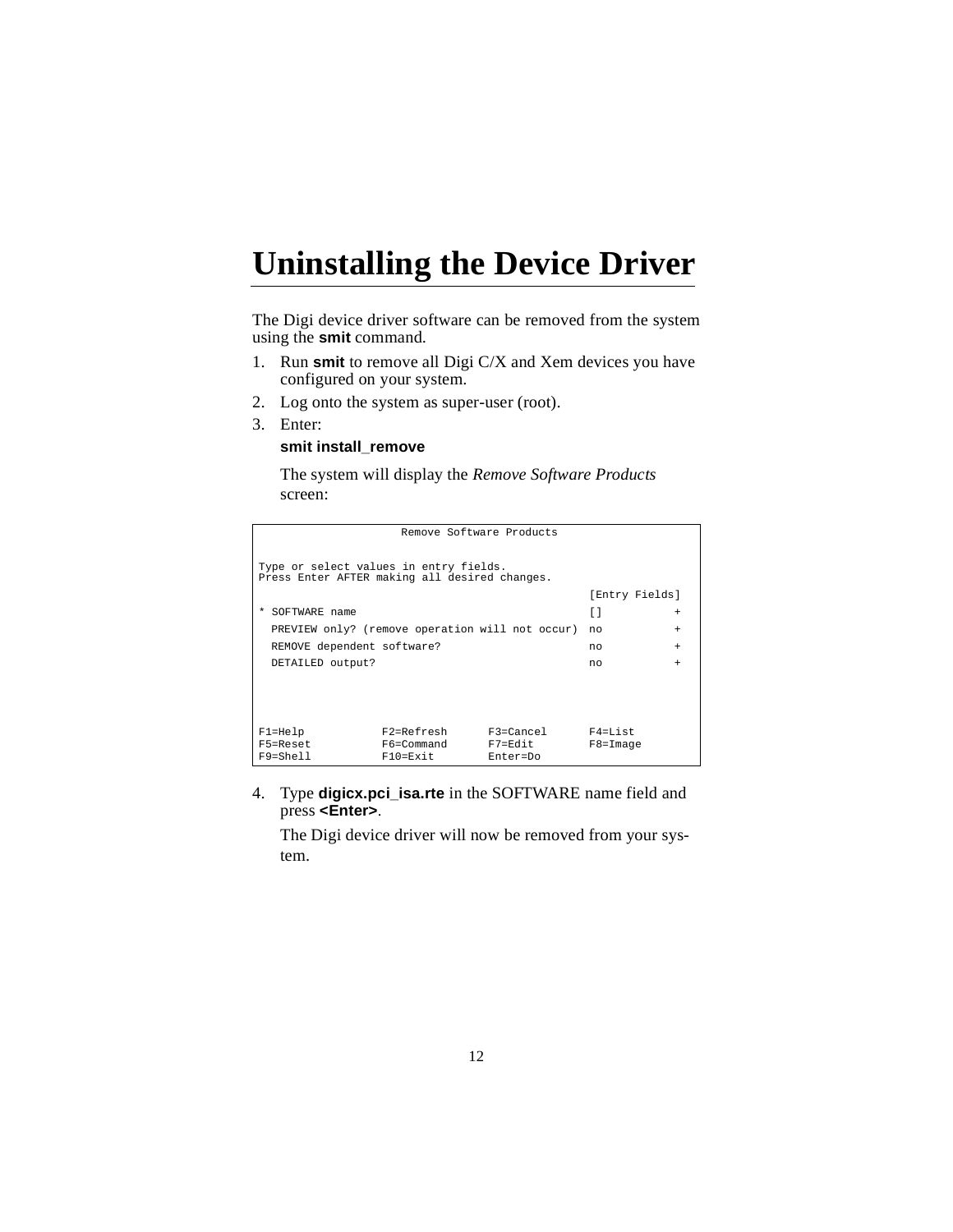### **Setting Terminal Options with stty-digi**

**stty-digi** is a utility program that sets and displays the terminal options for the Digi device driver. **stty-digi** is located in your **/usr /lbin/tty** directory.

The format is:

#### **stty-digi [-a] [option(s)] [ttyname]**

With no options, **stty-digi** displays all Digi special driver settings, modem signals, and all standard parameters displayed by **stty(1)** for the tty device referenced by standard input.

Command options are provided to change flow control settings, set transparent print options, force modem control lines, and display all tty settings. Any unrecognized options are passed to **stty(1)** for interpretation.

The options are:

- **-a** Display all of the unique Digi option settings, as well as all of the standard tty settings reported by **stty -a**.
- **ttyname** Set and display options for the given tty device, instead of standard input. This form can be used with a tty pathname prefixed by **/dev/** or with a simple tty name beginning with **tty**. This option may be used on a modem control line when no carrier is present.

The following options specify transient actions to be performed immediately:

| break    | Send a 250 MS break signal out on the tty line.   |
|----------|---------------------------------------------------|
| flush    | Immediately flush (discard) tty input and output. |
| flushin  | Flush tty input only.                             |
| flushout | Flush tty output only.                            |

The following options specify actions which are not "sticky," meaning that the changes are reset when the device is closed, and that the device will use the default values the next time it is opened.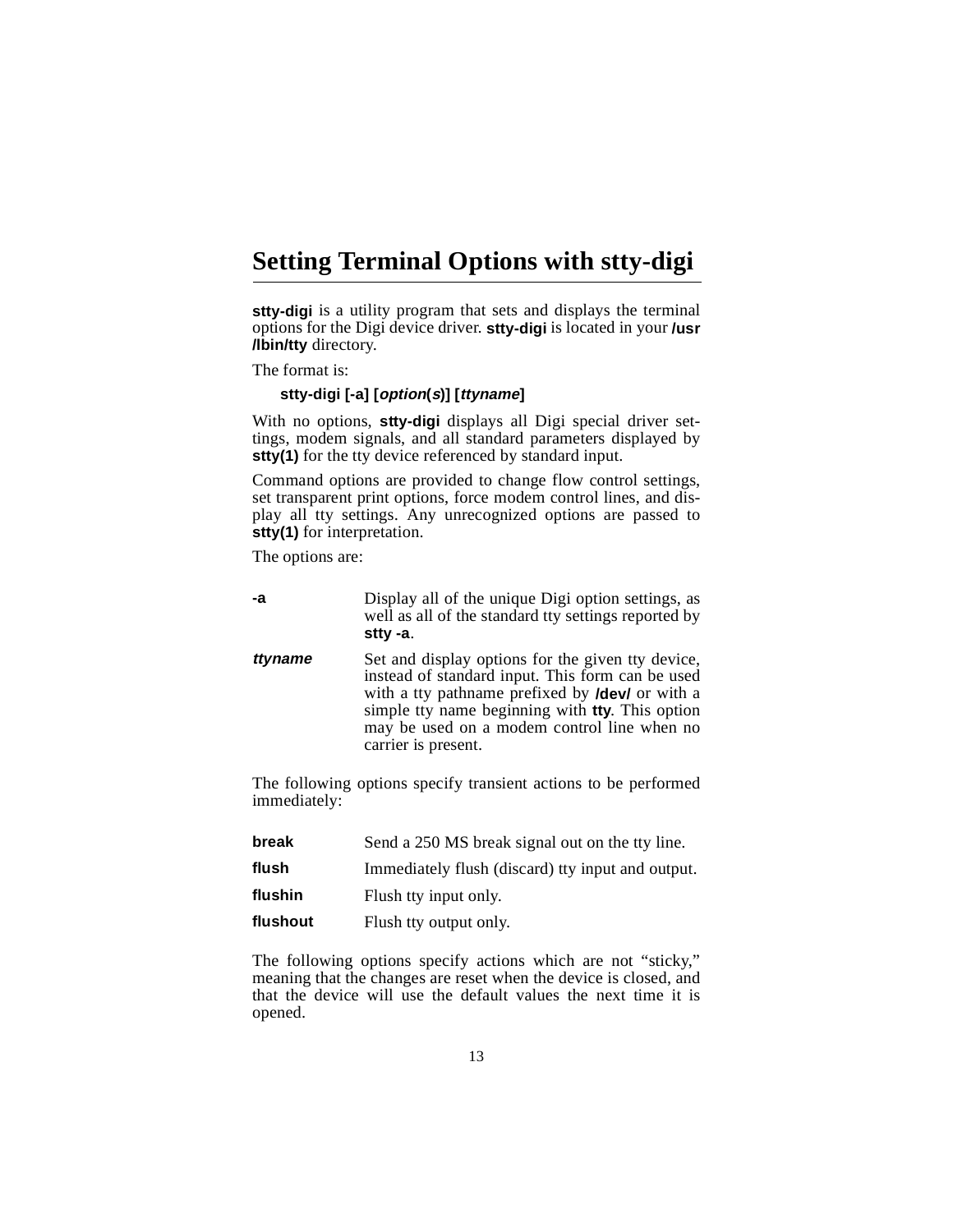| stopout   | Stop output exactly as if an <b>xoff</b> character was<br>received.                       |
|-----------|-------------------------------------------------------------------------------------------|
| startout  | Restart stopped output exactly as if an <b>xon</b> char-<br>acter was received.           |
| stopin    | Activate flow control to stop input.                                                      |
| startin   | Release flow control to resume stopped input.                                             |
| [-]dtr    | Raise [drop] the DTR modem control line, unless<br>DTR hardware flow control is selected. |
| $[-]$ rts | Raise [drop] the RTS modem control line, unless<br>RTS hardware flow control is selected. |

The following options are "sticky", meaning the effects continue until the system is rebooted or until the options are changed.

| [-]fastcook | Perform cooked output processing on the intelli-<br>gent card to reduce host CPU usage, and increase<br>raw mode input performance. |
|-------------|-------------------------------------------------------------------------------------------------------------------------------------|
| [-]fastbaud | Alter the baud rate tables, so 50 baud becomes<br>57,600 baud.                                                                      |
| [-]rtspace  | Enable [disable] RTS hardware input flow con-<br>trol, so RTS drops to pause remote transmission.                                   |
| [-]ctspace  | Enable [disable] CTS hardware output flow con-<br>trol, so local transmission pauses when CTS<br>drops.                             |
| [-]dsrpace  | Enable [disable] DSR hardware output flow con-<br>trol, so local transmission pauses when DSR<br>drops.                             |
| [-]dcdpace  | Enable [disable] DCD hardware output flow con-<br>trol, so local transmission pauses when DCD<br>drops.                             |
| [-]dtrpace  | Enable [disable] DTR hardware input flow con-<br>trol, so DTR drops to pause remote transmission.                                   |
| [-]forcedcd | Disable [re-enable] carrier sense, so the tty may<br>be opened and used even when carrier is not<br>present.                        |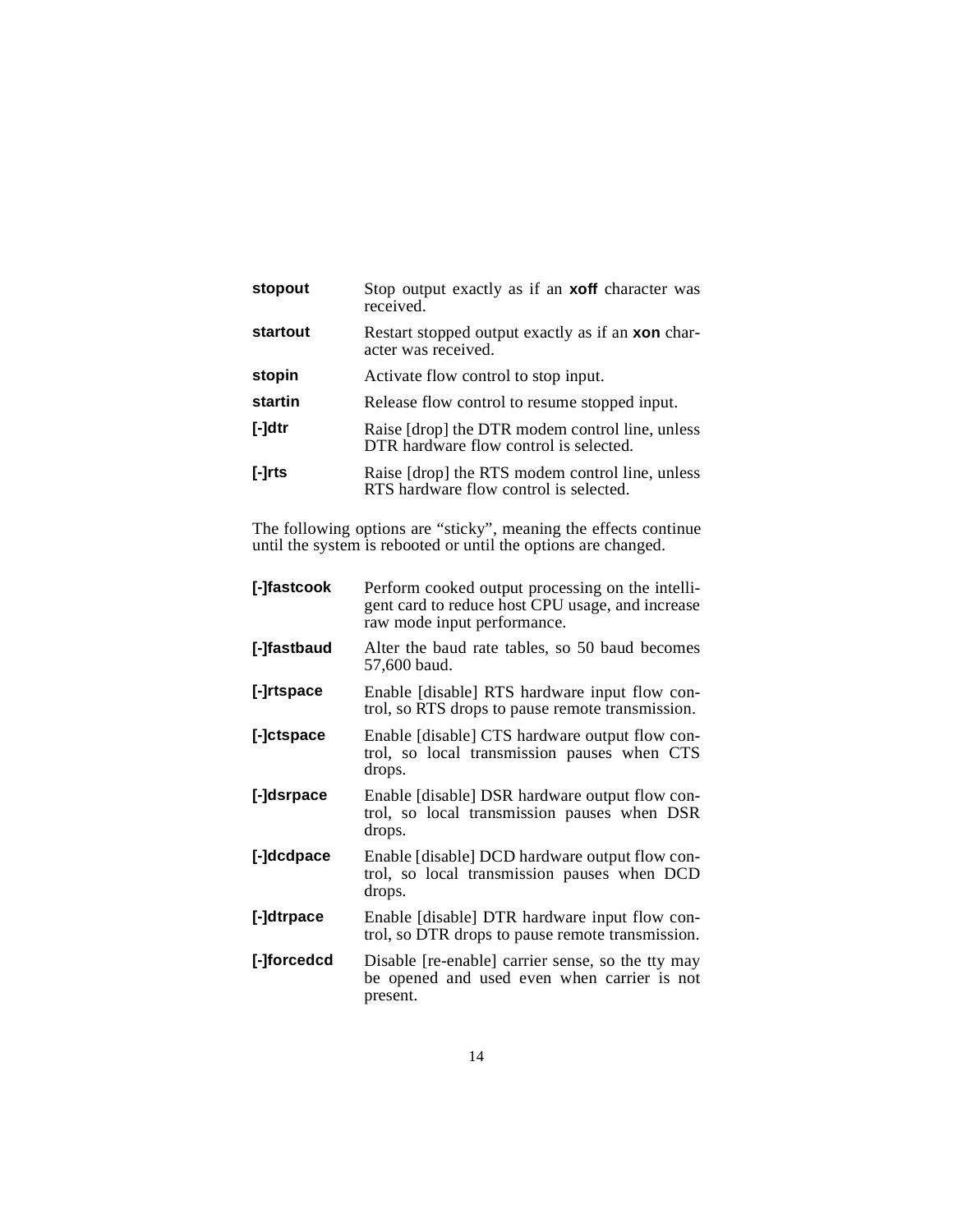| [-]altpin | Switches the function of the DSR and the DCD      |
|-----------|---------------------------------------------------|
|           | inputs on the interface connector, so that DCD is |
|           | available when using an 8-pin RJ-45 connector     |
|           | instead of a 10-pin RJ-45 connector.              |

- **startc** *c* Sets the XON flow control character. The character may be given as a decimal, octal or hexadecimal number. Octal numbers are recognized by the presence of a leading zero, and hexadecimal numbers are denoted by a leading "0x". For example, the standard XON character, <CTRL-Q>, can be entered as "17" (decimal), "021" (octal) or "0x11" (hexadecimal).
- **stopc c** Sets the XOFF flow control character. The character may be given as a decimal, octal, or hexadecimal number (see **startc**, above, for format of octal and hexadecimal numbers).
- **astartc c** Sets auxiliary XON flow control character. The character may be given as a decimal, octal, or hexadecimal number (see **startc**, above, for format of octal and hexadecimal numbers).
- **astopc c** Sets auxiliary XOFF flow control character. The character may be given as a decimal, octal, or hexadecimal number (see **startc**, above, for format of octal and hexadecimal numbers).
- **[-]aixon** Enables auxiliary flow control, so that two unique characters are used for XON and XOFF. If both XOFF characters are received, transmission will not resume until both XON characters are received.
- **[-]2200flow** Use 2200 style flow control on the port. The 2200 terminals support an attached printer and use four flow control characters: terminal XON (0xF8), printer XON (0xF9), terminal XOFF (0xFA) and printer XOFF (0xFB).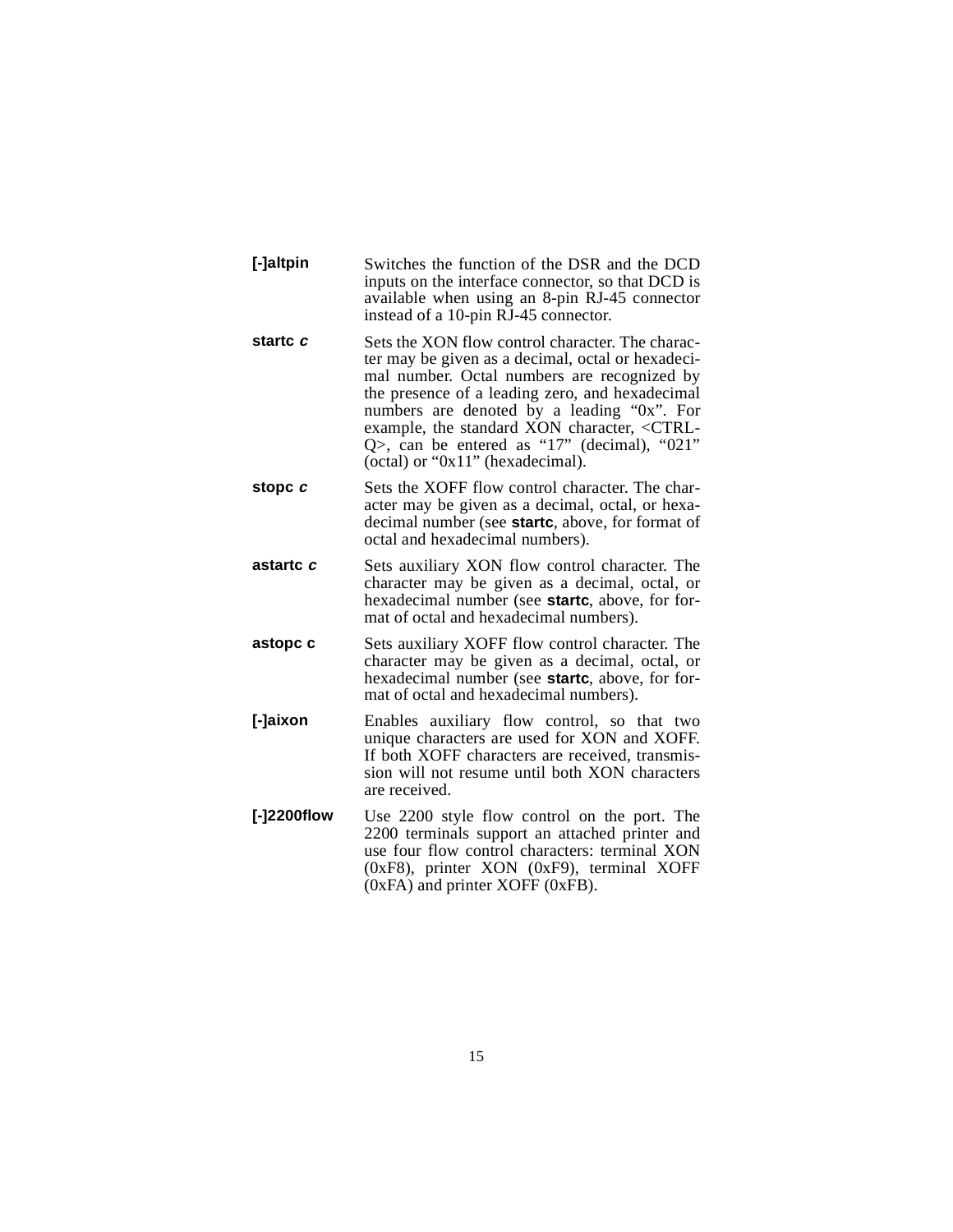- **[-]2200print** The **2200print** flag determines how these flow control characters (see **2200flow**, above) are interpreted. If **2200print** is set, run independent flow control for terminal and transparent print devices. Otherwise, terminal and printer flow control are logically tied together, so if either XOFF character is received, all output is paused until the matching XON character is received.
- **maxcps** *n* Sets the maximum Characters Per Second (CPS) rate at which characters are output to the transparent print device. The rate chosen should be just below the average print speed. If the number is too low, printer speed will be reduced. If the number is too high, the printer will resort to flow control, and user entry on the terminal will be correspondingly impaired. Default is 100 CPS.
- **maxchar** *n* Sets the maximum number of transparent print characters the driver will place in the output queue. Reducing this number increases system overhead; increasing this number delays operator keystroke echo times when the transparent printer is in use. Default is 50 characters.
- **bufsize** *n* Sets the driver's estimate of the size of the transparent printer's input buffer. After a period of inactivity, the driver bursts this many characters to the transparent printer before reducing to the **maxcps** rate selected above. Default is 100 characters.
- **onstr s** Sets the terminal escape sequence to turn transparent printing on. The string **<sup>s</sup>** can be composed of standard ASCII printing and non-printing characters; control (non-printing) characters must be entered by their octal values, and must consist of three digits preceded by a back-slash ("**\**") character. For example, the "Escape" character <Esc>, 33 octal, should be entered as "**\033**". Thus, if transparent printing is turned on by the string "**<Esc>[5i**" (ANSI standard), *s* should be entered as "**\033[5i**".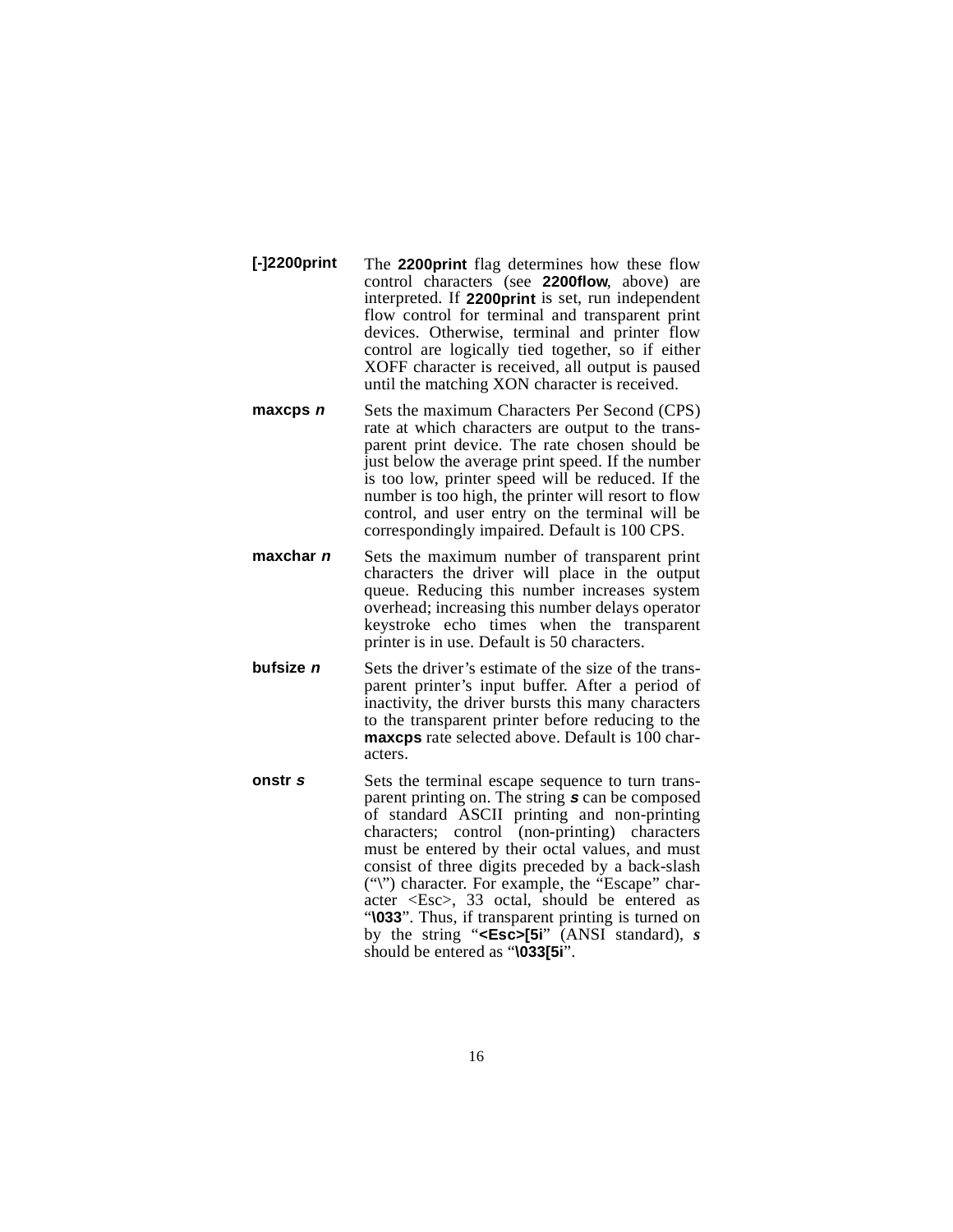| offstr s | Sets the terminal escape sequence to turn trans-<br>parent printing off. See "onstr", above, for the<br>format of the string s.                                                                                                                                                                                                                                                                                                                                                                                                                                                      |
|----------|--------------------------------------------------------------------------------------------------------------------------------------------------------------------------------------------------------------------------------------------------------------------------------------------------------------------------------------------------------------------------------------------------------------------------------------------------------------------------------------------------------------------------------------------------------------------------------------|
| term t   | Sets the transparent printer on/off strings to val-<br>ues found in the internal default table. Internal<br>defaults are used for the following terminals:<br>adm31, ansi, dg200, dg210, hz1500, mc5,<br>microterm, multiterm, pcterm, tvi, vp-a2, vp-<br>60, vt52, vt100, vt220, wyse30, wyse50,<br>wyse60, or wyse75. If the terminal type is not<br>found in the internal default table, then <b>ditty</b><br>reads the <b>terminfo</b> entry for the terminal type<br>and sets transparent print on/off strings to values<br>given by the <b>mc5/mc4</b> attributes found there. |

Also see **stty**(1), **ioctl**(2), **termio**(4), and **terminfo**(5).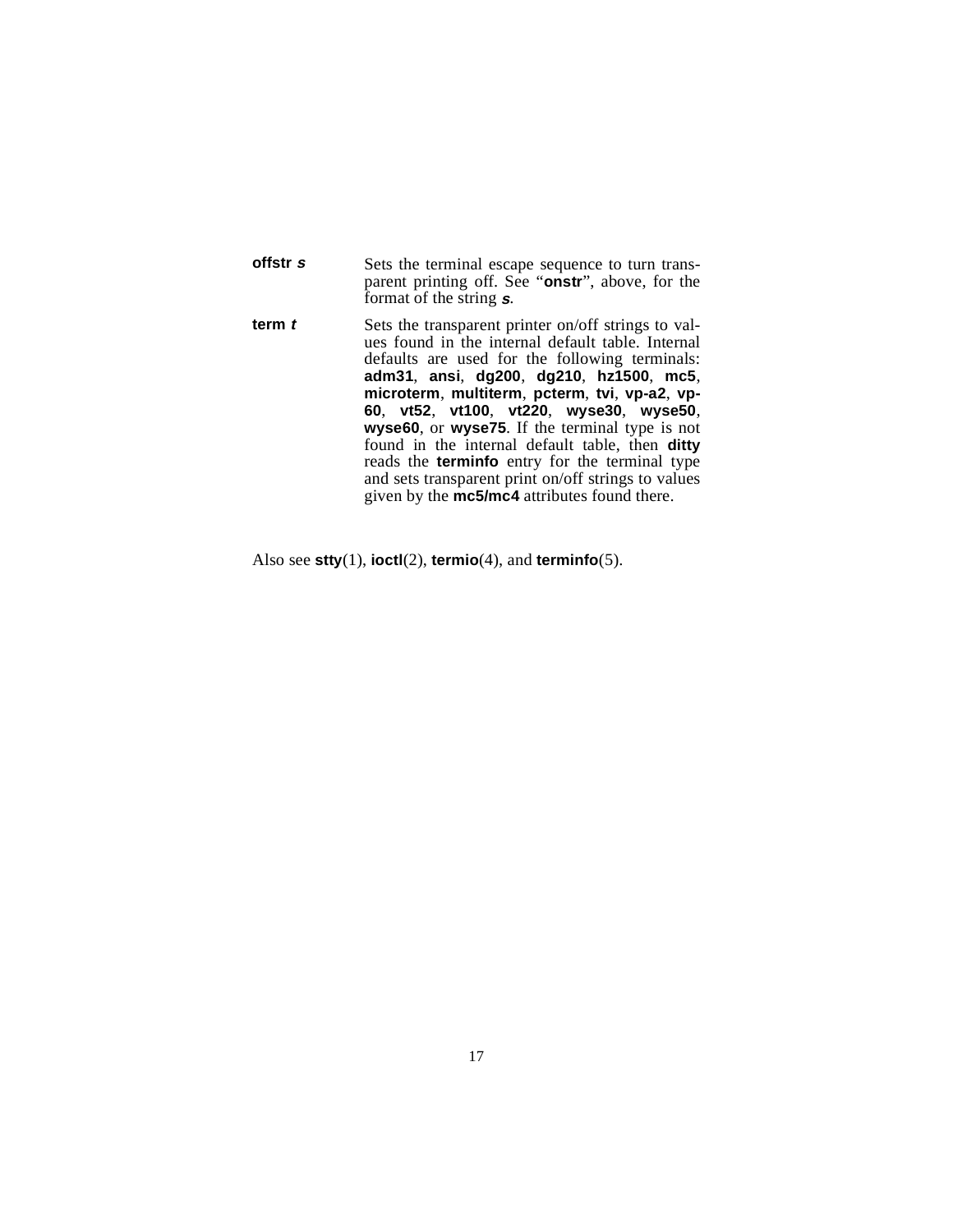### **DigiPRINT Transparent Print Feature**

### **Description & Theory of Operation**

Most terminals have an auxiliary port that can be connected to a serial printer. These terminals support two print modes, Auxiliary and Transparent. If both print modes are OFF, data received by the terminal is simply displayed on the screen. With Auxiliary print mode ON, data received by the terminal is displayed on the screen, and is also transmitted to the printer. With Transparent Print Mode ON, the terminal transmits data received directly to the printer, without displaying it on the screen.

DigiPRINT allows you to use your terminal in a normal manner, while information is also being sent *over the same serial connection from the host* to the printer connected to the terminal's auxiliary printer port. This is "transparent printing." The DigiPRINT software determines whether packets of data are bound for the screen or for the printer, and precedes data bound for the printer with the Transparent Print Mode ON command, and follows it with the Transparent Print Mode OFF command.

Data for the terminal screen has the highest priority, and DigiPRINT sends data to the printer only if there is a break in information being sent to the screen. If continuous data is being transmitted to the terminal device, nothing gets sent to the printer.

Whenever an auxiliary printer port is used, flow control to the printer becomes an issue. If the printer falls behind and invokes flow control, output to both the printer and the terminal is stopped: this is aggravating to the terminal user. The **stty-digi** command provides three parameters to limit printer output and avoid this situation. (See *Setting Terminal Options with stty-digi* on page 13 for a complete description of the **stty-digi** command.)

The parameter **maxcps** limits the maximum printer port character-per-second data rate. This number should be set to the minimum character rate the printer can sustain in typical use.

The parameter **maxchar** limits the number of characters queued to the printer ahead of terminal output. Lower numbers increase system overhead, higher numbers result in keystroke echo delays. A value of 50 is generally a good compromise at 9600 baud.

The parameter **bufsize** should be set to a value just below the printer's buffer size. After a period of inactivity, the driver will burst up to this many characters to the printer to fill the print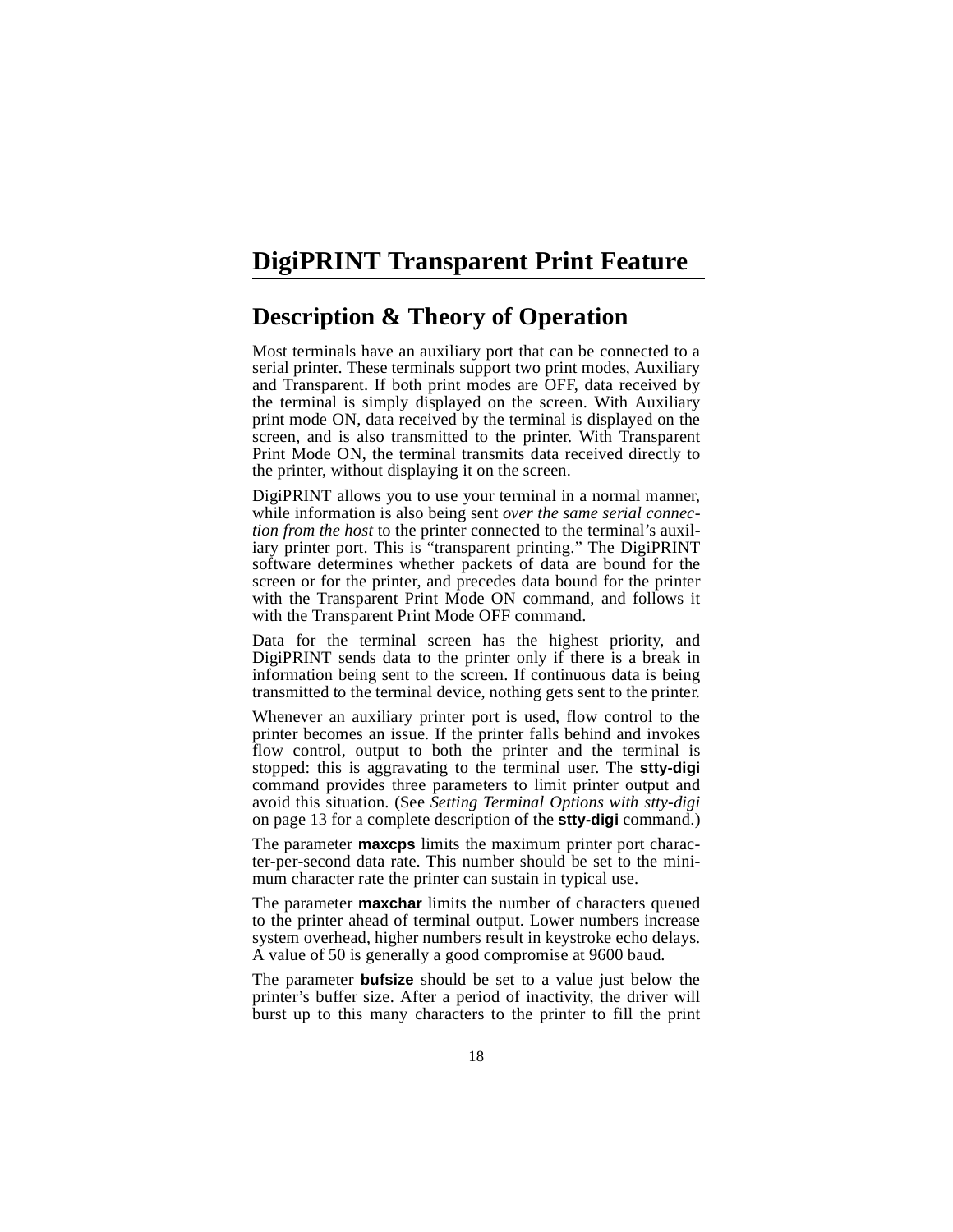buffer before slowing to the maxcps rate.

The printer on/off strings are also set using **stty-digi**.

DigiPRINT will be available for use after the Digi device driver software for your operating system is installed, and the transparent print options are activated with the **stty-digi** program.

A cable must be connected between the auxiliary port of the terminal and the printer. The baud rate on the terminal auxiliary port and the printer must be the same, and the printer and the auxiliary port of the terminal must use the same handshaking mode. The auxiliary port must also be enabled. If your terminal is not one of those directly supported, you must know the escape sequence of your terminal.

Refer to your terminal and printer manuals for connection information, escape codes, and to see what handshaking modes are supported (i.e. xon/xoff, busy/ready, rts/cts, etc.).

Printer devices (**lp1**, etc.) must not be in either the **/etc/inittab** or **/etc/ttys** files, and must not be enabled.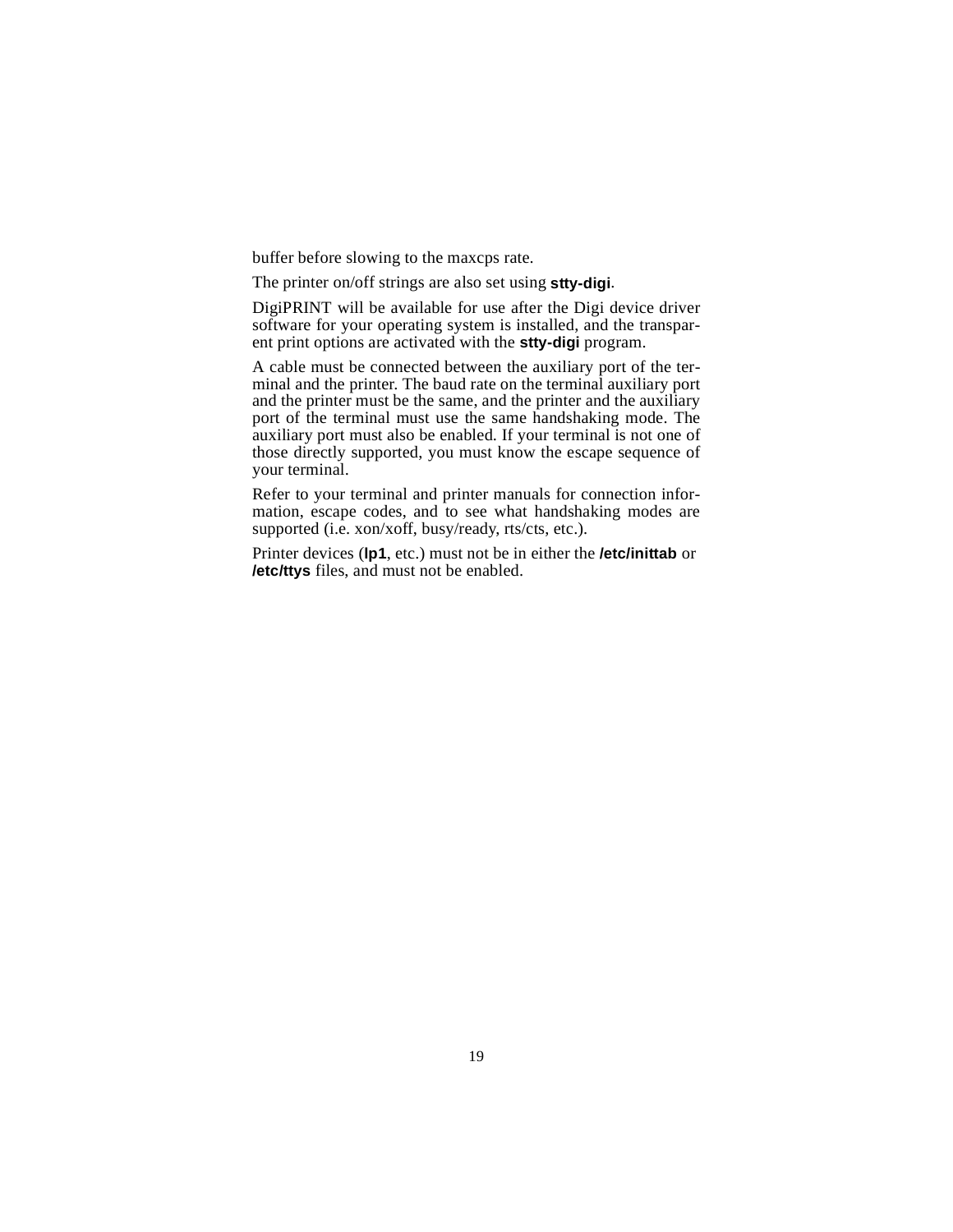### **Transparent Print Activation**

DigiPRINT is activated with **stty-digi**. The **stty-digi** program configures the Digi tty device driver for transparent print options (See *Setting Terminal Options with stty-digi* for a complete description of the **stty-digi** command). The **stty-digi** command must be run each time the machine is booted. Usually, the best way to do this is by adding **stty-digi** commands to your **etc/inittab** system initialization file. Alternatively, you may include the **stty-digi** command sequence in your **.login** or **.profile** files, to ensure that DigiPRINT is activated when you log in. Your System Administrator can help you edit these files. The pathname for **stty-digi** is **/usr/lbin/tty/stty-digi**.

DigiPRINT transparent print Options are set using the **stty-digi** program in the following manner:

#### **stty-digi [option(s)] port**

The command line options are:

| maxcps n  | Sets the maximum Characters Per Second (CPS)<br>rate at which characters are output to the trans-<br>parent print device. See Setting Terminal Options<br>with stty-digi (page 13) for more information. |
|-----------|----------------------------------------------------------------------------------------------------------------------------------------------------------------------------------------------------------|
| maxchar n | Sets the maximum number of transparent print<br>characters the driver will place in the output<br>queue. See Setting Terminal Options with stty-<br>digi for more information.                           |
| bufsize n | Sets the driver's estimate of the size of the trans-<br>parent printer's input buffer. See Setting Termi-<br>nal Options with stty-digi for more information.                                            |
| onstr s   | Sets the terminal escape sequence to turn the<br>transparent printer on. An arbitrary octal charac-<br>ter xxx may be given as <b>\xxx</b> .                                                             |
| offstr s  | Sets the terminal escape sequence to turn the<br>transparent printer off. An arbitrary octal charac-<br>ter xxx may be given as $\forall$ xxx.                                                           |
| term t    | Specifies the terminal type. See Setting Terminal<br>Options with stty-digi for more information.                                                                                                        |
| port      | Specifies the tty device.                                                                                                                                                                                |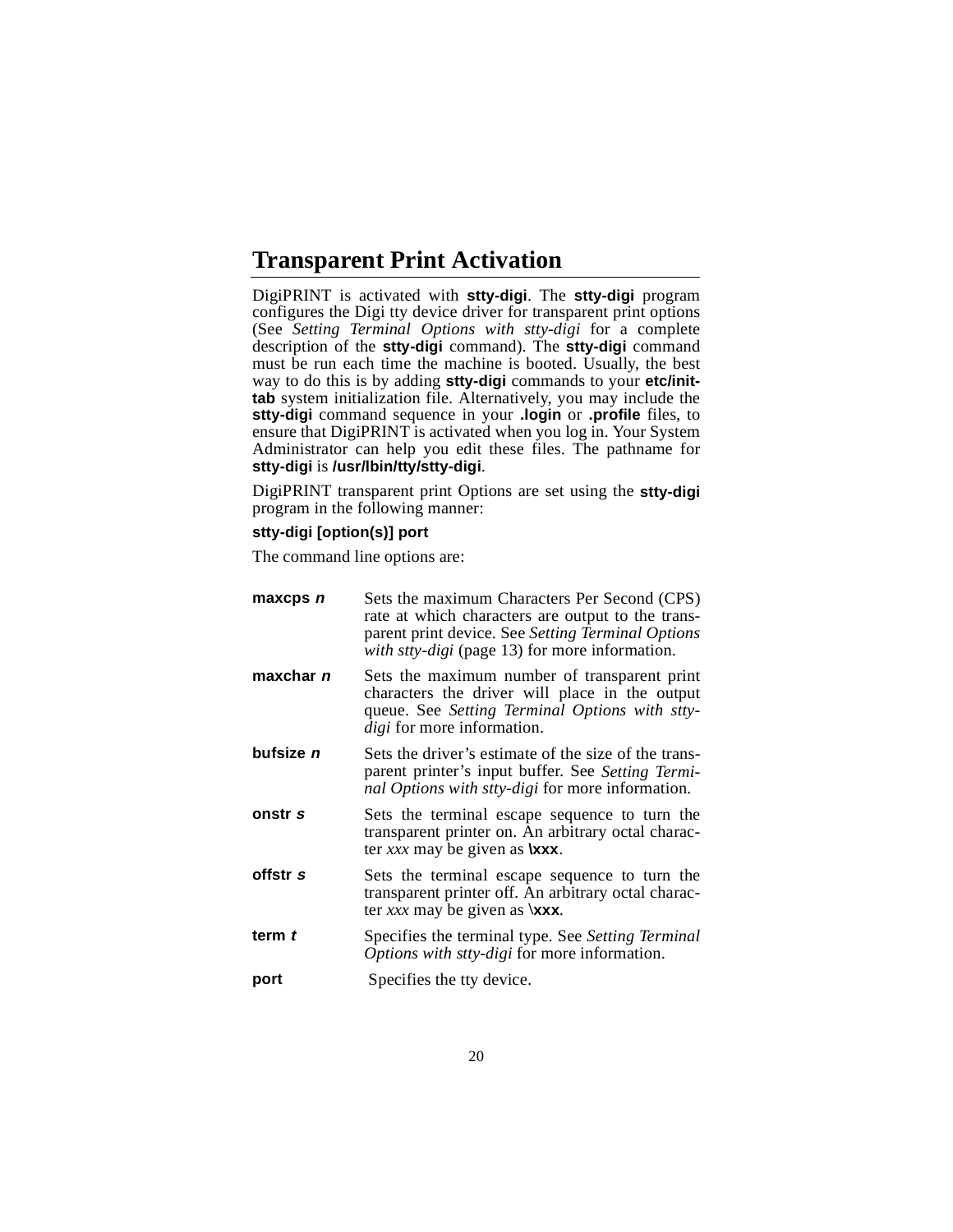#### **Test the Printer**

Use this command to send a file to the printer:

#### **cat filename > /dev/lp1**

#### **stty-digi Examples**

#### *Example 1:*

The following command configures the DigiPRINT options for a DEC VT100 terminal connected to **/dev/tty1**. (Note that the printer uses **/dev/lp1**). **maxcps**, **maxchar** and **bufsize** are left to defaults. Type:

#### **stty-digi term vt100 /dev/tty1**

#### *Example 2:*

The following example uses **onstr** and **offstr** arguments. (This sets the terminal to use ANSI Standard.) Again **maxcps**, **maxchar**, and **bufsize** are defaults. Type:

#### **stty-digi onstr "\033[5i" offstr "\033[4i" /dev/tty1**

#### *Example 3:*

This example command sets the DigiPRINT option for a WYSE30 terminal, with **maxcps** of 75, a **maxchar** of 100, and a printer buffer size, **bufsize**, of 1000. Type (all on one line, with a carriage return at the end only):

**stty-digi term wyse30 maxcps 75 maxchar 100 bufsize 1000 /dev/tty1**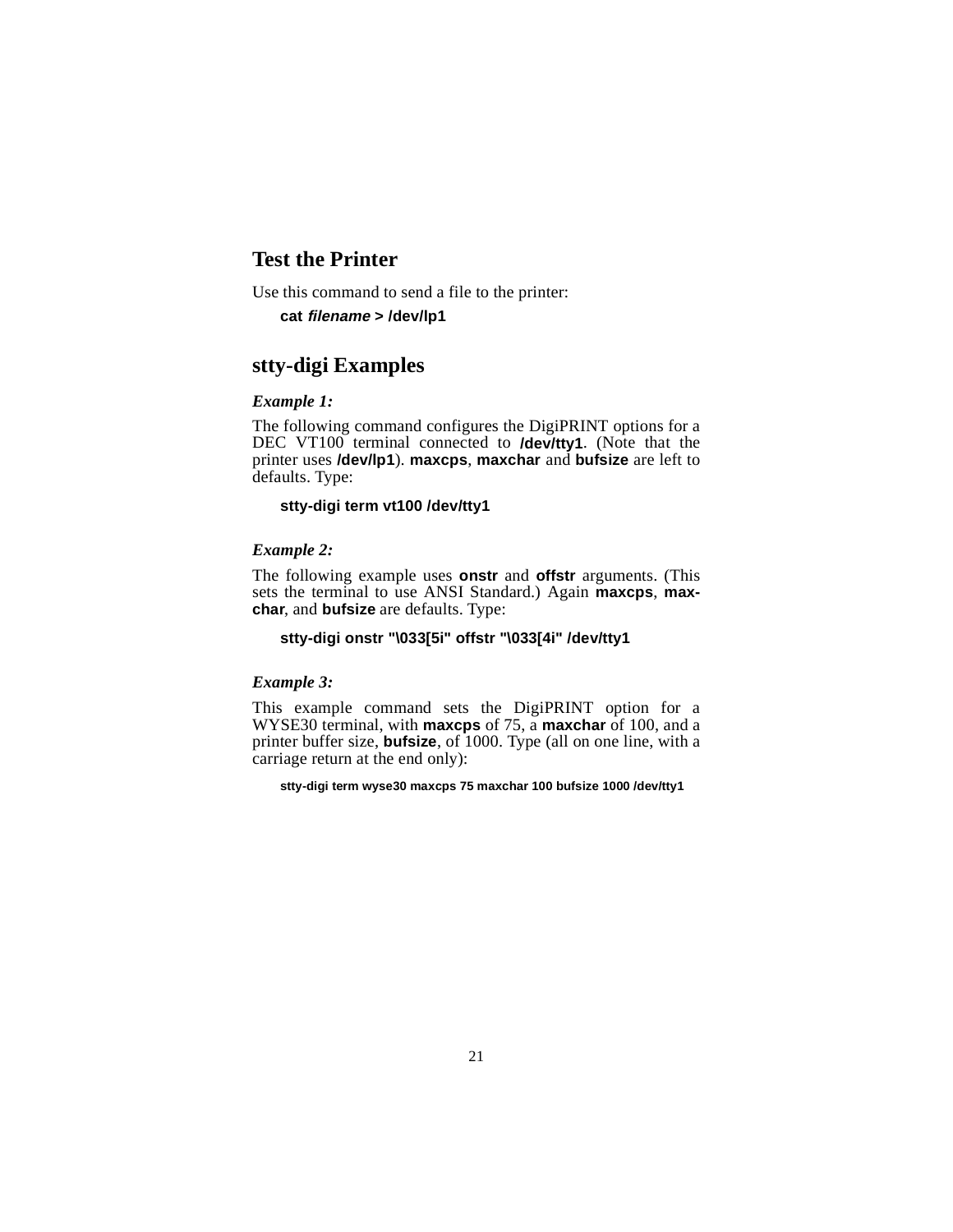# **Performance Tuning**

The Digi device driver is configured to give the best performance under the widest variety of conditions.

Performance under certain conditions can be improved through the use of tunable parameters. As with most tunable parameters, increasing performance in one area decreases performance in other areas.

Digi supports a number of tunable parameters that may be useful under special conditions. These parameters are tunable on a perport basis and may be set with **stty-digi**, **chdev** or **smit**.

#### **EDELAY**

**EDELAY** is a tunable parameter used to determine the number of milliseconds of delay between the time the first character arrives after a period of no characters and notification of its arrival to the host. This is also referred to as the wakeup rate between the host software (FEPOS) and the host device driver. This has the advantage of reducing host overhead by allowing the host to process larger blocks of incoming data.

Larger **EDELAY** values result in more characters being sent in a given time period. This will reduce host processor utilization and character response time and increase overall system throughput.

Smaller **EDELAY** values result in fewer characters being sent in a given time period. This will increase character response time and increase host processor utilization.

The default value for **EDELAY** is 100. This is a good value for normal tty activity including typing and **uucp**. For applications receiving continuous input at high speeds, increasing **EDELAY** will result in lowering host overhead and an increase in overall system throughput. A value of 250 is reasonable.

**Note: EDELAY** is currently the only tunable parameter supported by the device driver software*.*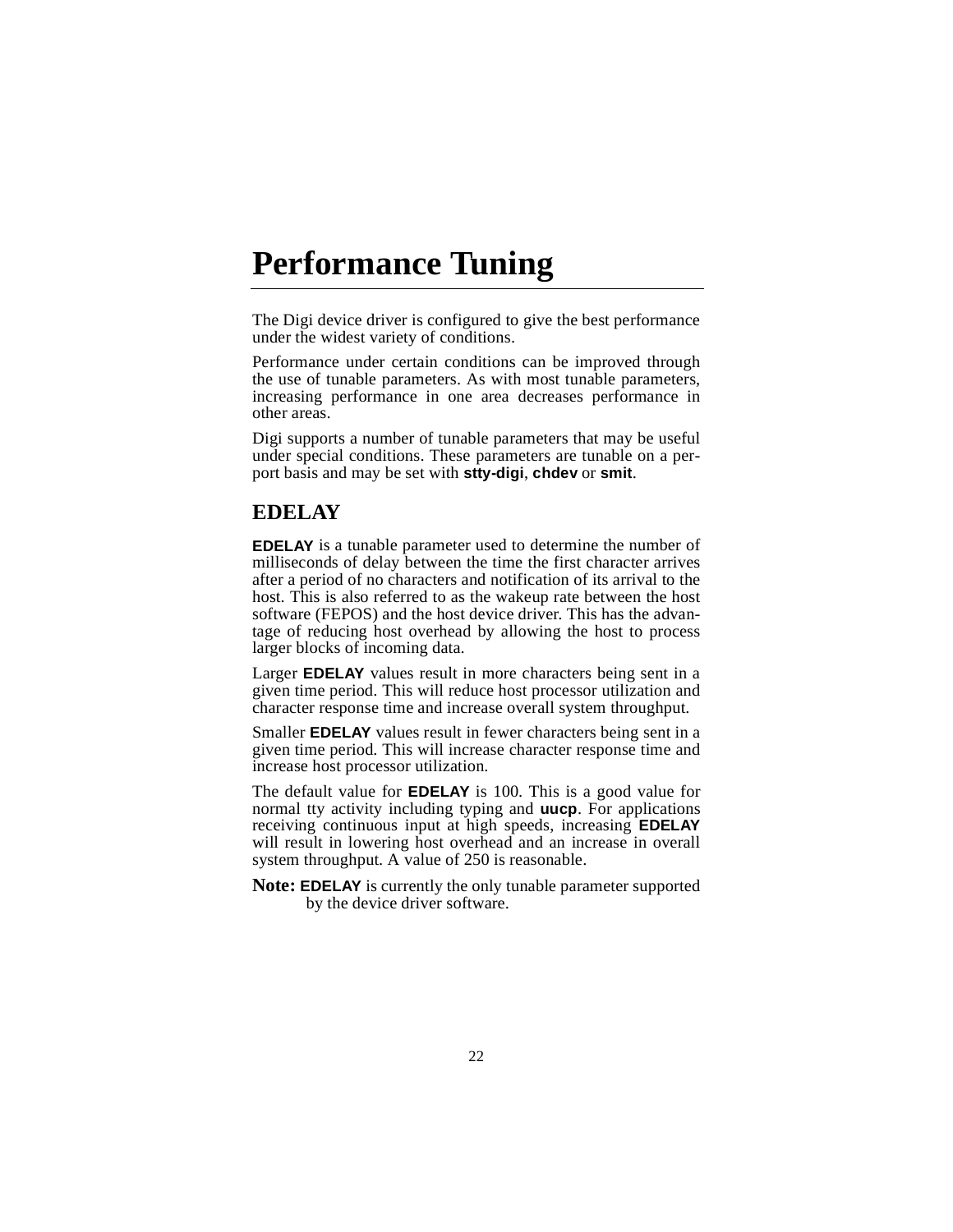### **DigiSCREEN Multiple Screen Utility**

### **Description and Theory of Operation**

DigiSCREEN is a utility that allows a single physical terminal to be connected to several virtual terminal sessions (*screens*) at one time. It is mainly intended for use with terminals that have two or more pages of screen memory. With such terminals, switching between virtual screens will also switch between physical terminal screen pages, allowing each virtual screen's image to be saved and restored. On terminals without multiple pages of screen memory, DigiSCREEN can still be used to switch among virtual screen sessions, although the appearance of the screen will not be maintained when switching screens.

**Note:** For full support of DigiSCREEN, your terminal must be able to switch internal screen pages on command *and must remember the cursor position for each page*. While DigiSCREEN will work on both smart and dumb terminals, screen images are not saved during screen changes on dumb terminals. DigiSCREEN also supports terminals connected to two or more computers through separate serial ports.

### **Options**

DigiSCREEN is called with the following format:

#### **dscreen [-i infofile ] [ -t termtype ]**

If **infofile** is specified, it will be used as the source of terminal configuration information. Otherwise, if the environment variable **DSINFO** is defined, it specifies the name of the file to be used as the source of terminal configuration information. If neither *infofile* nor **DSINFO** is specified, the configuration information is read from the file **/etc/dsinfo**. This option is used to define a different set of keys to be used with DigiSCREEN, e.g. when the originally defined DigiSCREEN keys conflict with an application one wishes to use.

The terminal type is used to select which entry in the *infofile* (default **/etc/dsinfo**) is used to describe the terminal. If the desired terminal type does not match the setting of the **TERM** environment variable (again, for alternate key mappings), it can be specified as *termtype* with the **-t** option.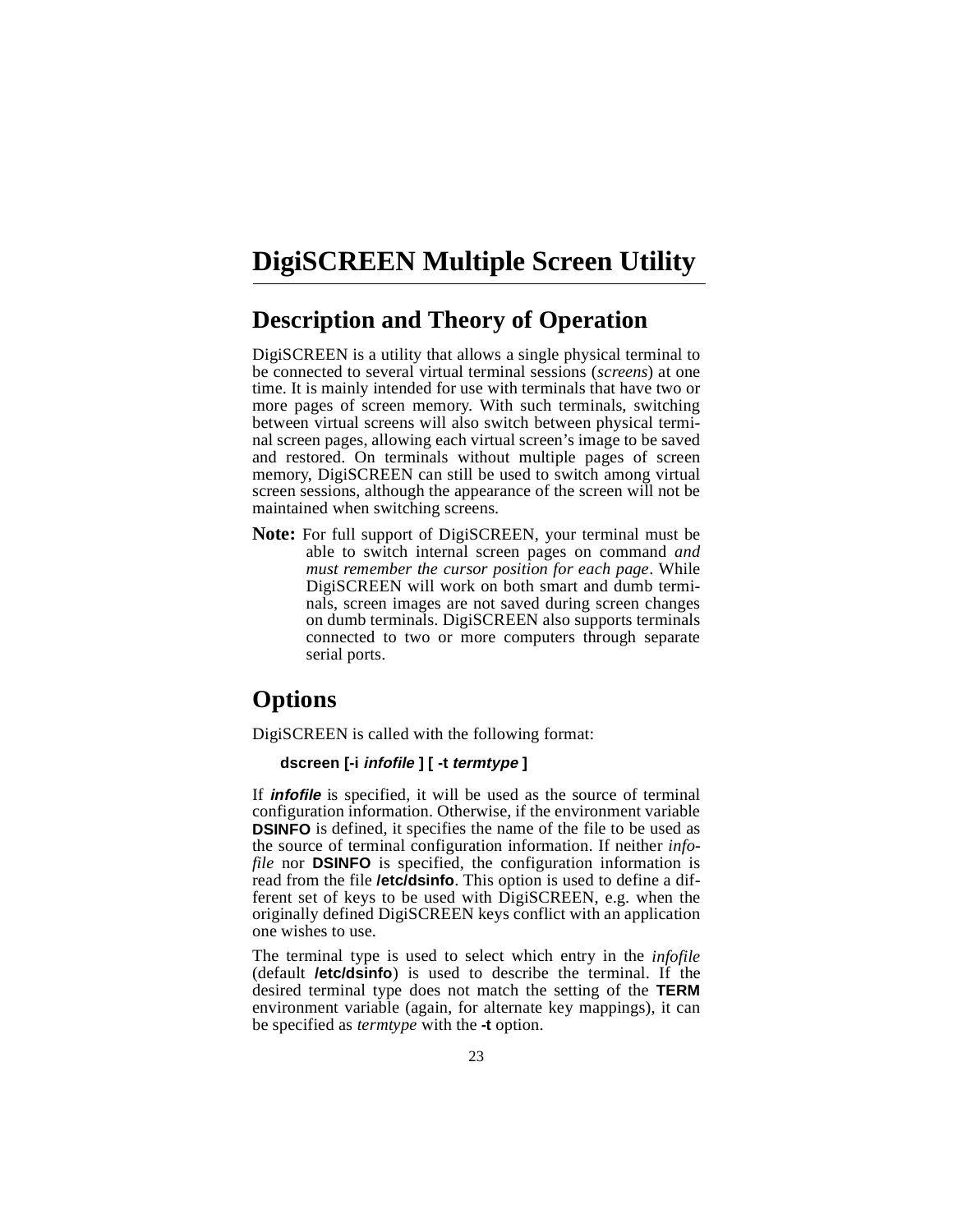### **Using DigiSCREEN**

When DigiSCREEN is run, it starts up one virtual screen. Some of the keys on the terminal keyboard will not be passed through to the virtual screen; instead, DigiSCREEN will intercept these keys and perform certain actions when they are pressed. The actions include select a specific screen, block all input and output, start a new screen, end DigiSCREEN (exit code 0), quit DigiSCREEN (exit code 1), switch to the previous screen, and list the Digi-SCREEN keys and what they do. Which function each key performs is dependent upon the terminal and the terminal description in the **dsinfo** file.

When a new virtual screen is created, it is assigned to a select key. When this key is pressed, DigiSCREEN will switch the physical terminal to the video page associated with the particular virtual screen and direct all input and output to go between the physical terminal and the virtual screen. Each virtual screen must have a select key; once all of the select keys defined in the **dsinfo** file have virtual screens assigned to them, no more screens may be created. Individual screen sessions will end when the original shell process exits, and this will free the associated select key for use with another virtual screen. DigiSCREEN exits when there are no more active screens.

Block keys can be used to stop output (in a fashion similar to <Ctrl-S> when using "**ixon**" flow control). However, the true purpose of these keys is to allow for transparently setting up terminal sessions on two computers using a terminal that has two serial ports. See **dsinfo** (page 25) for more information.

Pressing a new screen key will create a new screen and assign it to one of the select keys, unless one of the necessary resources is exhausted. Each new screen requires a select key as defined in the **dsinfo** file, a DigiSCREEN pseudo terminal device, enough memory for the various structures used to keep track of the screen, and a process to run the shell. If any of these are not available, the new screen operation will fail and print a message indicating the reason for the failure.

Pressing an end key will send a SIGHUP signal to all the screen sessions, clean up, and exit with a status of 0. Pressing a quit key will perform the same actions, but will exit with a status of 1.

Pressing a previous key will switch the terminal to the screen that was last displayed.

Pressing a list key will cause a list of the keys recognized by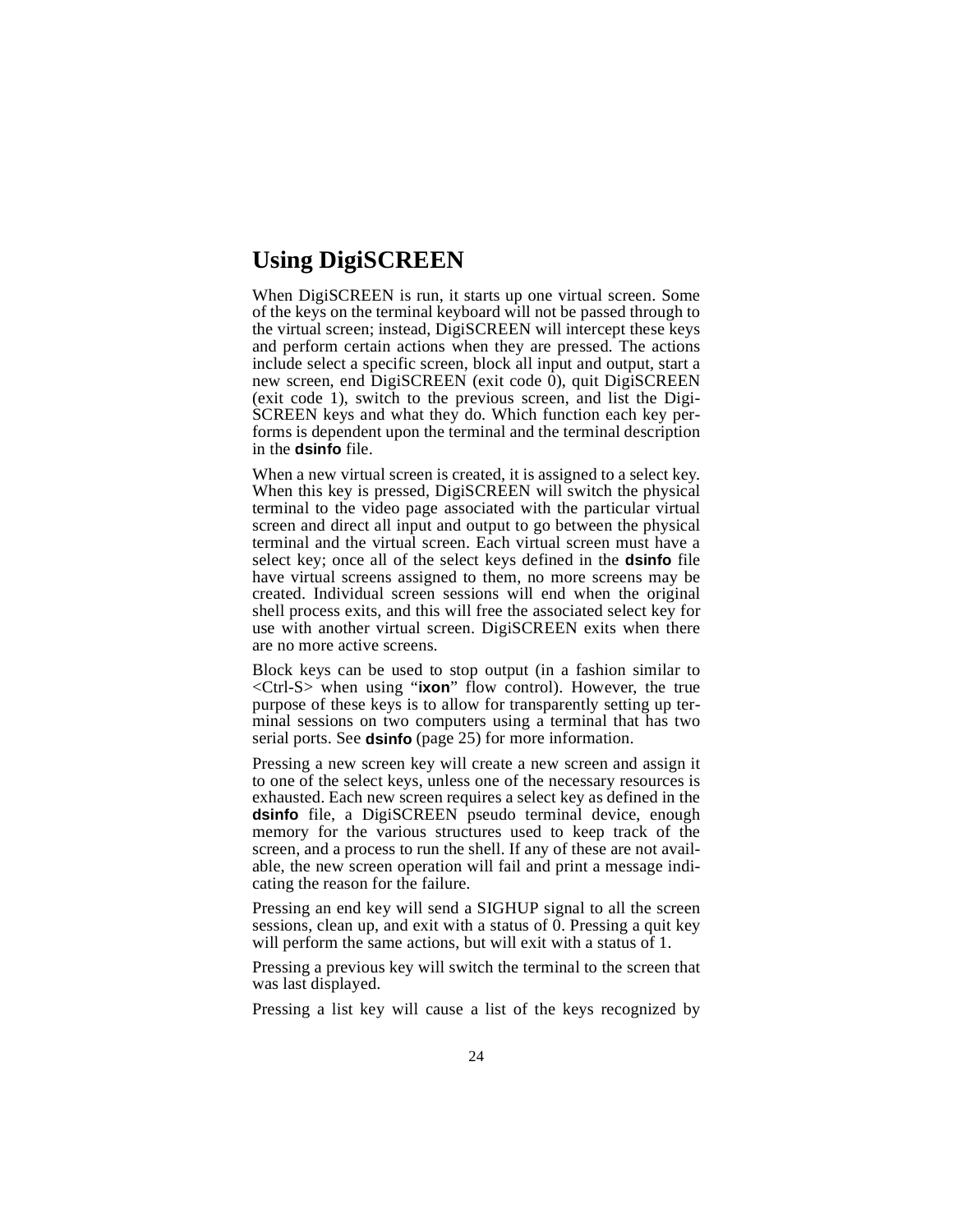DigiSCREEN and their actions to be displayed on the terminal. When DigiSCREEN starts a new screen, it will display the message "Press *KEY* for help" (where *KEY* is the name of the list key) if there is a list key defined.

### **Dynamic Screen Assignment**

Normally, the terminal description entry in the **dsinfo** file will have the same number of screen selection keys as the terminal has physical screen pages. However, if more screen selection keys are defined than the number of physical screen pages defined, Digi-SCREEN will dynamically assign physical screen pages to virtual screens. When a virtual screen that doesn't have an associated page of screen memory in the terminal is selected, DigiSCREEN assigns the least recently used physical screen to the virtual screen. When this occurs, some sort of indication is given that the physical screen is connected to a different virtual screen; for instance, the screen may be cleared. Using a terminal that has only one physical screen is the simplest case of this; the one screen is shared between all virtual screens.

- **Note:** Avoid switching screens when the screen is being written to; you may interrupt an escape sequence and leave the terminal in an unknown state.
- **Note:** Even if your terminal saves the cursor position for individual screens, it may not save other states such as insert mode, inverse video, etc. If this is the case in your situation, make sure you are not in any such mode when you switch screens.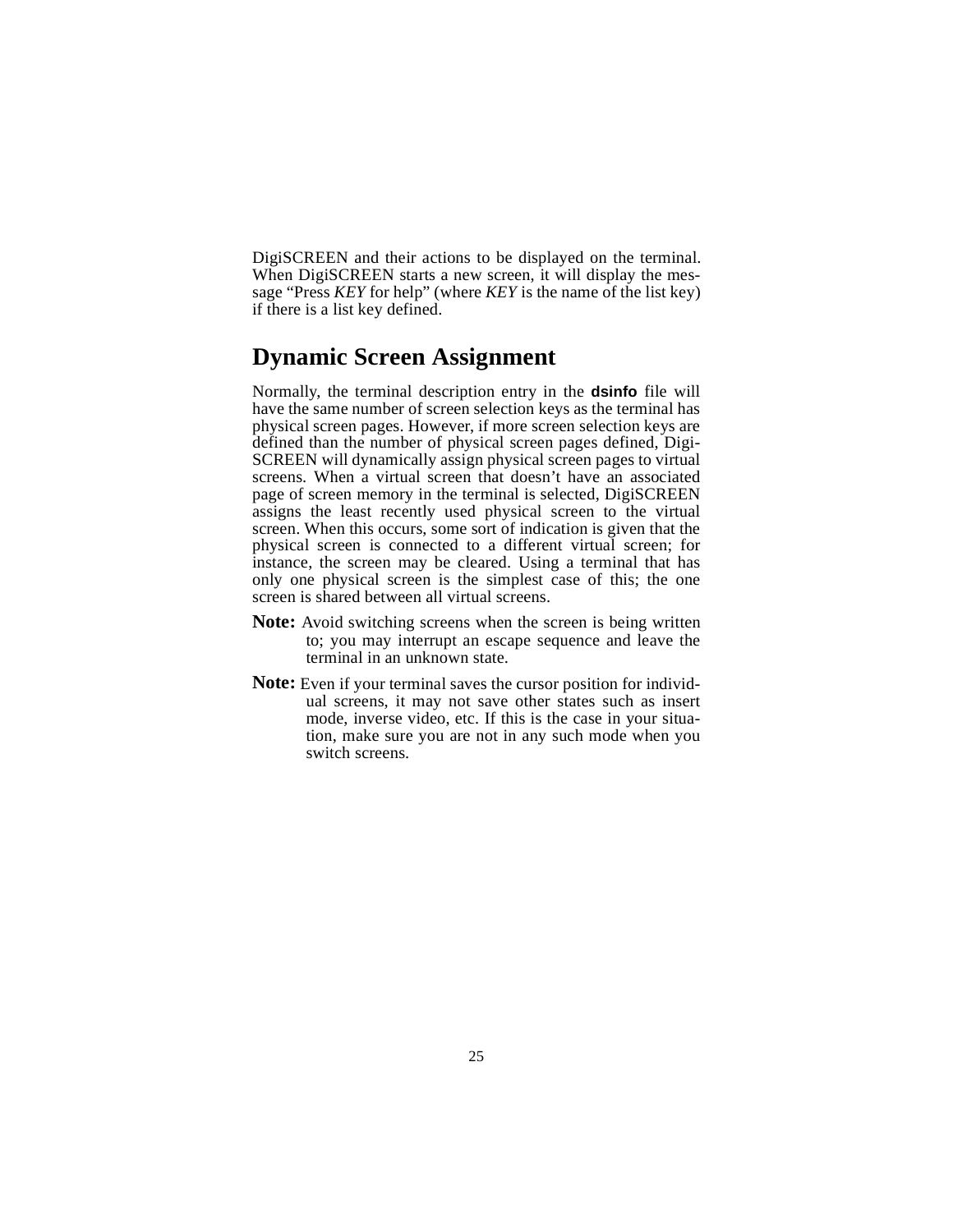### **DSINFO DigiSCREEN Information File**

#### **Description**

**/etc/dsinfo** is a database of terminal descriptions used by **dscreen** (DigiSCREEN). The information in the descriptions include what keys are to be used by DigiSCREEN and what functions they perform, how many pages of screen memory the terminal has, and what code sequences are sent/received to use these features.

#### **Entry Format**

Entries in **/etc/dsinfo** consist of a number of comma separated fields. The first field is a list of alternate names for the terminal, separated by "**|**" characters.

The remaining fields are strings describing the capabilities of the terminal to DigiSCREEN. Within these strings, the following escape codes are recognized:

| <b>IE, le</b> | escape character                                     |
|---------------|------------------------------------------------------|
| \n,\l         | newline (a.k.a. linefeed) character                  |
| ۱r            | carriage return                                      |
| ١t            | tab character                                        |
| ١b            | backspace character                                  |
| ١f            | formfeed character                                   |
| ۱s            | space character                                      |
| \nnn          | character with octal value <b>nnn</b>                |
| ۸y            | <ctrl-x> for any appropriate <math>x</math></ctrl-x> |

Any other character preceded by a backslash will yield the character itself. The strings are entered as *type*=*string*, where *type* is the type of string as listed below, and *string* is the string value.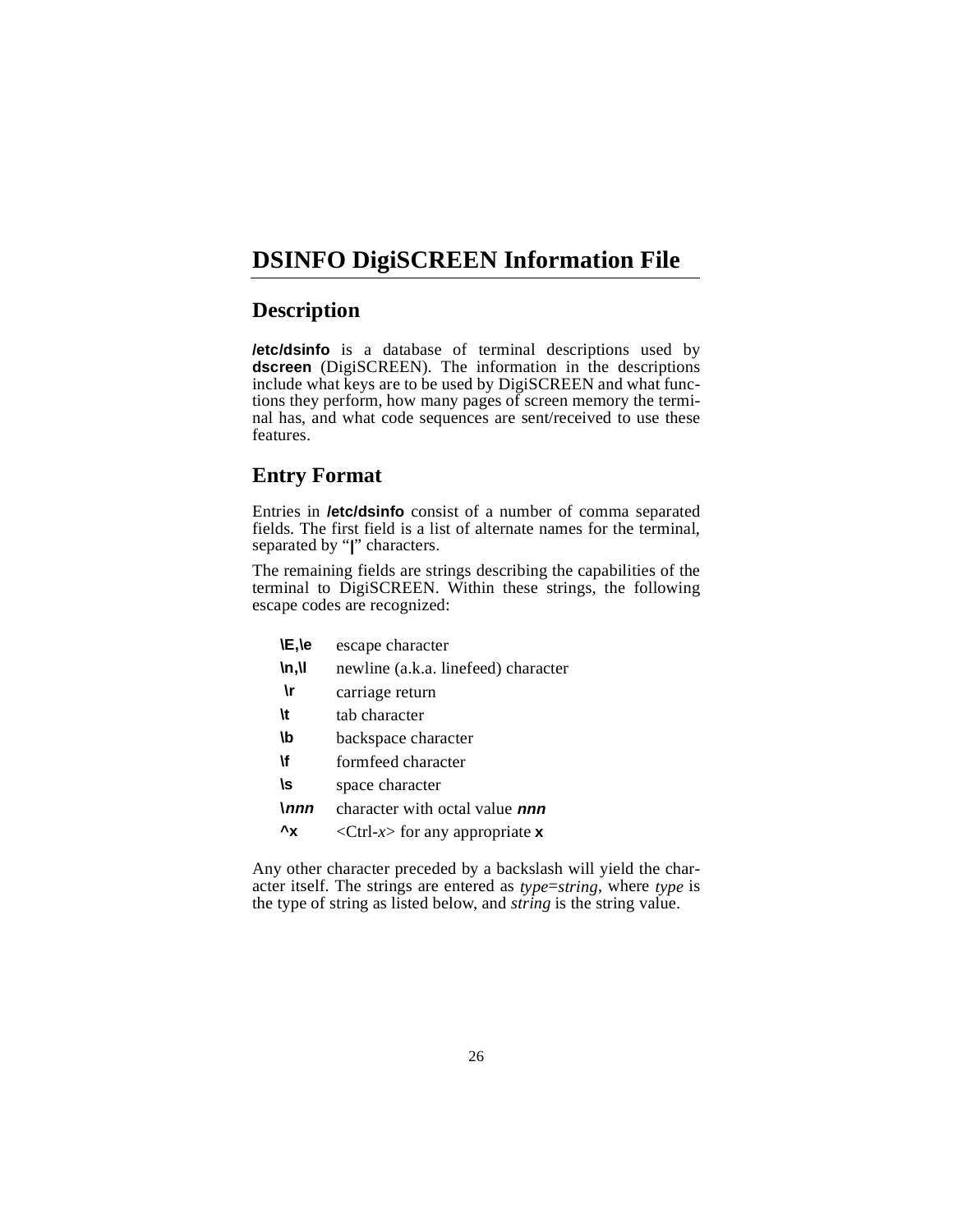#### **String Types**

The string types are as follows:

**dsk<sup>x</sup>** A string type that starts with "**dsk**" describes a key. The type must be four letters long, and the fourth letter  $x$  indicates what action is taken when the key is received. The key types are:

#### **Type Action**

|      | <b>dsks</b> Switch Screens                         |
|------|----------------------------------------------------|
| dskb | <b>Block Input and Output</b>                      |
| dske | End DigiSCREEN                                     |
|      | <b>dskq</b> Quit DigiSCREEN (non-zero exit status) |
|      | <b>dskc</b> Create New Screen                      |
| dskp | <b>Switch to Previous Screen</b>                   |
| dskl | List Keys and Actions                              |
|      |                                                    |

Any other key type (a string type **dsk<sup>x</sup>** that doesn't end in **s**, **b**, **e**, **q**, **p**, or **l**) will cause no internal dscreen action, but will show up in the key listing and will be recognized and acted upon (see below). A type of **dskn** (**n** for No Operation) is guaranteed not to be used for any function in future versions; it is recommended that this be used when no internal dscreen action is desired. The value string for each key has three substrings, which are separated by "**|**" characters (use "**\|**" to include the "**|**" character in one of the substrings). The first substring is the sequence of characters that the terminal sends when the key is pressed. The second substring is a label for the key that is printed when a list of the keys is presented (for example, "Shift-F1"). The third substring is a sequence of characters that DigiSCREEN sends to the terminal when this key is pressed, before performing the action this key requests.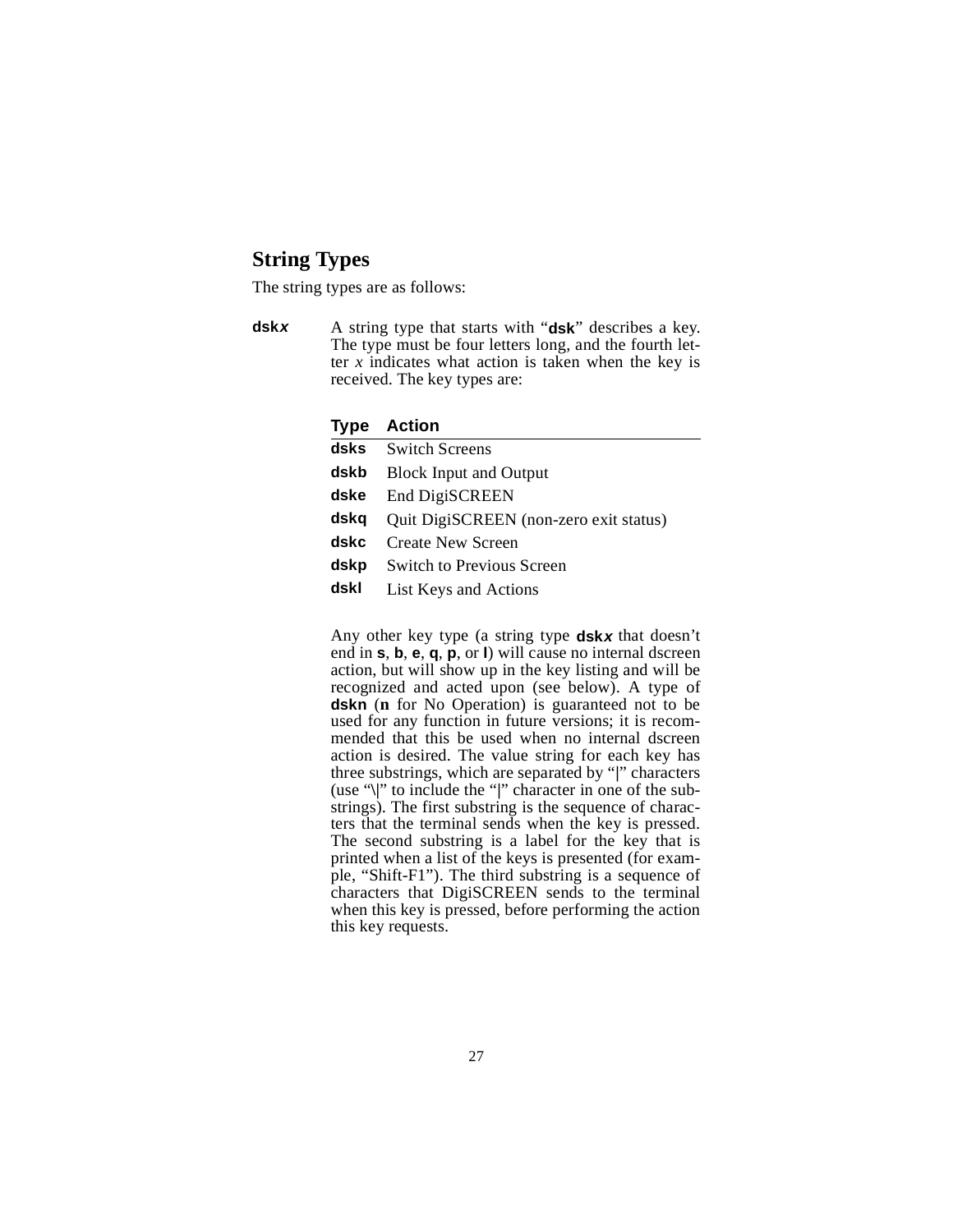**dsp** A string type of "**dsp**" describes a physical screen in the terminal. One **dsp** string should be present for each physical screen in the terminal. The value string for each physical screen has two substrings, which are separated by a "**|**" character (again, use "**\|**" to include the "**|**" character in one of the substrings). The first substring should be the sequence of characters to send to the terminal to display and output to the particular physical page on the terminal. The second substring is sent to the terminal any time the page is used for something new. This second substring is usually set to the clear screen sequence. It is sent under two conditions. The first condition is when a new virtual terminal session is being created. The second condition occurs when the user is running more virtual terminals than there are physical screens; if the user selects a virtual terminal such that DigiSCREEN has to reuse one of the physical screens, it will send this sequence to the screen to indicate to the user that the screen contents don't match the output of the virtual terminal to which it is connected. Note that running with more virtual terminals than physical screens can be quite confusing and is not particularly recommended; it can be avoided by defining no more screen selection keys ("**dsks=...**") than physical screens ("**dsp=...**") in the **dsinfo** entry.

**dst** A string with a type of "**dst**" adjusts DigiSCREEN's input timeout. The value of the string should be a decimal number. The timeout value is in tenths of a second, and has a maximum value of 255. The default timeout value is 1 (or .1 seconds). When Digi-SCREEN recognizes a prefix of an input key sequence but doesn't have all the characters of the sequence, it waits for more characters. If the timeout occurs before more characters are received, the characters are sent on to the virtual screen and DigiS-CREEN will not consider these characters as part of an input key sequence. It may be necessary to raise this value if one or more of the "keys" DigiSCREEN is to trigger on is actually a number of keystrokes (i.e. assigning Ctrl-Z 1, Ctrl-Z 2, Ctrl-Z 3, etc. for screen selection, Ctrl-Z N for new screen and so on).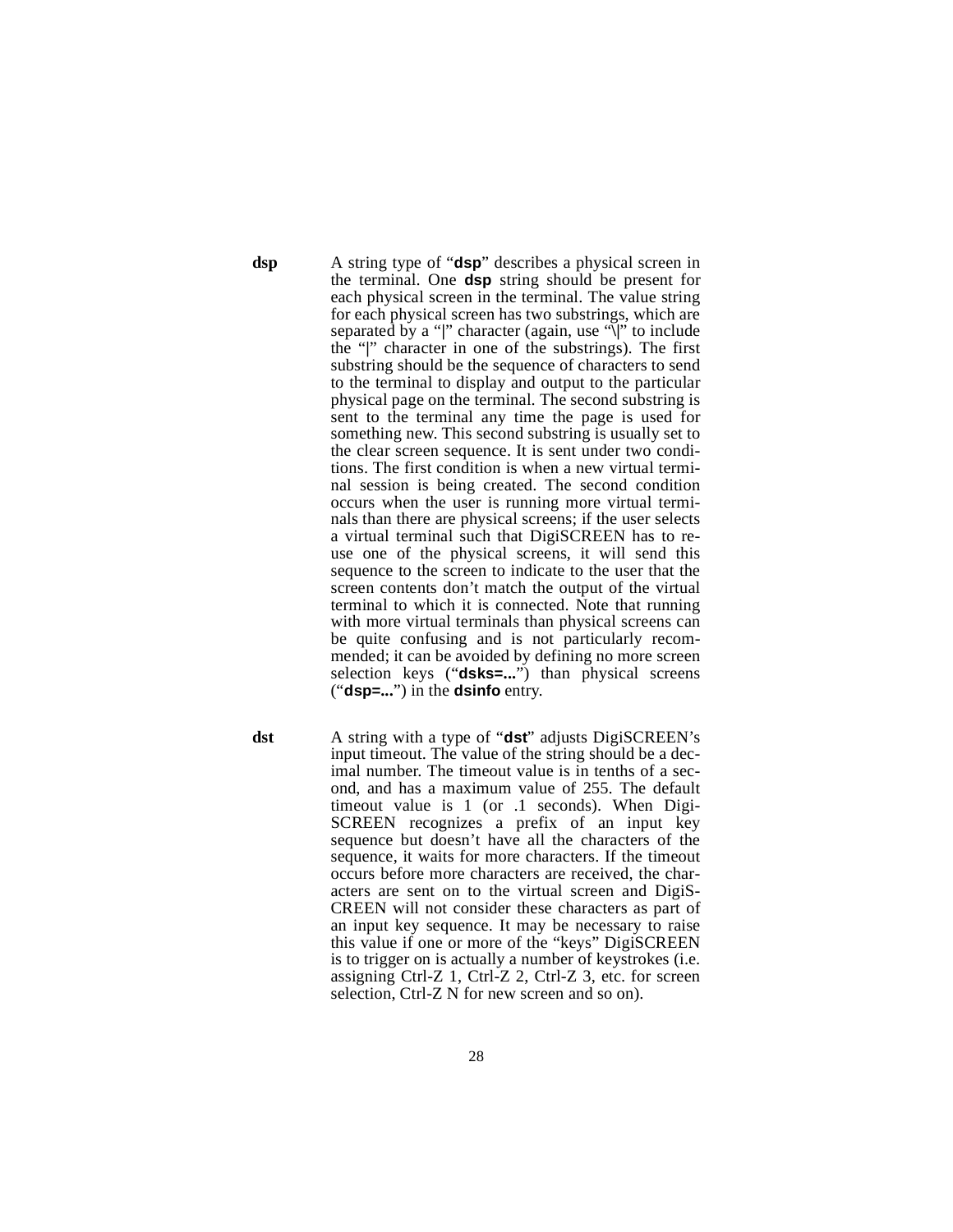#### **Example 1**

The following example entry is for a Wyse 60 with three screens:

```
wy60|wyse60|wyse model 60,
          dsks=^A`^M|Shift-F1|,
          dsks=^Aa^M|Shift-F2|,
          dsks=^Ab^M|Shift-F3|,
          dskc=\200|Ctrl-F1|,
          dske=\201|Ctrl-F2|\Ew0\E+,
          dskl=\202|Ctrl-F3|,
          dsp=\Ew0|\E+,
          dsp=\Ew1|\E+,
          dsp=\Ew2|\E+,
```
With this entry, <Shift-F1> through <Shift-F3> are used for selecting screens 1 through 3, respectively. <Ctrl-F1> will create a new screen, <Ctrl-F2> will send "<ESC> w 0 <ESC> +" to the screen (switching to window 0 and clearing the screen) and then end dscreen, and <Ctrl-F3> will list the keys and their functions. The three physical screens are displayed by sending "<ESC> w 0", " $\langle$ ESC $>$  w 1", and " $\langle$ ESC $>$  w 2." Each time a physical screen is used for a new screen, the sequence " $\langle ESC \rangle + \vec{v}$  will be sent to the terminal, which will clear the screen.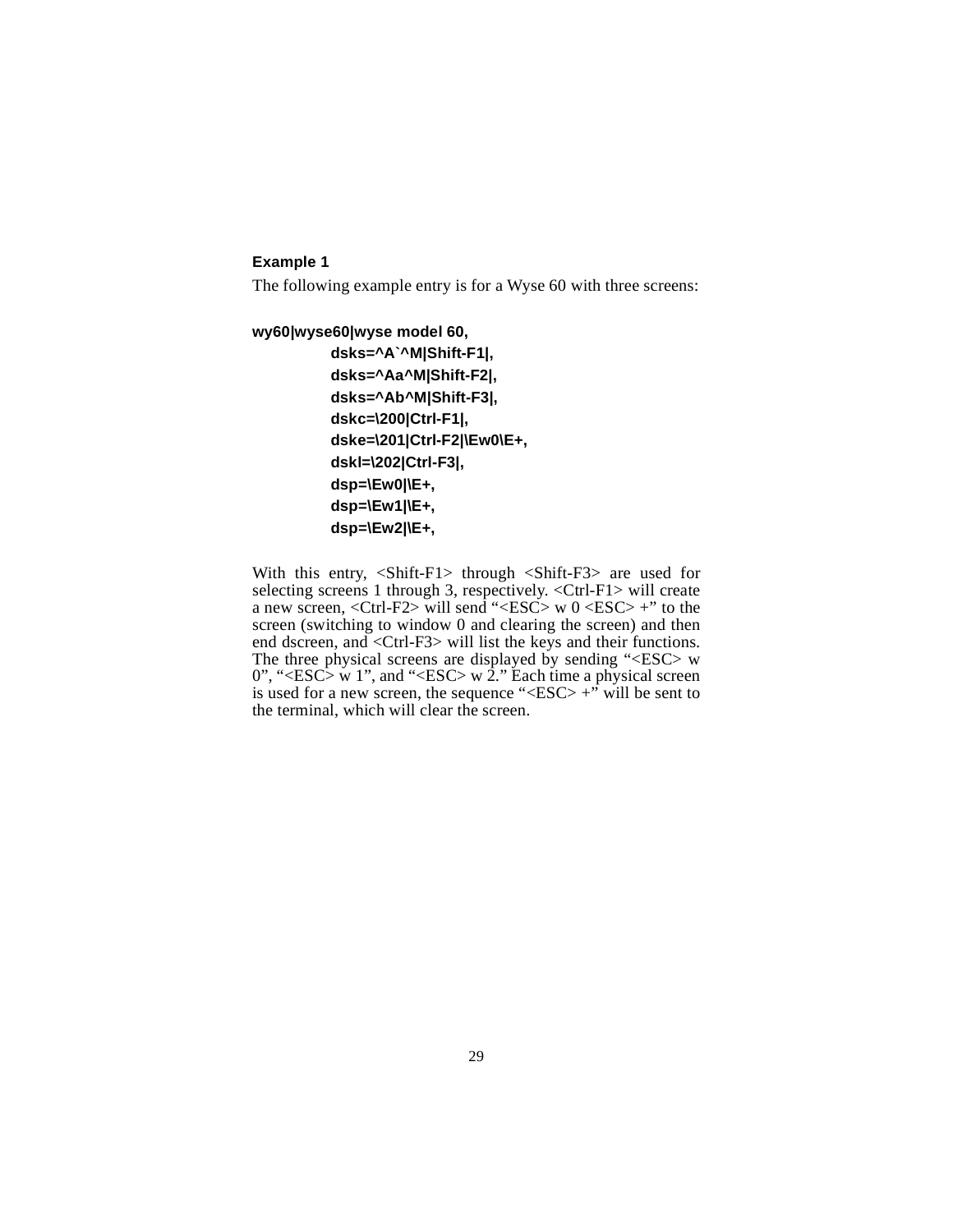#### **Example 2**

This example is, again, for a Wyse 60 with three screens, but one of the screens is on a second computer communicating through the second serial port on the terminal:

```
wy60-1|wyse60-1|wyse model 60 - first serial port,
```
**dsks=^A`^M|Shift-F1|, dsks=^Aa^M|Shift-F2|, dskb=^Ab^M|Shift-F3|\Ed#^Ab\r^T\Ee9, dskc=\200|Ctrl-F1|, dske=\201|Ctrl-F2|\Ed#\201^T\Ew0\E+, dskl=\202|Ctrl-F3|, dsp=\Ew0|\E+,dsp=\Ew1|\E+,**

**wy60-2|wyse60-2|wyse model 60 - second serial port, dskb=^A`^M|Shift-F1|\Ed#^A`\r^T\Ee8, dskb=^Aa^M|Shift-F2|\Ed#^Aa\r^T\Ee8, dsks=^Ab^M|Shift-F3|, dskc=\200|Ctrl-F1|, dske=\201|Ctrl-F2|\Ed#\201^T\Ew0\E+, dskl=\202|Ctrl-F3|, dsp=\Ew2|\E+,**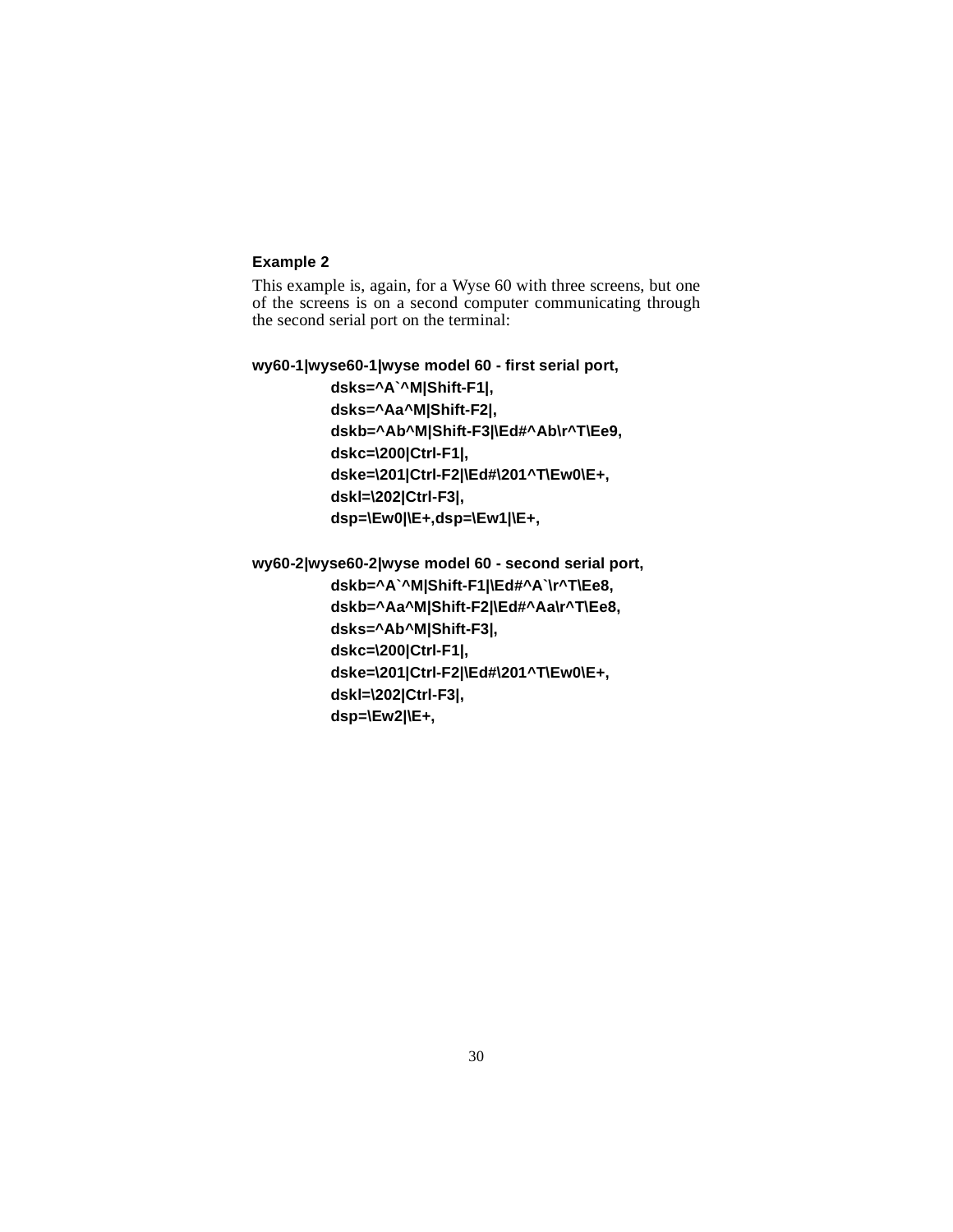For this setup to work, DigiSCREEN must be run on both computers, with terminal type **wy60-1** on the first computer and terminal type **wy60-2** on the second computer (using the **-t** option to DigiSCREEN). The **wy60-1** entry will be examined first.

The first two key entries are unchanged from the original wy60 entry. The third key, however, has type "**dskb**," which means block both input and output. When this key is pressed, the sequence "<ESC> d # <Ctrl-A> b <CR> <Ctrl-T> <ESC> e 9" is sent to the terminal; after this output is blocked and DigiSCREEN continues scanning input for key sequences but discards all other input.

The effects caused by the sequence sent to the terminal contain the real magic here. The sequence "**<ESC> d #**" puts the terminal in "Transparent Print Mode," which echoes all characters up to a **<Ctrl-T>** out the other serial port. The characters "**<Ctrl-A> b <CR>**" are sent out the other serial port, informing the **dscreen** process on the other computer that it should activate the window associated with the **<Shift-F3>** key. The "**<Ctrl-T>**" takes the terminal out of the Transparent Print mode, and the sequence "**<ESC> e 9**" tells the terminal to switch to the other ("AUX") serial port for data communications.

At this point the other computer takes over and sends an "**<ESC> w 2**" to switch to the third physical screen, and then resumes normal communication.

The wy60-2 entry follows the same general pattern for keys **<Shift-F1>** and **<Shift-F2>**: switch to transparent print mode; send function key string to other computer; switch transparent print off; and switch to the other serial port. The end key (**<Ctrl-F2>**) works the same for both computers; it sends the end key sequence to the other computer through the transparent print mechanism, switches the terminal to window 0, clears the screen, then exits.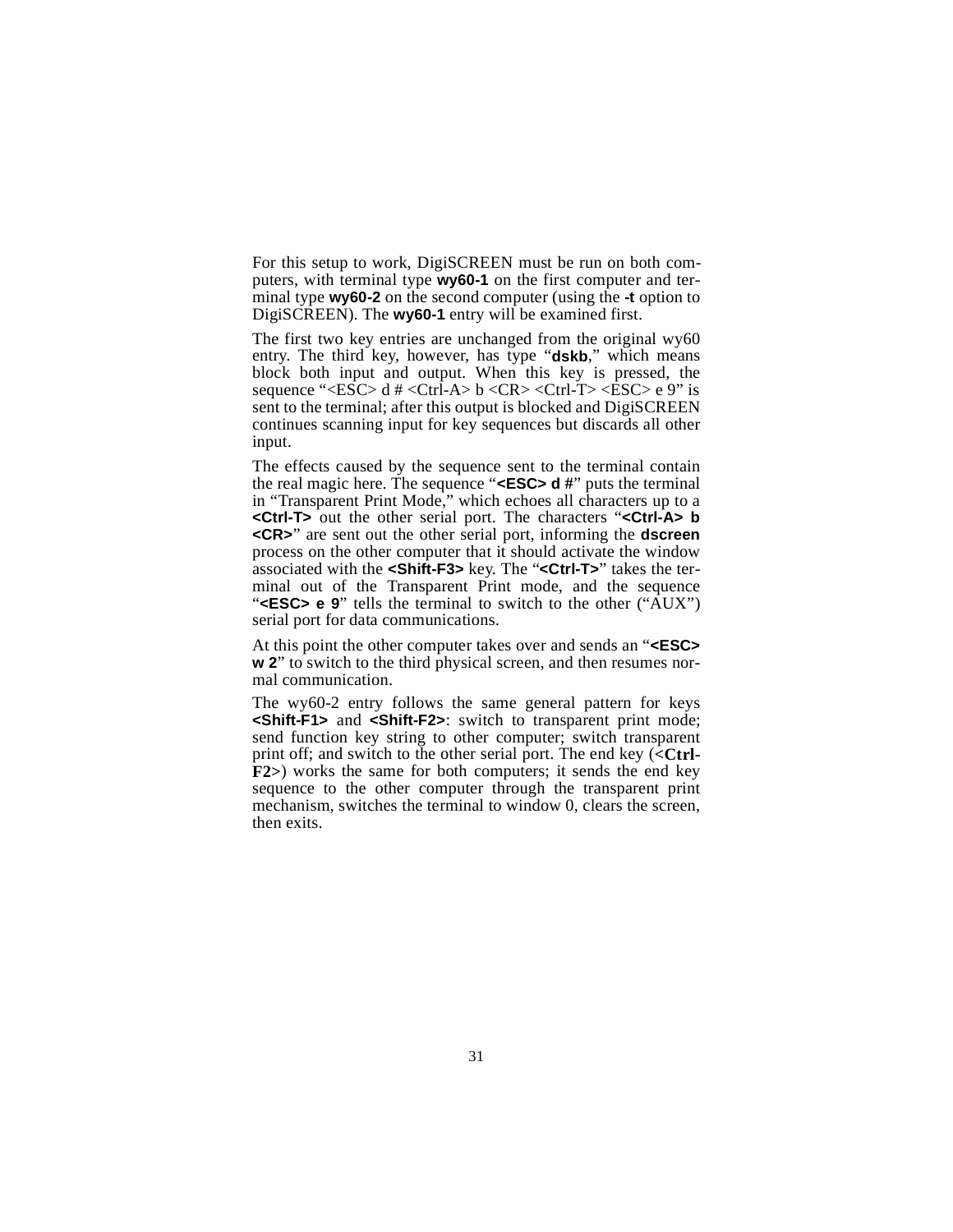# **Port Monitoring with mon-dpa**

### **Introduction**

**mon-dpa** is a software tool which provides a means to monitor the status of the Front End Processor/Operating System (FEP/ OS), which is the on-board software run by Digi intelligent serial communications products.

**mon-dpa** also shows the status of the individual ports on a Digi C/X or Xem system by displaying a simulated concentrator front panel. Each of the eight supported EIA-232 signals is displayed, along with input and output flow control status and the status of the host adapter to concentrator connection status.

**mon-dpa** can be run from any terminal on the system, and supports the following Digi hardware and device drivers:

Hardware: Digi C/X host adapter Digi Xem host adapter Software: AIX, Release 4.x

**mon-dpa** is installed automatically when you install this device driver.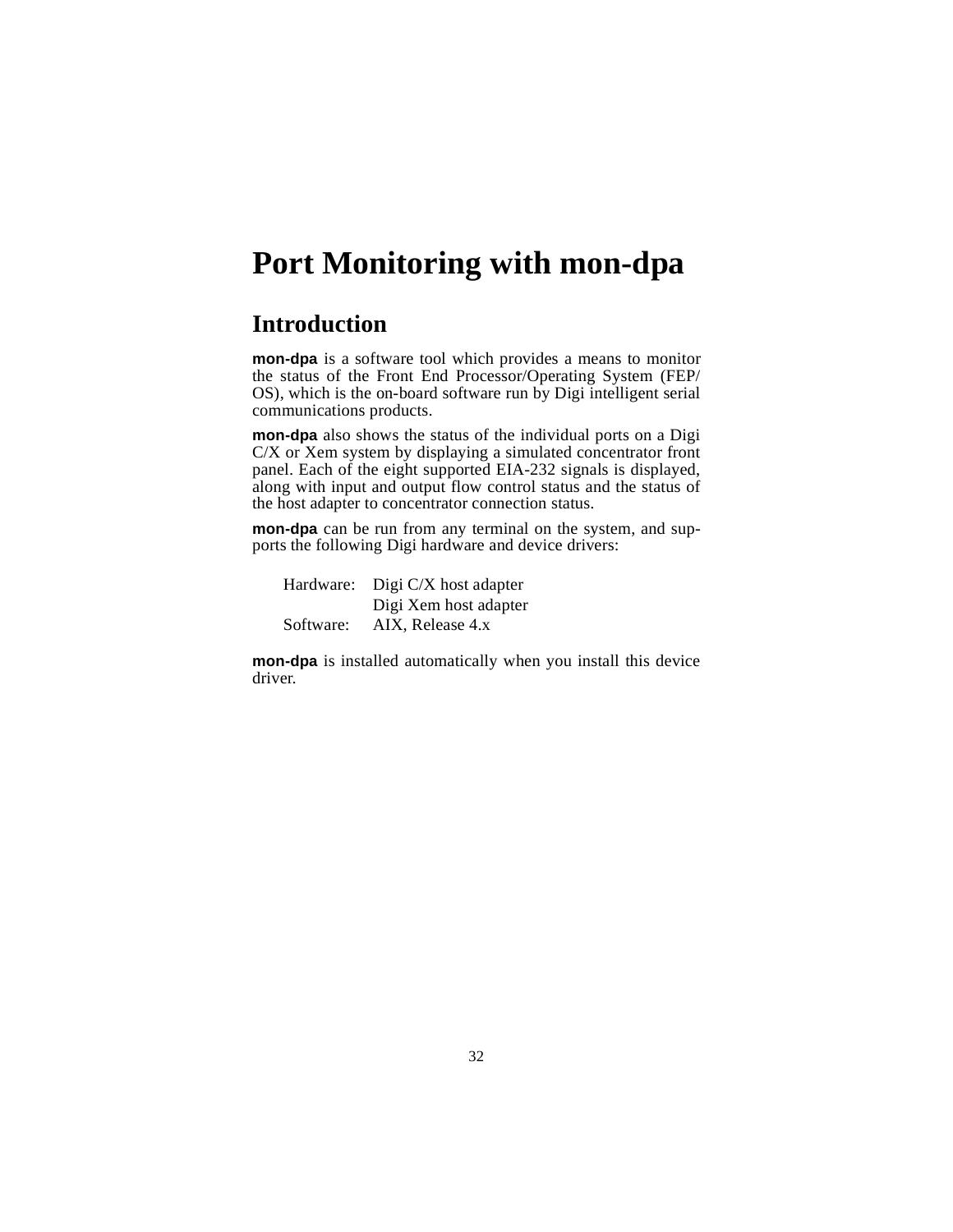### **Using mon-dpa**

To run **mon-dpa**, enter the following command from any terminal, or the system console:

#### **mon-dpa [-l logfile] [-f download\_file] [-s slot]**

The **-l logfile** option specifies the file path for screen dumps. If this option is not specified, the default log file path is **/tmp/mondpa.log**.

The **-f download\_file** option specifies the download device name for the adapter (i.e. **/dev/cxisa0**).

The **-s slot** option specifies the slot number, *minus 1*, in your machine that you wish to inspect. For slot 1, use "0"; for slot 2, use "1", etc.

**mon-dpa** is placed in the **/usr/lbin/tty/mon-dpa** directory when the driver is installed.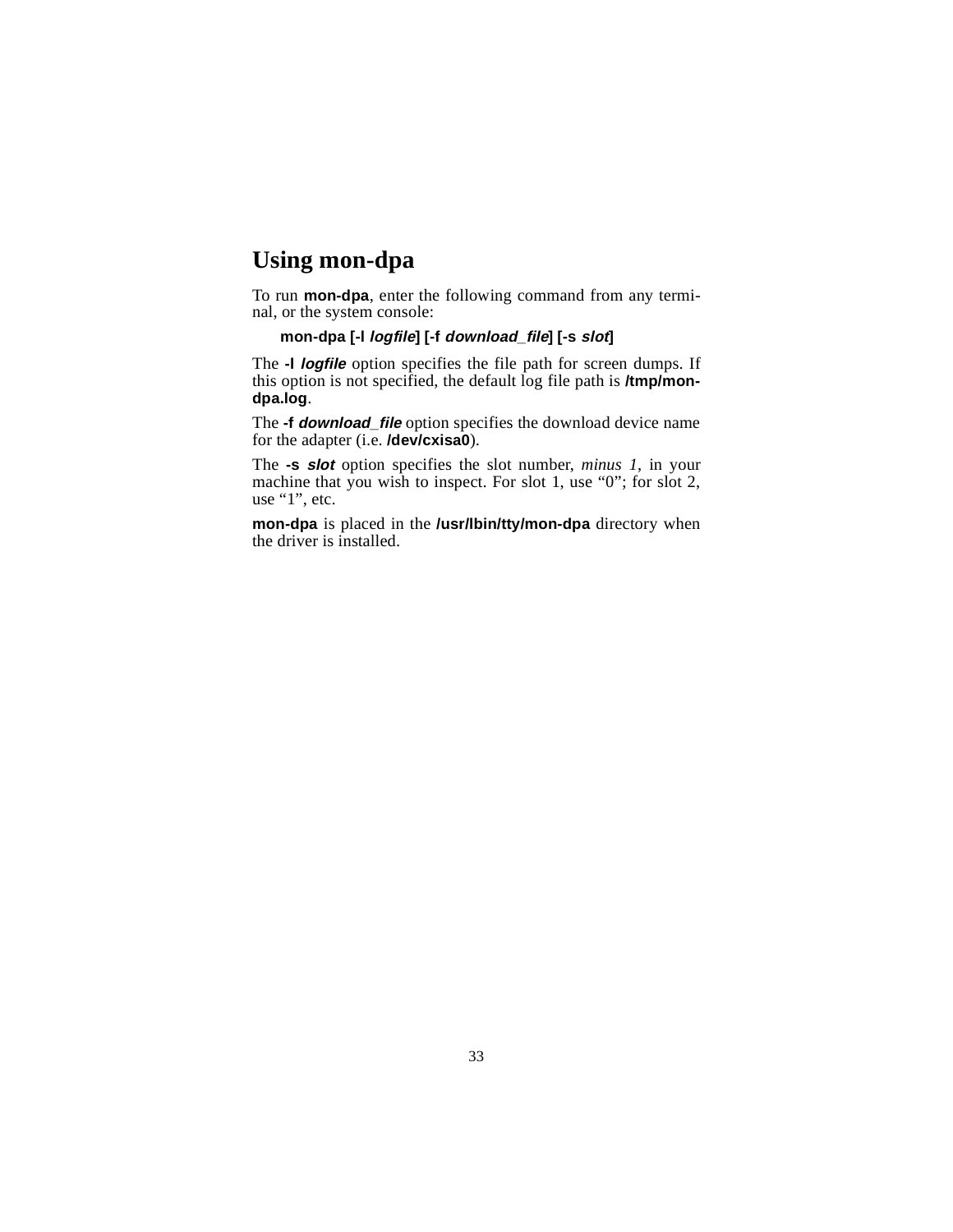#### **Monitoring Channel Activity**

**mon-dpa** allows the user to view the current activity of any Digi C/X or Xem port in the system. To view a channel's activity, use the arrow keys (or **H** and **L** keys, if your arrow keys aren't correctly mapped) to select the desired port, then press the space bar. The software will display a graphic representation of the port's signals. The screen is dynamically updated at half second intervals, and shows the current status of the channel selected.

```
Bus #: 01 * Digi Port Authority Monitor (AIX) *
Bus #: 02 Status for Port 0
   Synchronous Packets Transmitted : /
   Synchronous Packets Received : /
                  Line 1, Ran 2, Port 0
        TD RD RTS CTS DSR CD DTR RI OFC IFC (AC)
           --XXXXX---
          Signal Active = X Inactive = -
    Input Modes :BRKINT:IXANY:IXOFF:IXONA:
   Output Modes :XCASE:ONLCR:TAB2:BS2:
  Control modes
Left Arrow Key=Next Port Right Arrow Key=Previous Port F12=Loopback Test
F2=Refresh F3=Cancel F8=Image F10=Exit
```
The box in the center of the screen shows the state of the EIA-232 signals TxD, RxD, RTS, CTS, DSR, DCD, DTR and RI, plus input and output flow control states (IFC and OFC, respectively). An inactive signal is indicated by a dash (-) under its name. An active signal is indicated by a block under its name. If data is currently being transmitted or received, a blinking "**X**" will appear under the signal name (TxD or RxD, respectively).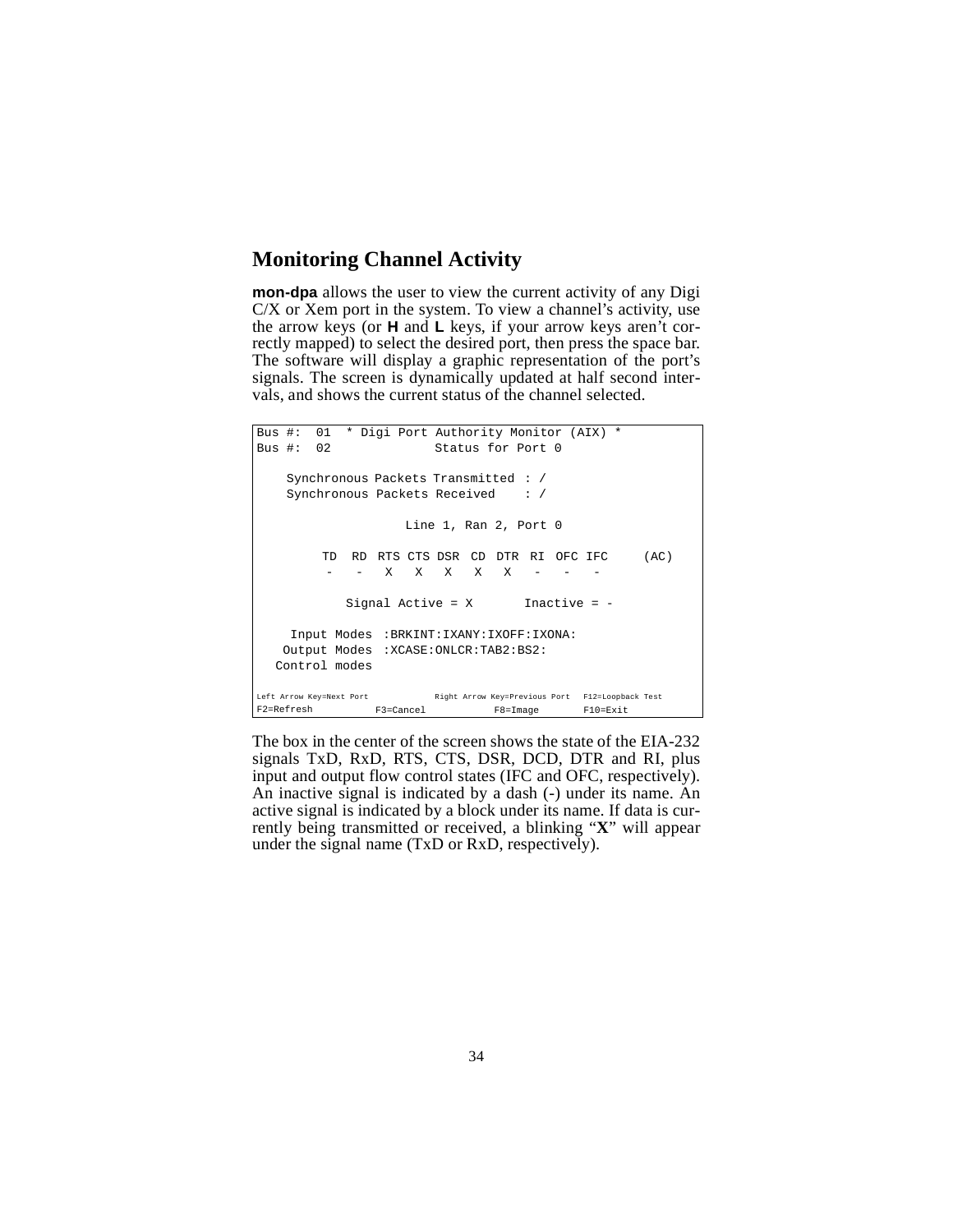### **Input, Output and Control Modes**

Beneath the line status box are the input, output and control modes in effect for that channel. These are UNIX style flags, and have the following meanings:

### **Input Modes**

| Ignore Break                       |
|------------------------------------|
| <b>Interrupt on Break</b>          |
| Ignore parity errors               |
| Mark parity errors                 |
| Input parity check                 |
| Strip input characters             |
| <b>Toss IXANY</b> characters       |
| Enable start/stop output           |
| Restart output on any character    |
| Enable start/stop input            |
| Enable start/stop output Auxiliary |
|                                    |

\*Not a standard UNIX flag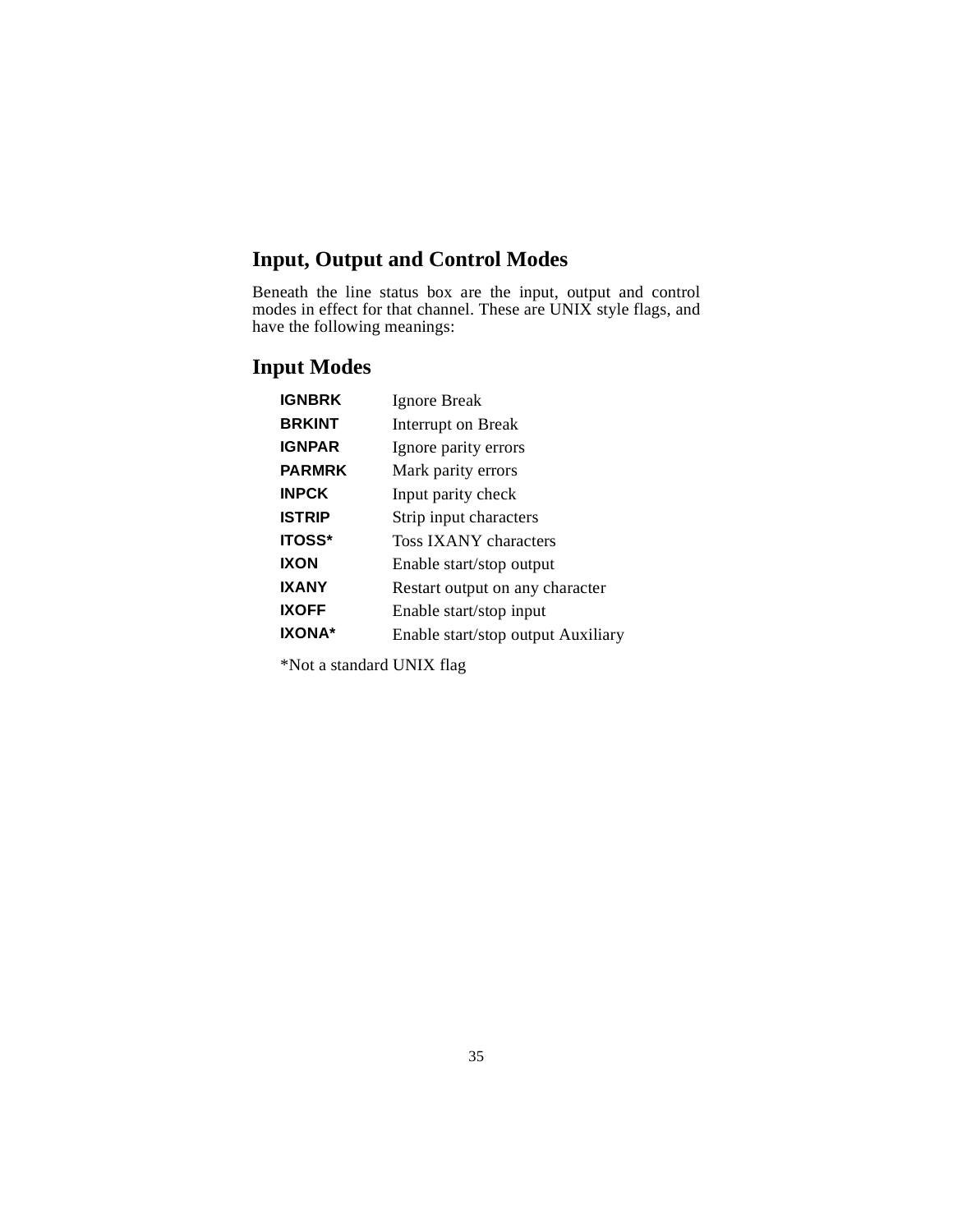# **Output Modes**

| <b>XCASE*</b>    | Canonical upper/lower display        |
|------------------|--------------------------------------|
| <b>OLCUC</b>     | Map lower case to upper              |
| <b>ONCLR</b>     | Map NL to CR/NL                      |
| <b>OCRNL</b>     | Map CR to NL                         |
| <b>ONOCR</b>     | No CR output at column 0             |
| <b>ONLRET</b>    | NL performs CR function              |
| <b>OFILL</b>     | Use fill characters for delay        |
| <b>OFDEL</b>     | Fill character is DEL; otherwise NUL |
| <b>NLDLY</b>     | NL delay is selected                 |
| CR <sub>1</sub>  | Carriage Return delay type 1         |
| CR <sub>2</sub>  | Carriage Return delay type 2         |
| CR <sub>3</sub>  | Carriage Return delay type 3         |
| TAB1             | Tab delay type 1                     |
| TAB2             | Tab delay type 2                     |
| TAB <sub>3</sub> | Tab delay type 3                     |
| BS1              | Backspace delay                      |
| VT1              | Vertical tab delay                   |
| FF1              | Form feed delay                      |

\*Not a standard UNIX flag

## **Control Modes**

| <b>Baud Rate</b> | 50, 75, 110, 134, 150, 200, 300, 600, 1200,<br>1800, 2400, 4800, 9600, 19200, 38400. If<br>Fast Baud is set (see below), baud rates of<br>50, 75 and 110 are translated to 57600, |
|------------------|-----------------------------------------------------------------------------------------------------------------------------------------------------------------------------------|
|                  | 75600 and 115200, respectively.                                                                                                                                                   |
| <b>Char Bits</b> | 5, 6, 7, 8 or None.                                                                                                                                                               |
| <b>Stop Bits</b> | 2, 1 or None.                                                                                                                                                                     |
| <b>Parity</b>    | Enabled, Odd or None.                                                                                                                                                             |
| Fast Baud*       | Use fast baud rates (see <b>stty-digi fastbaud</b> ,<br>on page $14$ ).                                                                                                           |

\*Not a standard UNIX flag

From the channel monitoring screen, channels on any concentrator or PORTS module may be monitored without returning to the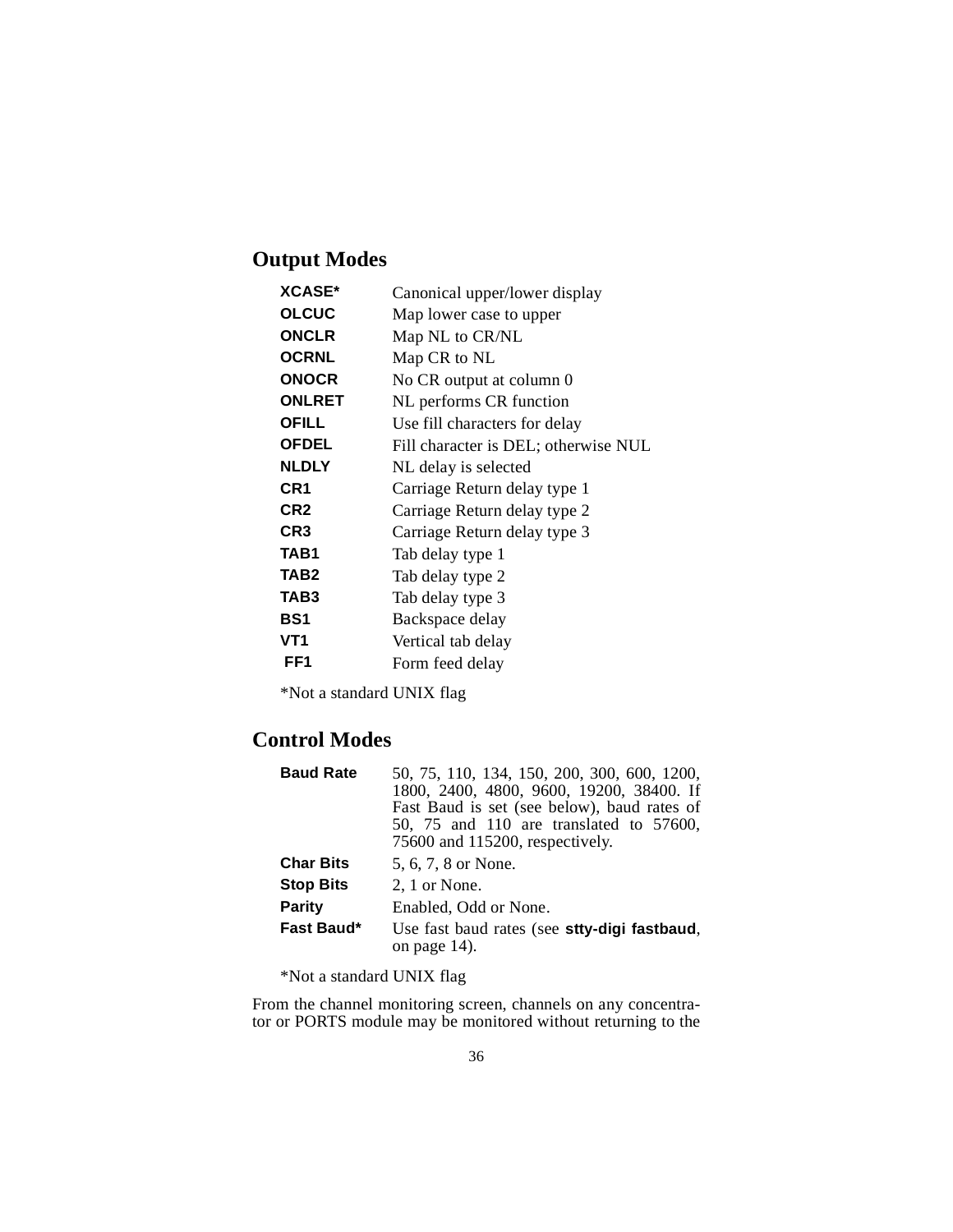previous screen. The following single keystroke commands are available:

| $\rightarrow$ , L, l | Increment channel number. If the currently<br>selected channel is the last one on the con-<br>centrator, then the channel number wraps<br>around to $#1$ .                                                                                                                          |
|----------------------|-------------------------------------------------------------------------------------------------------------------------------------------------------------------------------------------------------------------------------------------------------------------------------------|
| $\leftarrow$ , H, h  | Decrement channel number. If the currently<br>selected channel is #1, then the channel num-<br>ber wraps around to the last one on the con-<br>centrator.                                                                                                                           |
| $1-8$                | Select a specific channel. Press 1-8 for chan-<br>nels 1-8, respectively.                                                                                                                                                                                                           |
| т                    | Execute loop back test on the selected chan-<br>nel. The loop back test transmits 128 bytes<br>and attempts to read them back via the same<br>port. A loop back plug is required. See the<br>following section for information on the<br>loopback test.                             |
| Print<br>Screen      | Dumps the current screen contents to the log<br>file. The default log filename is /tmp/mon-<br><b>dpa.log.</b> A different file may be specified by<br>using the -I logfile command line option. If<br>the Print key does not map correctly, use $\triangle$ P<br>(Ctrl-P) instead. |
| - (Minus)            | Return to the previous screen.                                                                                                                                                                                                                                                      |
|                      | Quit the <b>mon-dpa</b> program.                                                                                                                                                                                                                                                    |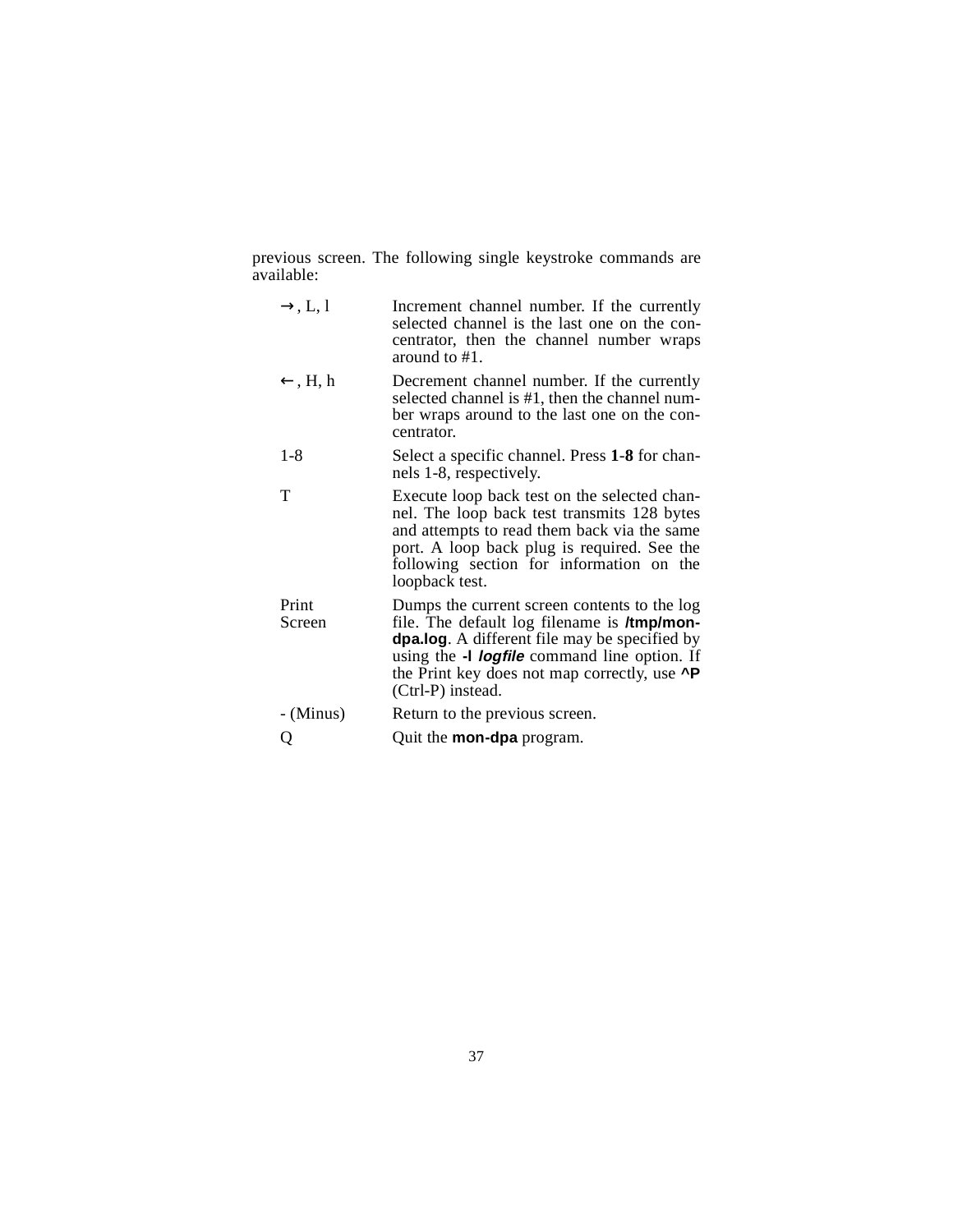## **Loop Back Test**

A loop back diagnostic test can be run against any selected channel by pressing the **T** (or **t**) key from the channel monitoring screen (see page 32). A loop back plug must be installed in the channel to be tested.

The loop back test consists of five phases:

## **Phase 1**

Verify that the channel is not currently in use. All signals must be low.

If the port is busy, a message similar to the following will appear:

#### **\*\*\*\* Port is Busy :DTR:CD:DSR:RTS**

Probable cause of failure:

- Port is open by some process (e.g. getty).
- Incorrect loop back connector or cable.

## **Phase 2**

128 bytes of test data (the letter **A** is used) are put into the transmit buffer.

If the write operation fails, a message similar to the following will appear:

#### **\*\*\*\* Loop Back Test Failure #1**

After the write operation is complete, the FEP/OS is notified that data is available for transmission. At this time, the 128 bytes of data is transmitted. If the transmission fails, the following message will appear:

#### **\*\*\*\* Loop Back Test Failure #2**

Probable cause of failure:

- Hardware failure.
- FEP/OS or driver failure.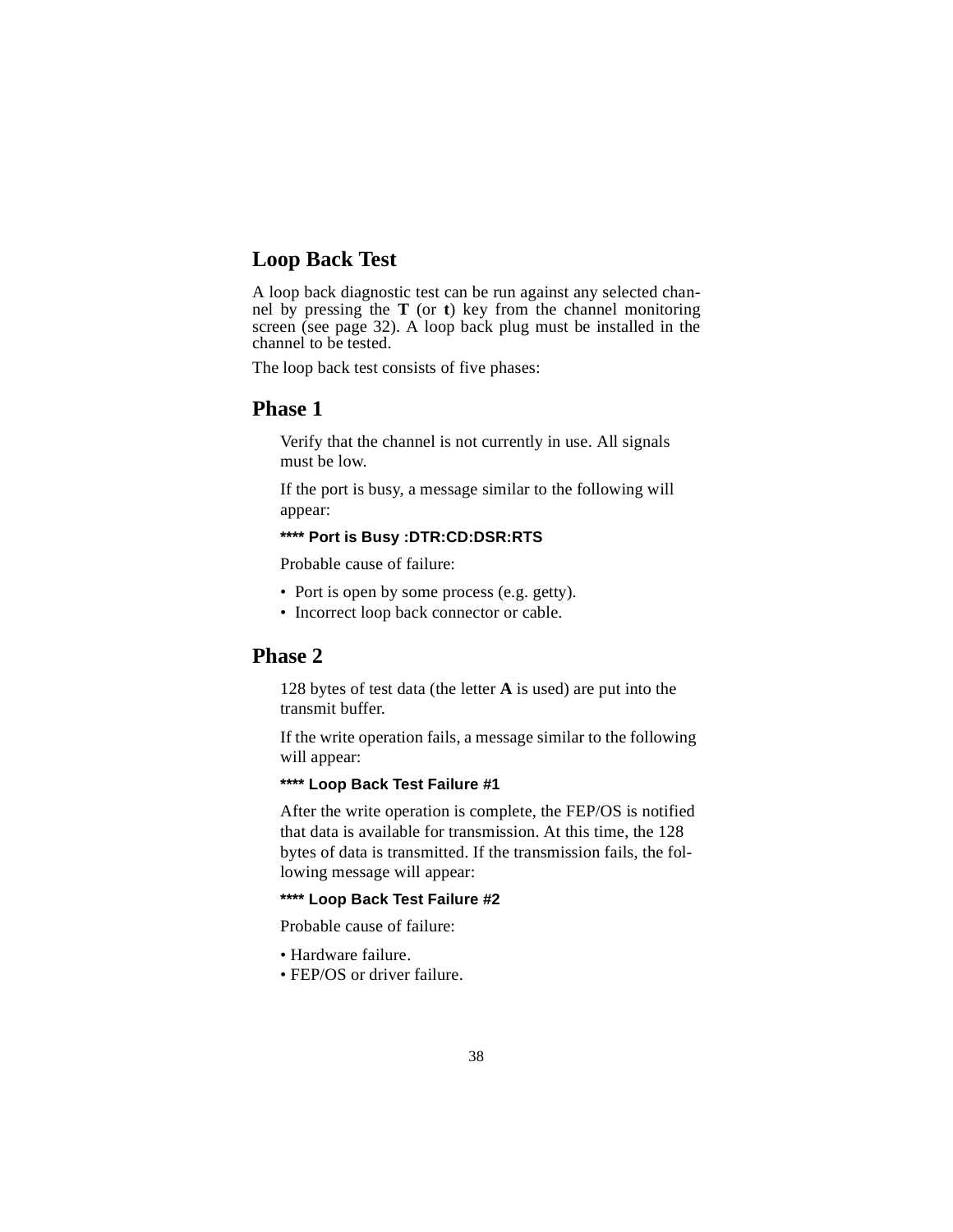## **Phase 3**

At this point, the FEP/OS should have received 128 bytes of data. If not, the following message will appear:

**\*\*\*\* Loop Back Test Failure #3 \*\*\*\* Data Not Transferred to RX.**

Probable cause of failure:

- Hardware failure.
- Loop back connector not installed, or incorrectly wired.
- FEP/OS or driver failure.

## **Phase 4**

128 bytes of data are read from the receive buffer. If the read operation fails, the following message will appear:

#### **\*\*\*\* Loop Back Test Failure #4**

Probable cause of failure:

- Hardware failure.
- FEP/OS or driver failure.

## **Phase 5**

The data that was transmitted is compared with the data that has been read from the receive buffer. If the comparison fails, the following message will appear:

#### **\*\*\*\* Loop Back Test Failure #5**

Probable cause of failure:

- Hardware failure.
- FEP/OS or driver failure.

If all test phases pass, the following message will appear:

#### **Loop Back Test Passed.**

After test completion, the input and output data can be viewed. Press the I key to see the last 128 bytes of data that were put into the receive (input) buffer. Press the  $\overline{O}$  key to see the last 128 bytes of data that were put into the transmit (output) buffer. The display shows the hexadecimal value of each character above the character itself. If the character is a non printing character, "**|**" is dis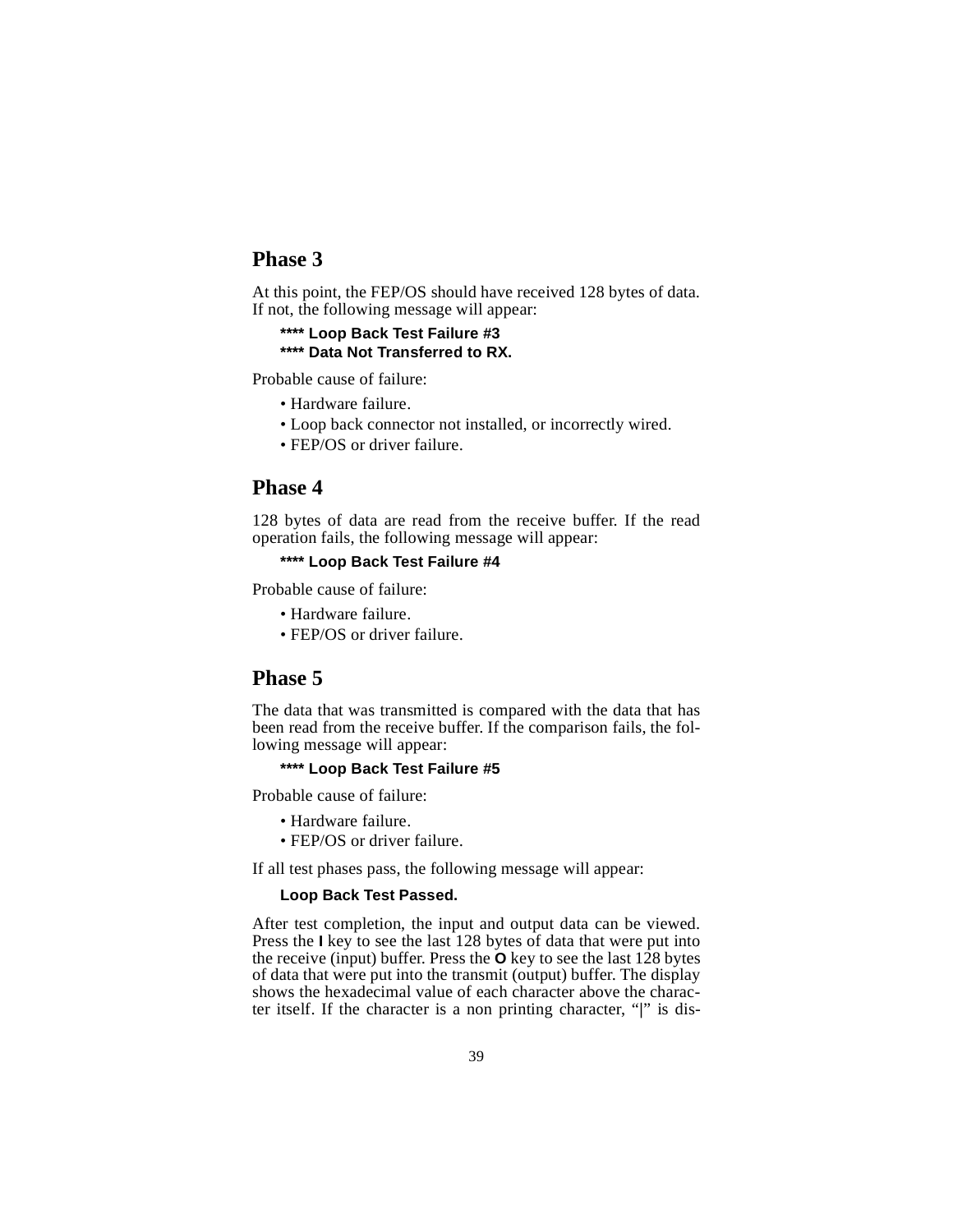played in its place.

Note: For security reasons, the receive buffer contents will only be displayed if the loop back test passes.

Press the **Q** key to return to the channel monitoring screen.

## **Loop Back Plug Specification**

The loopback plug for **RJ-45** versions consists of a single 10-pin RJ-45 plug wired as follows:

- Pin 3 connected to pins 1 and 8 (RTS to RI and CTS);
- Pin 5 connected to pin 6 (TxD to RxD);
- Pin 9 connected to pins 2 and 10 (DTR to DSR and DCD).

For **DB-25** versions, the loopback plug consists of a female DB-25 connector wired as follows:

- Pin 4 connected to pins 22 and 5 (RTS to RI and CTS);
- Pin 2 connected to pin 3 (TxD to RxD);
- Pin 20 connected to pins 6 and 8 (DTR to DSR and DCD).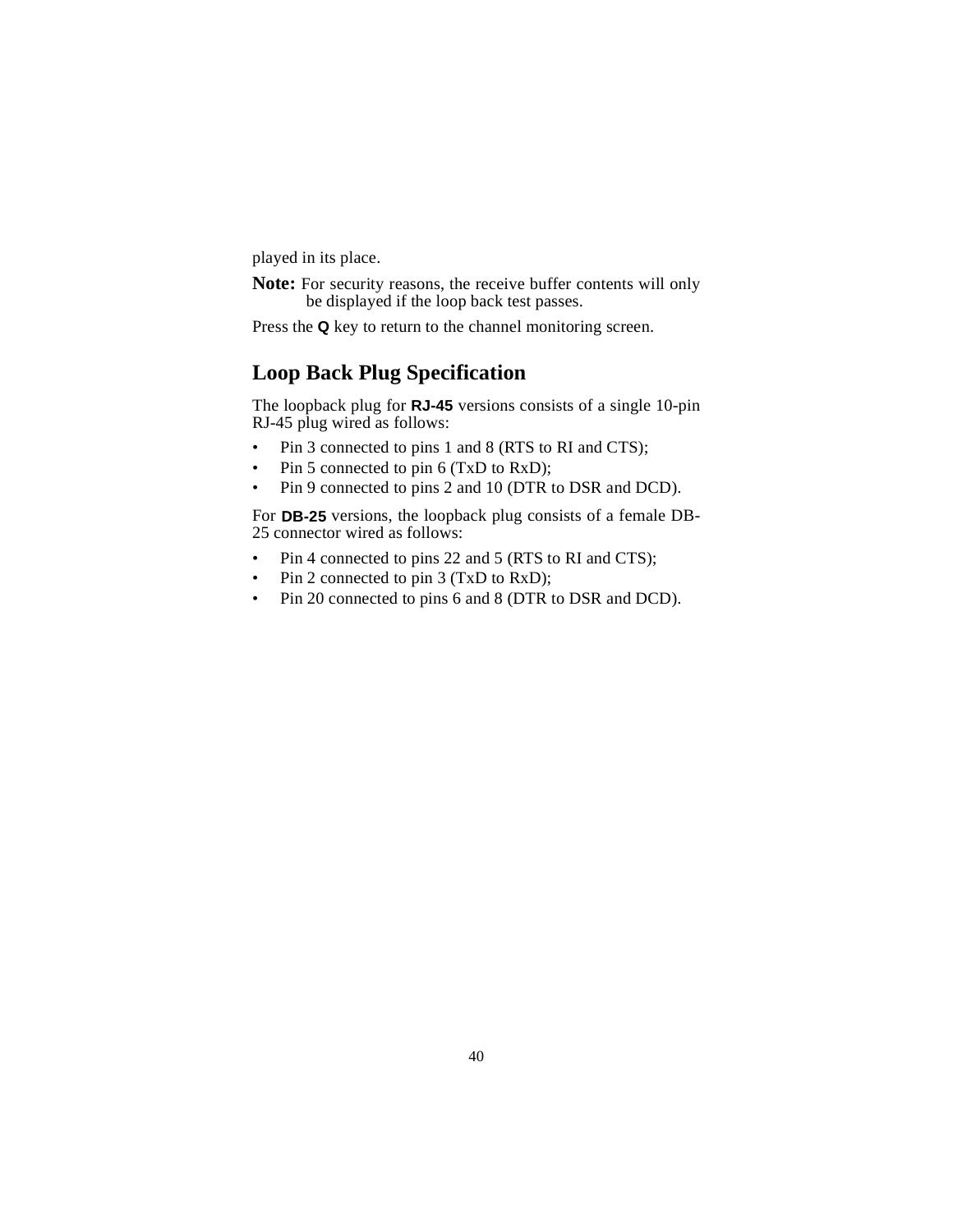## **Host Status**

**mon-dpa** provides several status and error counters to aid you in monitoring activity between the host adapter and concentrators, and diagnosing possible communication problems.

Each status counter is described on the following pages. Several of the counters increment steadily under normal conditions. An incrementing counter does not necessarily indicate a problem. For example, if a concentrator is turned off, several counters will increment. When the concentrator is turned back on, those counters will stop incrementing.

If any counters that are usually idle begin to increment steadily, perform the recommended tests described for that counter. Call Digi Technical Support if the counters continue to increment steadily after performing the recommended tests.

From the adapter configuration screen, press "**s**". You will see the status and error counters. The counters are reset during system initialization (boot-up).

|                    |                                                                |          | HOST STATUS |          |  |
|--------------------|----------------------------------------------------------------|----------|-------------|----------|--|
| Activity Counters: | RECEIVE1 RECEIVE2 RECEIVE3 RECEIVE4 RECEIVE5 TRANSMIT          |          |             |          |  |
| 24382              | $\Omega$ and $\Omega$                                          | $\Omega$ | $\Omega$    | 0 300477 |  |
| Sync Counters:     |                                                                |          |             |          |  |
|                    | ERR UFRAM ERR ABSTAT ERR INC ERR CRC ERR DATA ERR BACK         |          |             |          |  |
|                    |                                                                |          |             |          |  |
|                    | Saturation Counters:                                           |          |             |          |  |
|                    | ERR TBUF ERR FIFO ERR ORUN ERR TBUSY ERR RITEM                 |          |             |          |  |
|                    |                                                                |          |             |          |  |
| FEP/OS Counters:   |                                                                |          |             |          |  |
|                    | ERR_REC0 ERR_ADDR ERR_MTYPE ERR_MSIZE ERR_RID ERR_TID ERR_PING |          |             |          |  |
|                    |                                                                |          |             |          |  |
| Hardware Counters: |                                                                |          |             |          |  |
|                    | ERR_ABREC ERR_URUN ERR_CONC ERR_CHECK                          |          |             |          |  |
|                    |                                                                |          |             |          |  |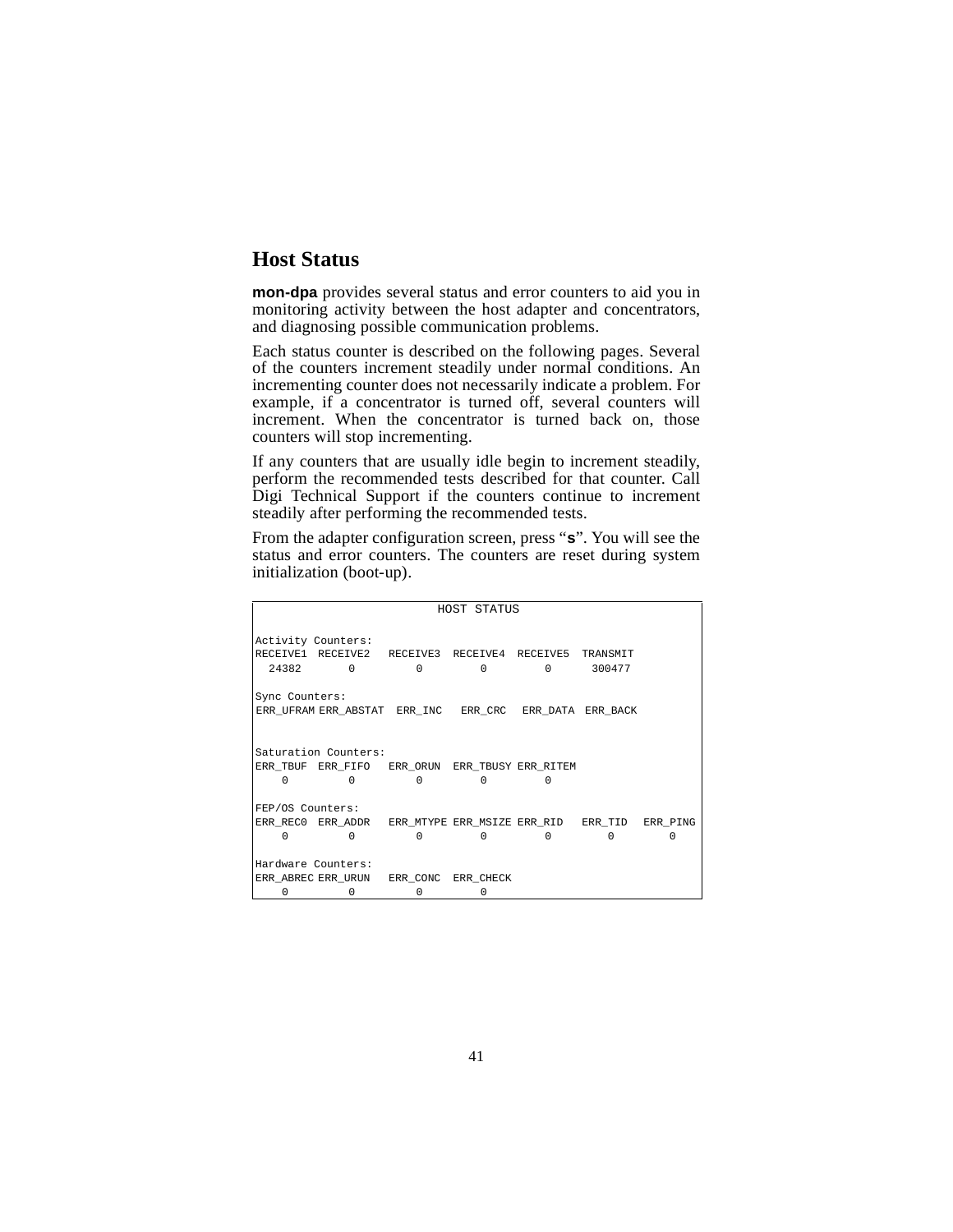# **Activity Counters**

| <b>RECEIVE1</b>                               | The number of times the host adapter processed a<br>request from a concentrator, and one packet was<br>received.                                                                |
|-----------------------------------------------|---------------------------------------------------------------------------------------------------------------------------------------------------------------------------------|
|                                               | Under idle conditions, RECEIVE1 will incre-<br>ment, representing the "heartbeat" of the concen-<br>trators communicating with the host.                                        |
| <b>RECEIVE2</b><br>through<br><b>RECEIVE4</b> | The number of times the host adapter processed a<br>request from a concentrator, and two, three or<br>four packets were received.                                               |
| <b>RECEIVE5</b>                               | The host adapter is 100% busy if RECEIVE5 is<br>incrementing. Users may experience slower<br>response time. Monitor <b>EC</b> (Error Count) on the<br>concentrator front panel. |
|                                               | The Digi product in use is being maximized.<br>Consider adding another host adapter.                                                                                            |
| <b>TRANSMIT</b>                               | The number of data packets transmitted from the<br>host.                                                                                                                        |
|                                               | Under idle conditions, the TRANSMIT counter<br>will increment. This is the heartbeat of the host<br>checking the status of communications to the<br>concentrators.              |
|                                               | Under normal operating conditions, the TRANS-<br>MIT counter will increment.                                                                                                    |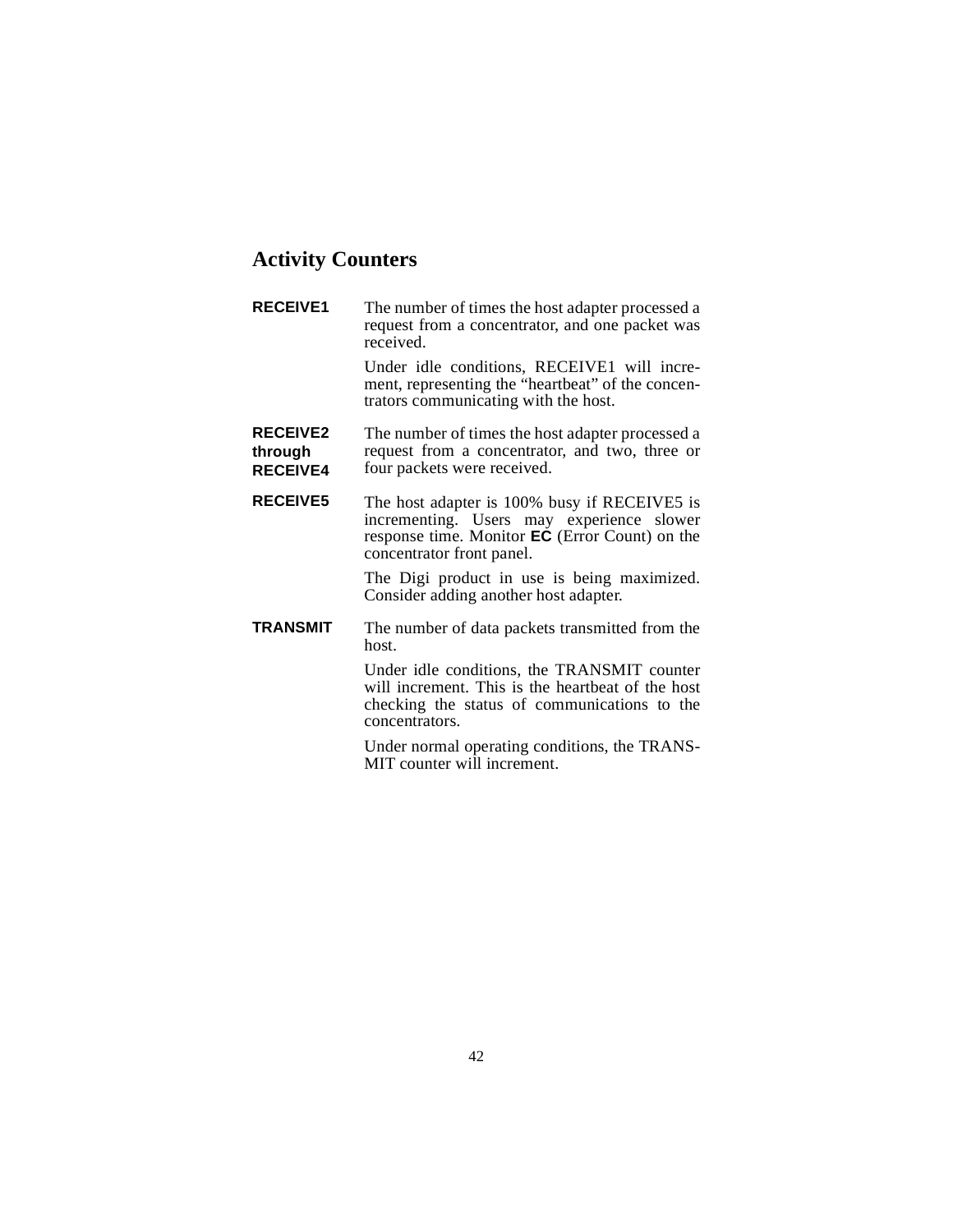## **Sync Counters**

- **ERR\_UFRAM** The host adapter received an incomplete packet. Check the physical hardware configuration to ensure a stable environment. Check for other incrementing counters.
- **ERR\_ABSTAT** The host adapter received a bad data packet, and discarded it. Check for concentrator "down" **[DN]** status (see the previous screen). Check the physical hardware configuration. If the ERR\_ABSTAT counter is constantly incrementing, run the concentrator diagnostics (see the concentrator *Installation Guide*). Call Digi Technical Support.
- **ERR\_INC** The host adapter received an incomplete data packet. Check the physical hardware configuration. If this counter is constantly incrementing, call Digi Technical Support.
- **ERR\_CRC** The host adapter received a packet with a CRC error. Run the concentrator sync line diagnostic tests (see the concentrator *Installation Guide*). If this counter is constantly incrementing, call Digi Technical Support.
- **ERR\_DATA** The host adapter received a packet with an error found in the data. This will cause other counters to increment. Check sync line connections. Run the concentrator sync line diagnostic tests (see the concentrator *Installation Guide*). If this counter is constantly incrementing, call Digi Technical Support.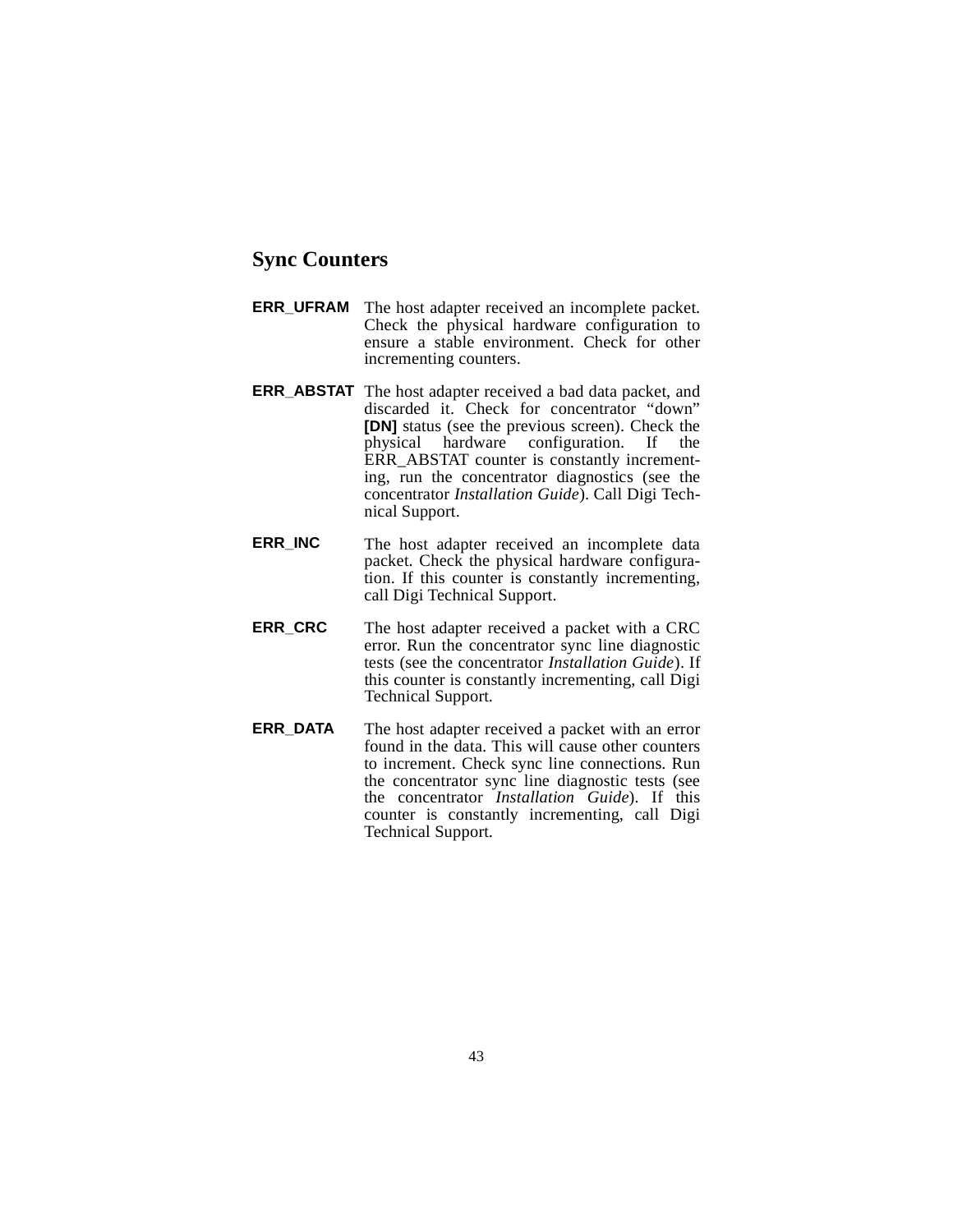## **Saturation Counters**

- **ERR\_TBUF** The transmit buffers on the host adapter are full. The data is not getting out to the ports fast enough. Also monitor RECEIVE1 through RECEIVE5 and TRANSMIT counters.
- **ERR\_FIFO** The host adapter is receiving more data than it can handle. Also monitor RECEIVE5.
- **ERR\_ORUN** The host adapter is receiving too much data; the host is 100% busy.
- **ERR\_TBUSY** The number of times the host adapter tried to transmit data when the transmitter was busy. Also monitor RECEIVE counters.
- **ERR\_RITEM** The receive buffer on the host adapter is full; the host adapter is 100% busy. Also monitor the ERR\_ORUN counter.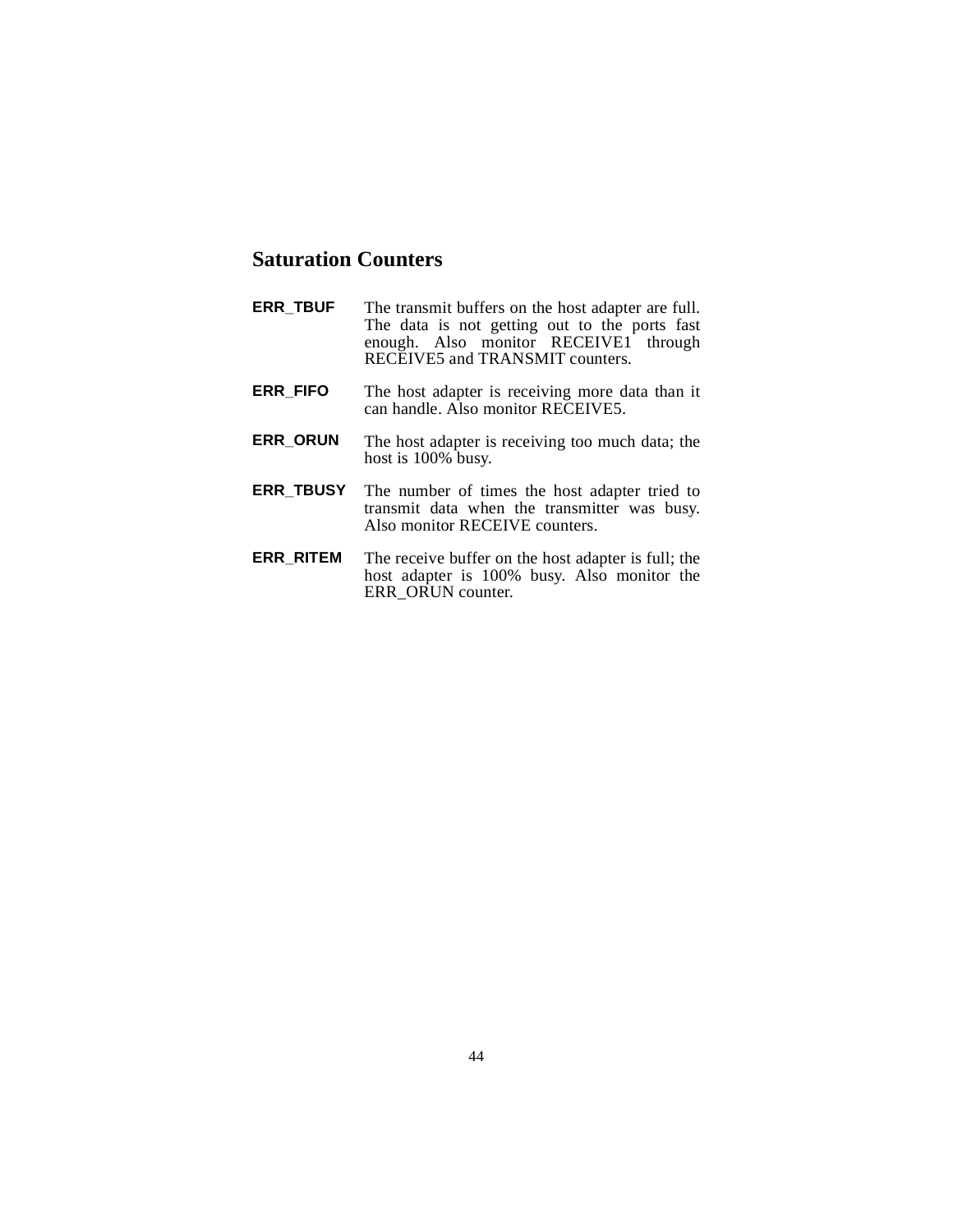## **FEP Counters**

- **ERR\_REC0** The number of times the host adapter received a request from a concentrator, but no packets were received. If the environment is stable and no other counters are incrementing, call Digi Technical Support.
- **ERR\_ADDR** The host adapter received a message that contains an invalid node number. This is *not* a physical node number error, but a software node number error. If this counter is constantly incrementing, call Digi Technical Support.
- **ERR\_MTYPE** The host adapter received a message with a bad message type. If this counter is constantly incrementing, call Digi Technical Support.
- **ERR\_MSIZE** The host adapter received a message with a bad length. If this counter is constantly incrementing, call Digi Technical Support.
- **ERR\_RID** The host adapter received a message with an outof-sequence message ID. This is *not* a physical node number error, but a software node number error. If this counter is constantly incrementing, call Digi Technical Support.
- **ERR\_TID** The host adapter sync line transmit sequence number is out of sequence. If this counter is constantly incrementing, call Digi Technical Support.
- **ERR\_PING** The host adapter received a sync line ping message when not in ping mode. If this counter is constantly incrementing, call Digi Technical Support.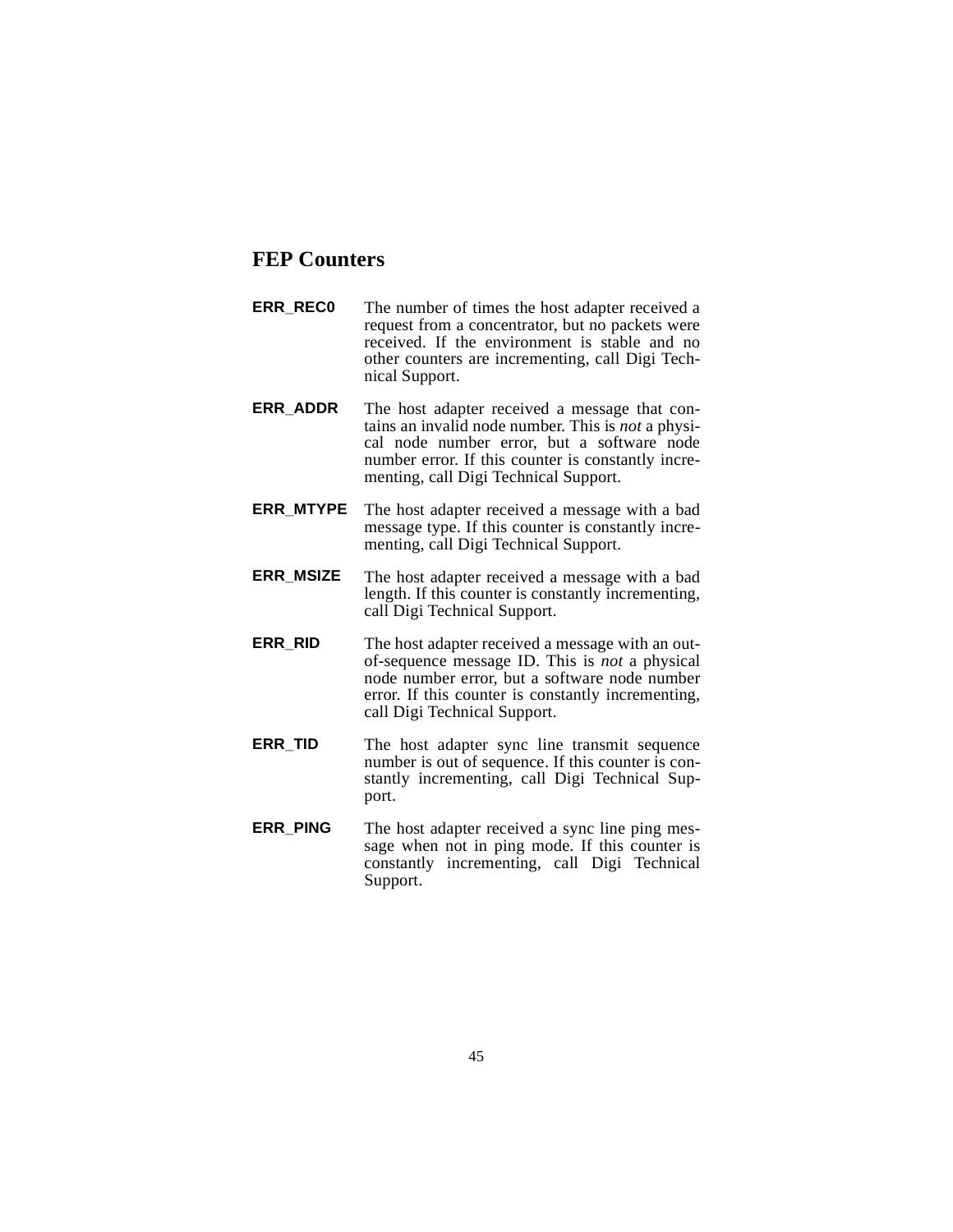## **Hardware Counters**

- **ERR\_ABREC** The host adapter aborted receiving a packet. Run host adapter diagnostics. If a hardware problem is detected, try a different host adapter.
- **ERR\_CONC** A message sent to the concentrators was sent back to the host adapter. A concentrator is down. Back up one screen in **mon-dpa** to check for "**DN**" status on a concentrator. Check the power on the concentrator and reset the concentrator. If the counter is still incrementing, try a different concentrator.
- **ERR\_CHECK** The host adapter received an incomplete status packet. Run concentrator diagnostics. If a hardware problem is detected, try a different concentrator.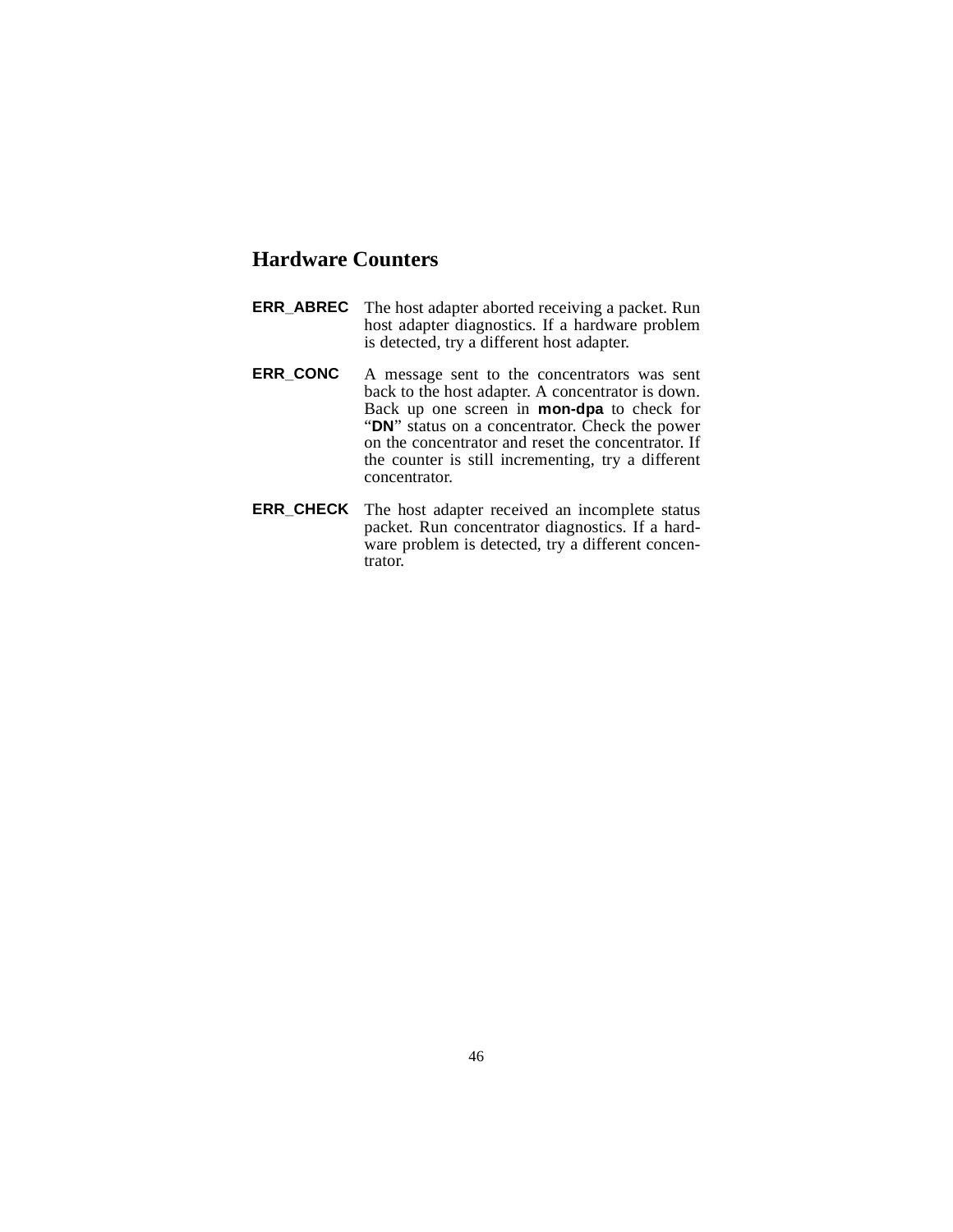# **Diagnostics**

Digi has provided a diagnostics test suite to aid in troubleshooting problems with your  $C/X$  host adapters.

To run the diagnostics, enter the command below which corresponds to your host adapter type (ISA or PCI):

**ISA:** For an ISA C/X, enter this command at a root prompt: **smit isa**

Select "ISA Async Adapter Diagnostics"

**PCI:** For a PCI C/X adapter, enter this command at a root prompt:

#### **smit digi\_cxpci**

Select "PCI Async Adapter Diagnostics"

Several tests will be run, and Pass/Fail status will be displayed for each test. Make a note of any failures, and contact Digi Technical Support.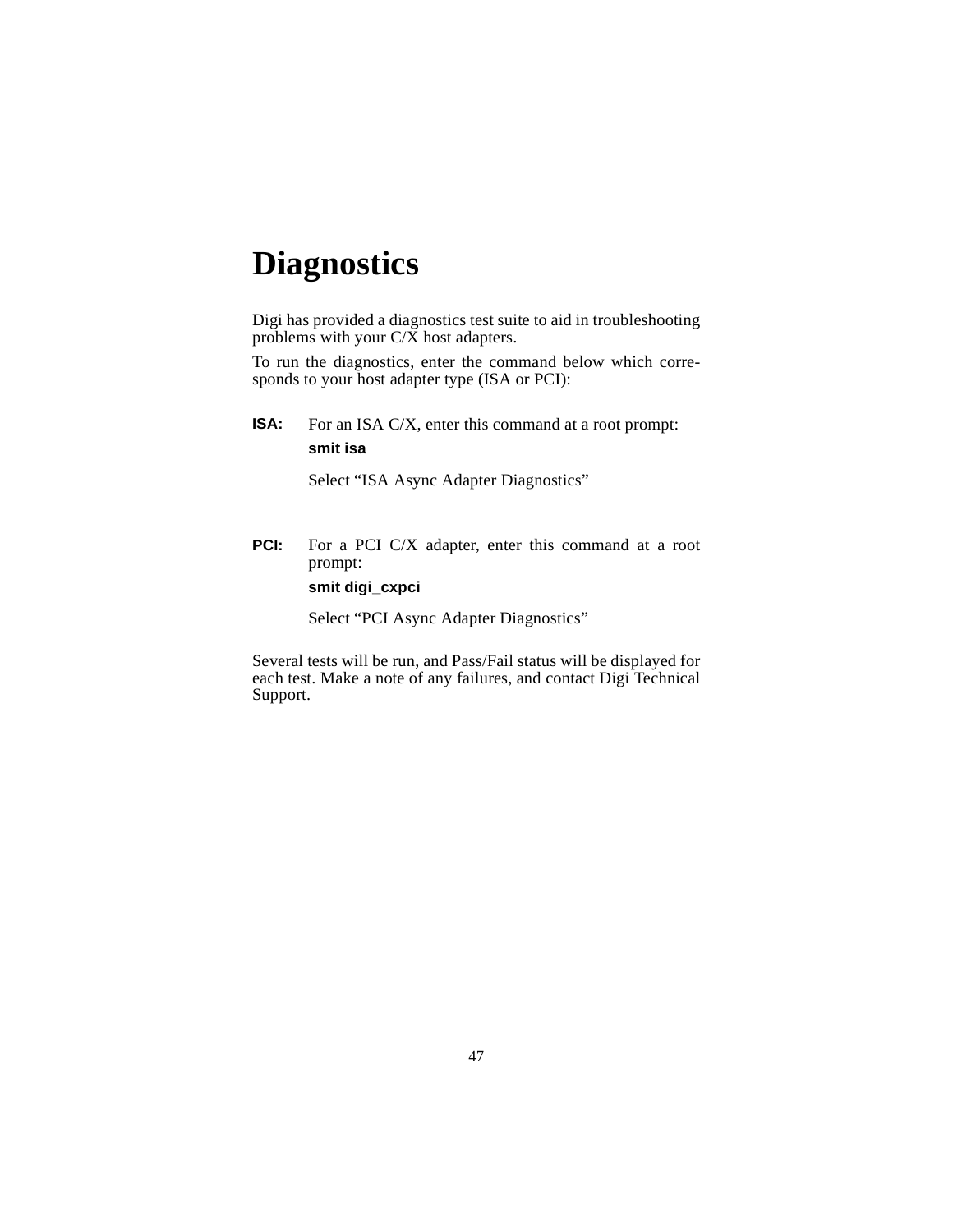# **Error Messages**

Error messages from the Digi device driver are written to the system error log. The **errpt** command can be used to produce an error report from the system error log.

| <b>Adapter</b> | errpt Command       |
|----------------|---------------------|
| <b>C/X ISA</b> | errpt -a -N cxisa*  |
| C/X PCI        | errpt -a -N cxpci*  |
| <b>Xem ISA</b> | errpt -a -N xemisa* |
| <b>Xem PCI</b> | errpt-a-N xempci*   |

The following pages list specific errors, their description, causes, and recommended action( $\overline{s}$ ) to take.

For more information on error messages, see:

- The **errdemon** daemon
- The commands **errclear**, **errdead**, **errlogger**, **errpt**, and **errstop**.
- The *Error Logging Overview* in *General Concepts and Procedures*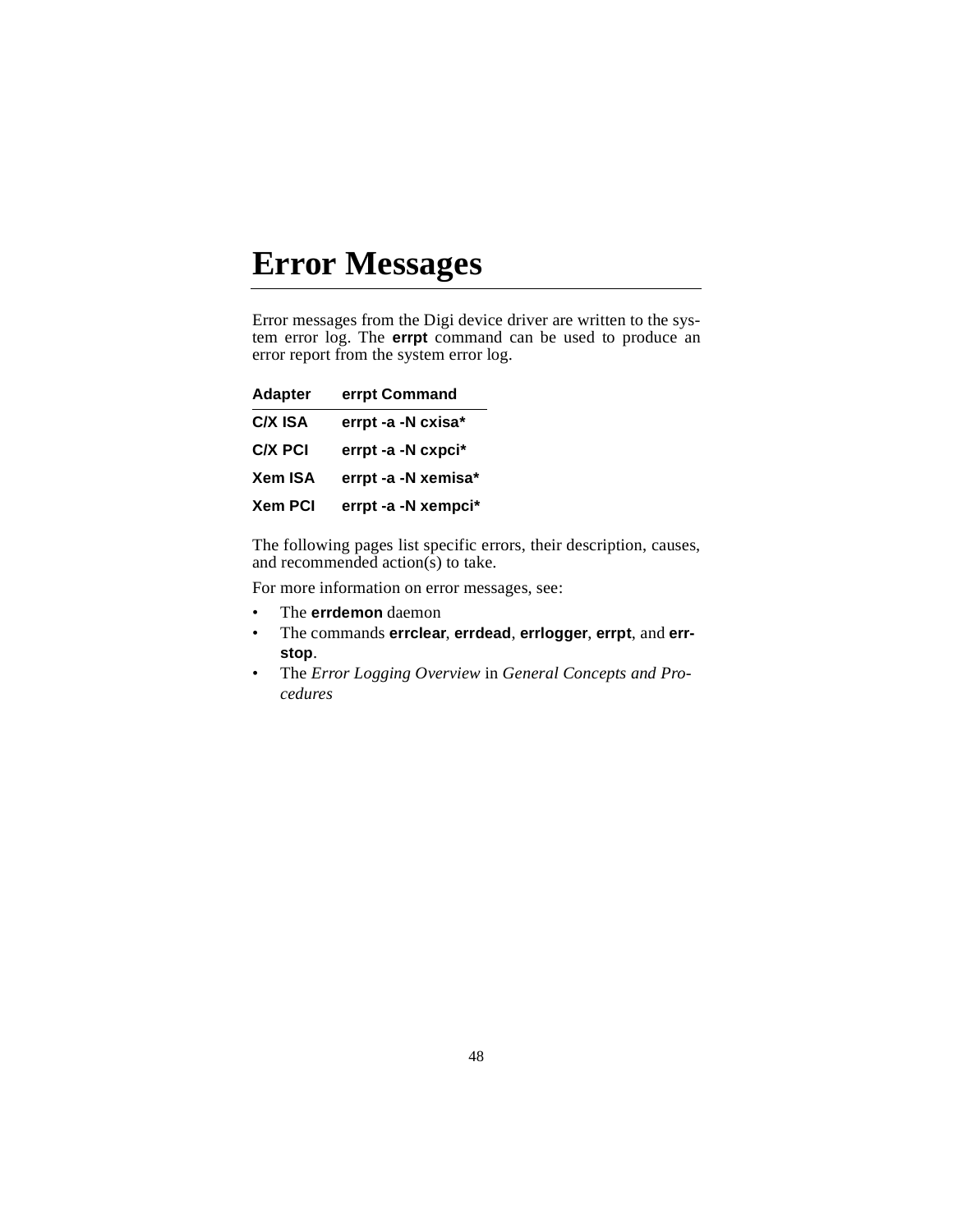**LABEL: DIGI\_CX\_CFG\_MTST IDENTIFIER:0958C259 Date/Time: Thu Nov 21 15:04:39 Sequence Number: 8783 Machine Id: 003062904D00 Node Id: gainer Class: S Type: PERM Resource Name: Description** ADAPTER MEMORY TEST FAILED **Failure Causes** ADAPTER IS GOING BAD. **Recommended Actions** RUN DIAGNOSTICS AGAINST THE FAILING DEVICE CONTACT APPROPRIATE SERVICE REPRESENTATIVE **Detail Data ADAPTER MEMORY ADDRESS: 0000 0000**

#### **What it means:**

An error occurred while testing the adapter's memory.

#### **Action to take:**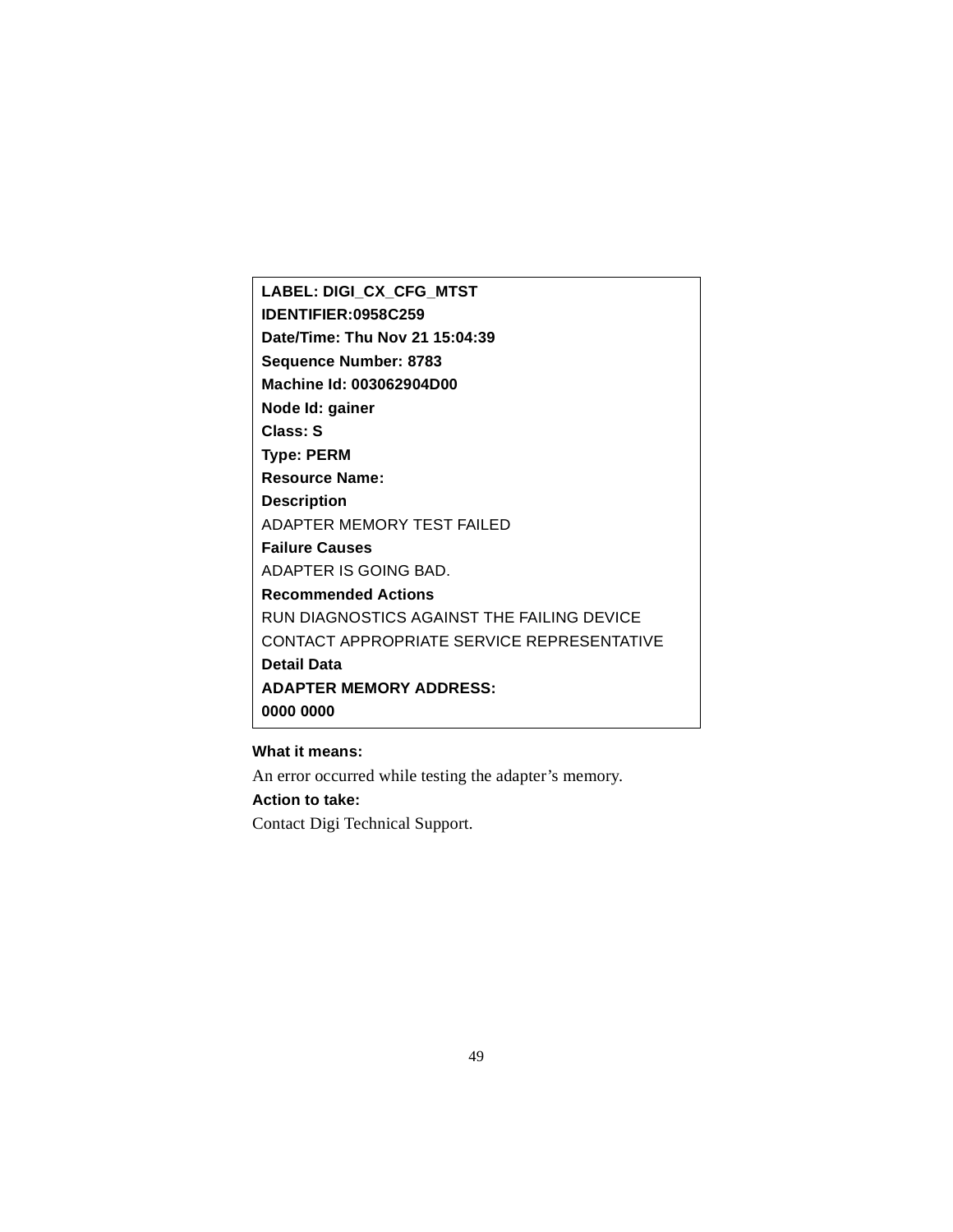**LABEL: DIGI\_CX\_CFG\_RST IDENTIFIER:91F5D066 Date/Time: Thu Nov 21 15:04:39 Sequence Number: 8782 Machine Id: 003062904D00 Node Id: gainer Class: S Type: PERM Resource Name: Description** ADAPTER RESET FAILED **Failure Causes** ADAPTER IS GOING BAD. **Recommended Actions** RUN DIAGNOSTICS AGAINST THE FAILING DEVICE CONTACT APPROPRIATE SERVICE REPRESENTATIVE **Detail Data ADAPTER I/O PORT ADDRESS: 0000 0000**

#### **What it means:**

An error occurred while resetting the adapter.

## **Action to take:**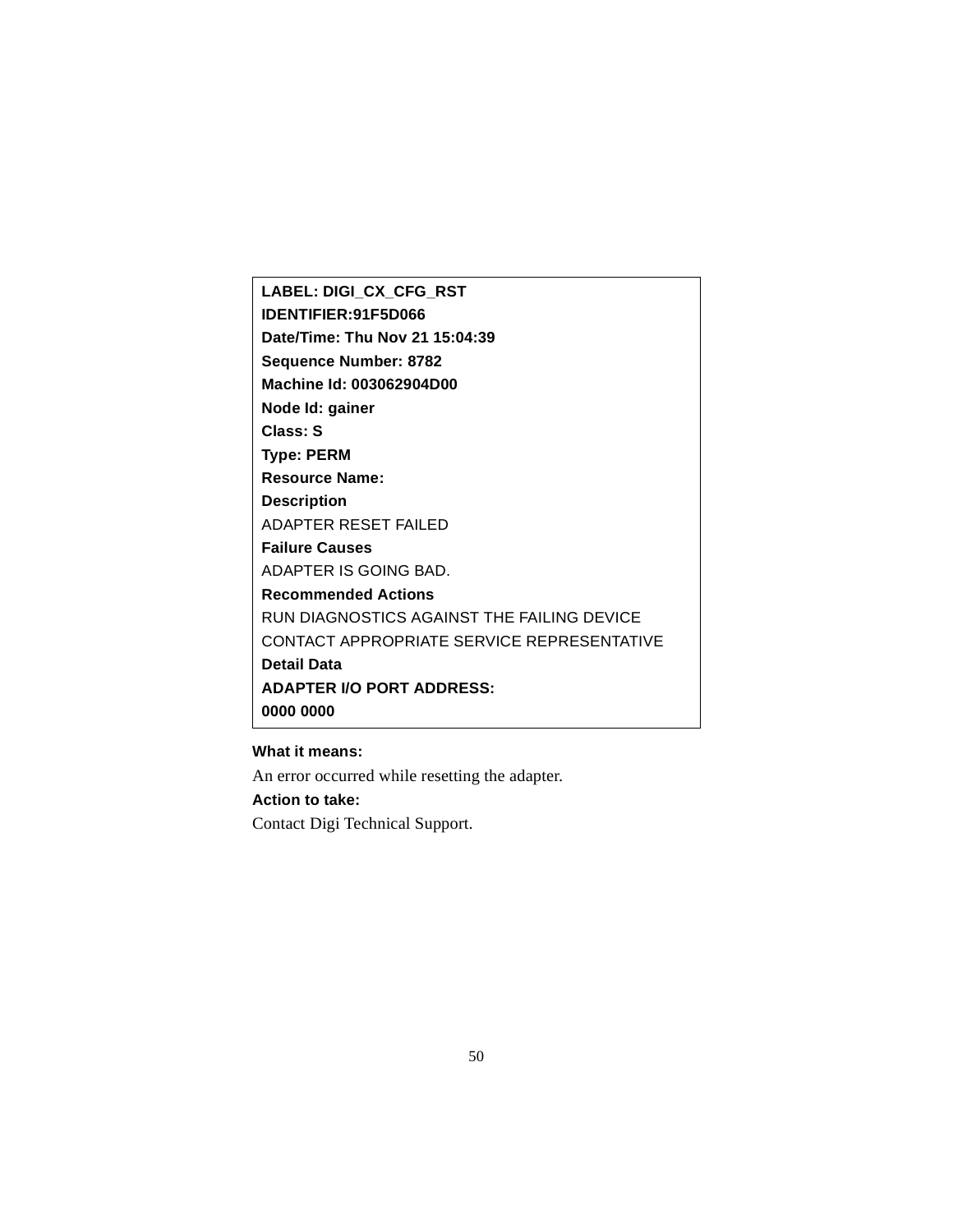| LABEL: COM_CFG_UNK                                           |
|--------------------------------------------------------------|
| <b>IDENTIFIER: 7993098B</b>                                  |
| Date/Time: Thu Nov 21 15:04:39                               |
| Sequence Number: 8779                                        |
| Machine Id: 003062904D00                                     |
| Node Id: gainer                                              |
| Class: S                                                     |
| <b>Type: PERM</b>                                            |
| <b>Resource Name:</b>                                        |
| <b>Description</b>                                           |
| <b>CONFIGURATION FAILED: BAD ADAPTER TYPE</b>                |
| <b>Install Causes</b>                                        |
| CONFIGURATION DATA BASE IMPROPERLY SET UP.                   |
| <b>Recommended Actions</b>                                   |
| <b>CORRECT CONFIGURATION DATA BASE.</b>                      |
| <b>Failure Causes</b>                                        |
| ADAPTER TYPE SPECIFIED NOT KNOWN TO THIS LEVEL<br>OF DRIVER. |
| <b>Recommended Actions</b>                                   |
| INSTALL UPDATED DRIVER CODE.                                 |
| CONTACT APPROPRIATE SERVICE REPRESENTATIVE                   |
| <b>Detail Data</b>                                           |
| <b>TYPE</b>                                                  |
| 0000 0000                                                    |

A configuration error has occurred with an unknown adapter type.

## **Action to take:**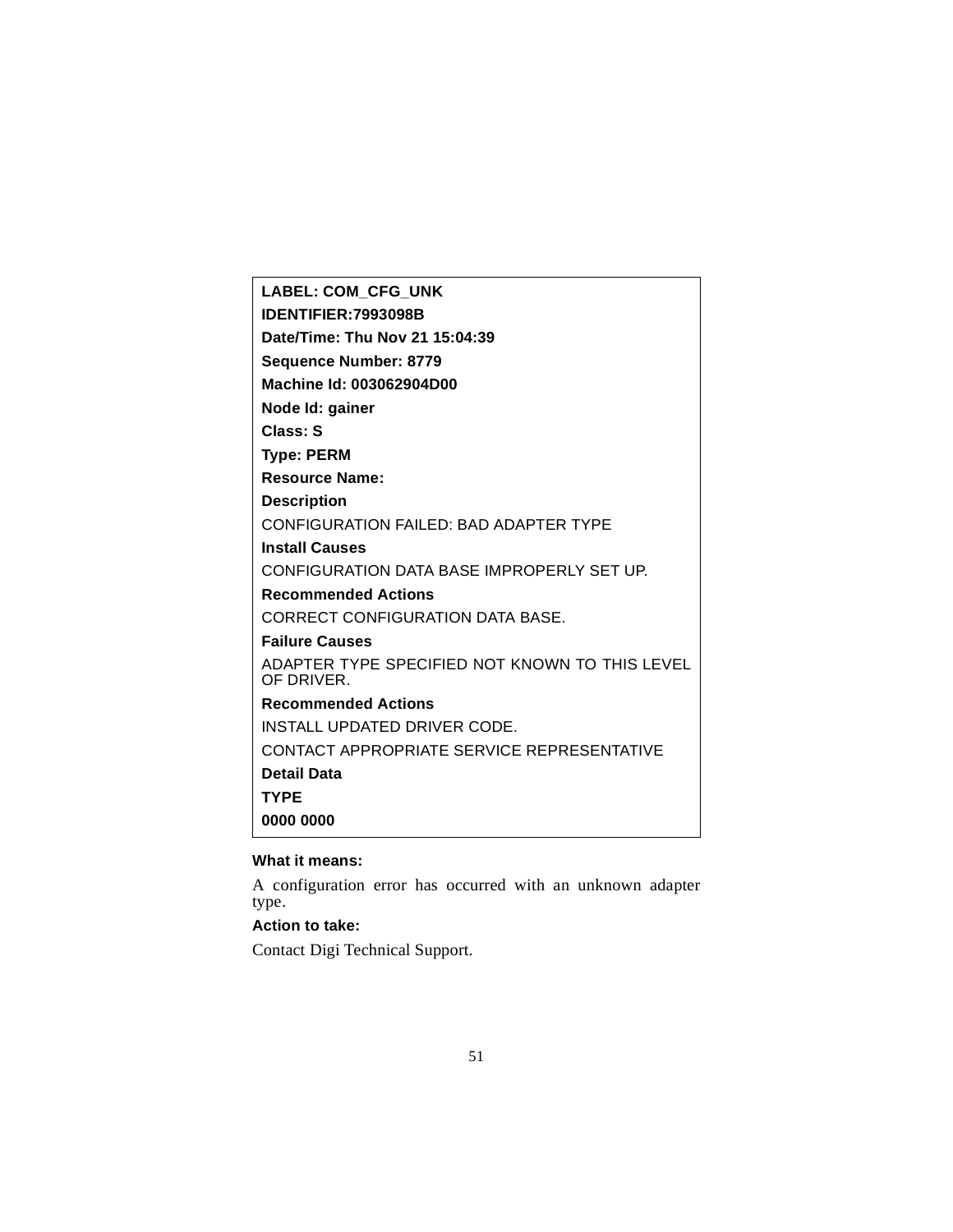| <b>LABEL: COM CFG NADP</b>                                   |
|--------------------------------------------------------------|
| <b>IDENTIFIER: 3EC3C657</b>                                  |
| Date/Time: Thu Nov 21 15:04:39                               |
| <b>Sequence Number: 8798</b>                                 |
| Machine Id: 003062904D00                                     |
| Node Id: gainer                                              |
| Class: S                                                     |
| <b>Type: PERM</b>                                            |
| <b>Resource Name:</b>                                        |
| <b>Description</b>                                           |
| <b>CONFIGURATION FAILED: ADAPTER MISSING</b>                 |
| <b>Install Causes</b>                                        |
| <b>CONFIGURATION DATA BASE IMPROPERLY SET UP.</b>            |
| <b>Recommended Actions</b>                                   |
| <b>CORRECT CONFIGURATION DATA BASE.</b>                      |
| <b>Failure Causes</b>                                        |
| <b>BUS CONFIGURATOR ERROR</b>                                |
| <b>Recommended Actions</b>                                   |
| REPORT ERROR AND CONDITIONS.                                 |
| IF PROBLEM PERSISTS, CONTACT APPROPRIATE SER-<br><b>VICE</b> |
| <b>REPRESENTATIVE</b>                                        |
| Detail Data                                                  |
| ERROR CODE AS DEFINED IN sys/errno.h                         |
| 0                                                            |

An error occurred while matching the adapter posid with the stored posid value.

## **Action to take:**

Remove and then re-configure the device. If problem persists, contact Digi Technical Support.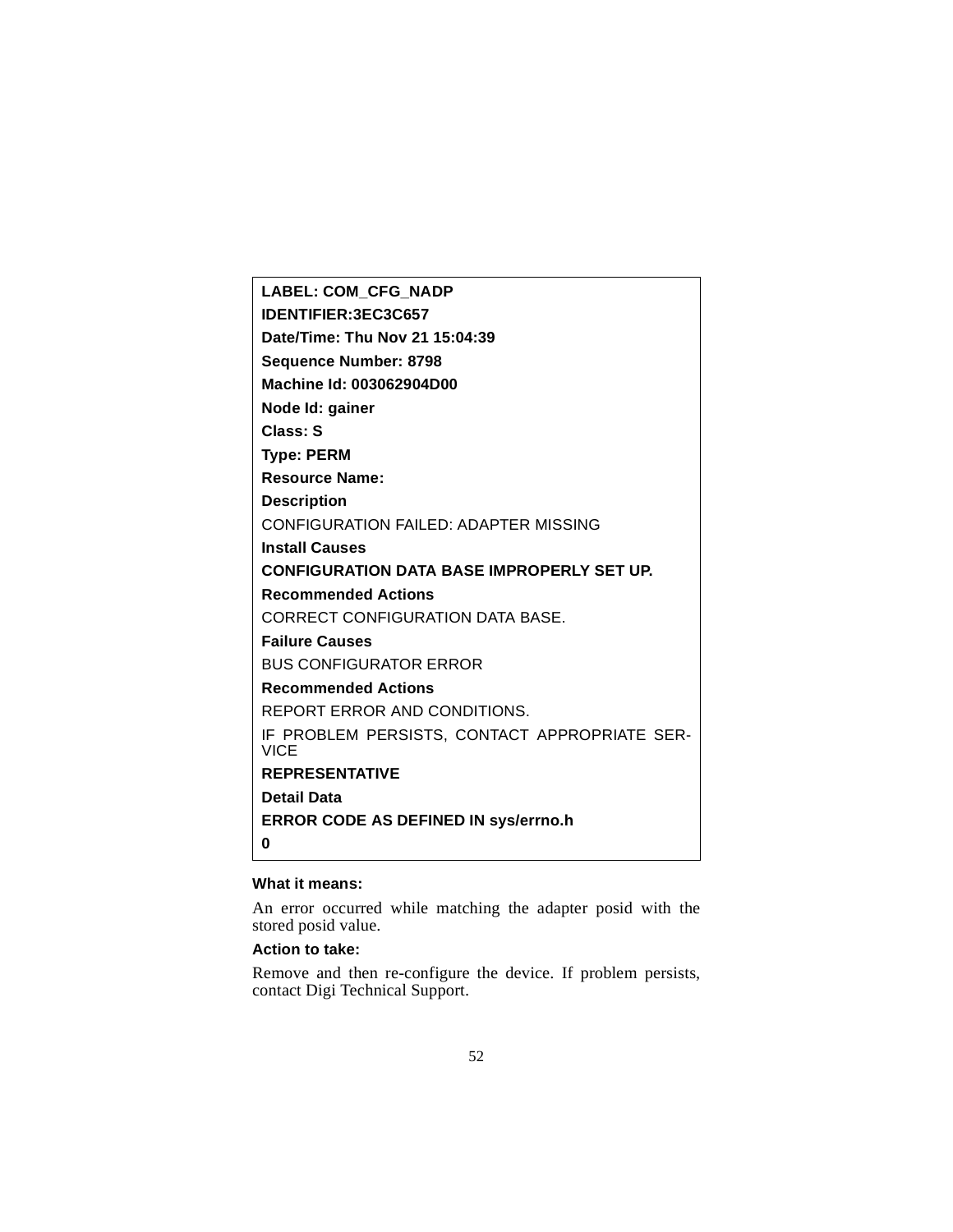**LABEL: DIGI\_CX\_ADP\_FAIL IDENTIFIER:AC64221B Date/Time: Thu Nov 21 15:04:39 Sequence Number: 8800 Machine Id: 003062904D00 Node Id: gainer Class: H Type: PERM Resource Name: Resource Class: NONE Resource Type: NONE Location: NONE VPD: Device Specific. Device Specific. Device Specific. Description** ASYNC ADAPTER FAILED **Failure Causes** ADAPTER IS GOING BAD. **Recommended Actions** RUN DIAGNOSTICS AGAINST THE FAILING DEVICE CONTACT APPROPRIATE SERVICE REPRESENTATIVE **Detail Data SLOT NUMBER: 0**

#### **What it means:**

The driver software has detected an unrecoverable error while communicating with the adapter.

#### **Action to take:**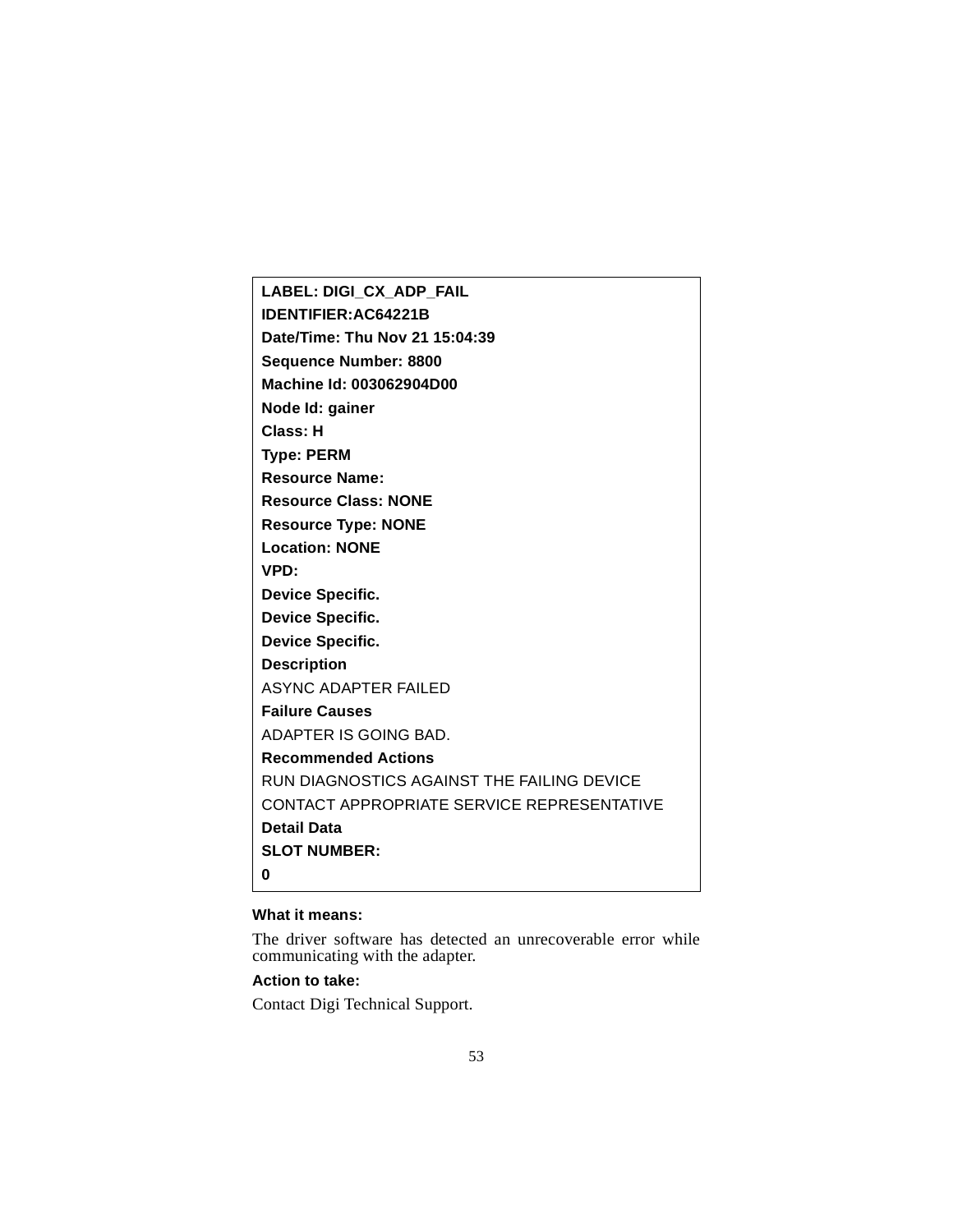| LABEL: DIGI_CX_MEM_ATT                     |
|--------------------------------------------|
| <b>IDENTIFIER: BFEA74DC</b>                |
| Date/Time: Thu Nov 21 15:04:39             |
| <b>Sequence Number: 8772</b>               |
| Machine Id: 003062904D00                   |
| Node Id: gainer                            |
| Class: S                                   |
| <b>Type: PERM</b>                          |
| <b>Resource Name:</b>                      |
| <b>Description</b>                         |
| <b>MEMORY SEGMENT ATTACH FAILED</b>        |
| <b>Failure Causes</b>                      |
| DEVICE DRIVER ERROR.                       |
| ADAPTER IS GOING BAD.                      |
| <b>Recommended Actions</b>                 |
| CONTACT APPROPRIATE SERVICE REPRESENTATIVE |
| Detail Data                                |
| <b>DRIVER LINE NUMBER:</b>                 |
| 0                                          |

An error occurred while attempting the attach to bus memory; usually indicates a device driver error.

## **Action to take:**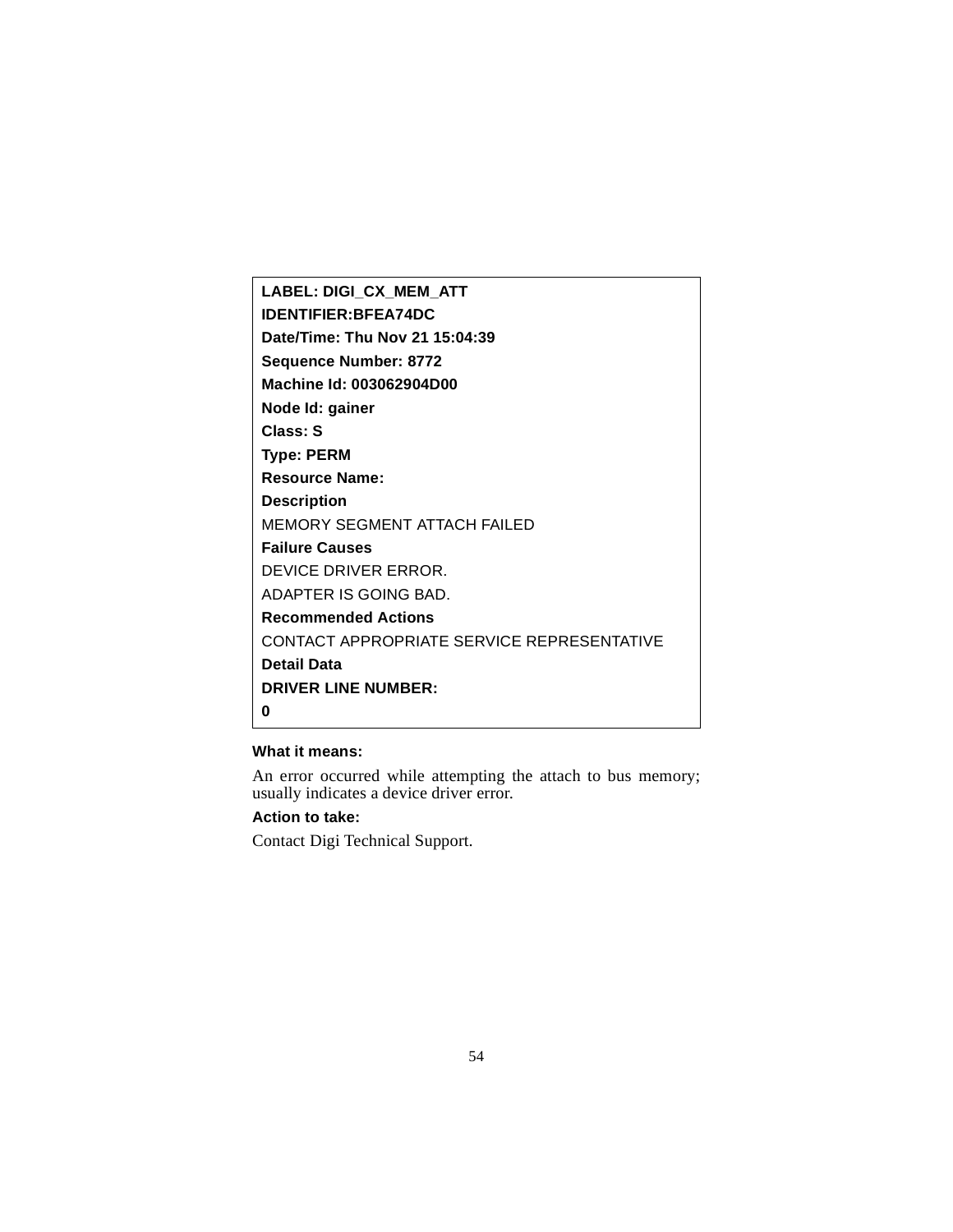**LABEL: DIGI\_CX\_CFG\_TALLOC IDENTIFIER:59853D4A Date/Time: Thu Nov 21 15:04:39 Sequence Number: 8778 Machine Id: 003062904D00 Node Id: gainer Class: S Type: PERM Resource Name: Description** TALLOC FAILED **Failure Causes** OUT OF VIRTUAL MEMORY SPACE. **Recommended Actions** CONTACT APPROPRIATE SERVICE REPRESENTATIVE **Detail Data ERROR CODE AS DEFINED IN sys/errno.h 0**

#### **What it means:**

An error occurred while attempting to allocate a trb timer structure.

#### **Action to take:**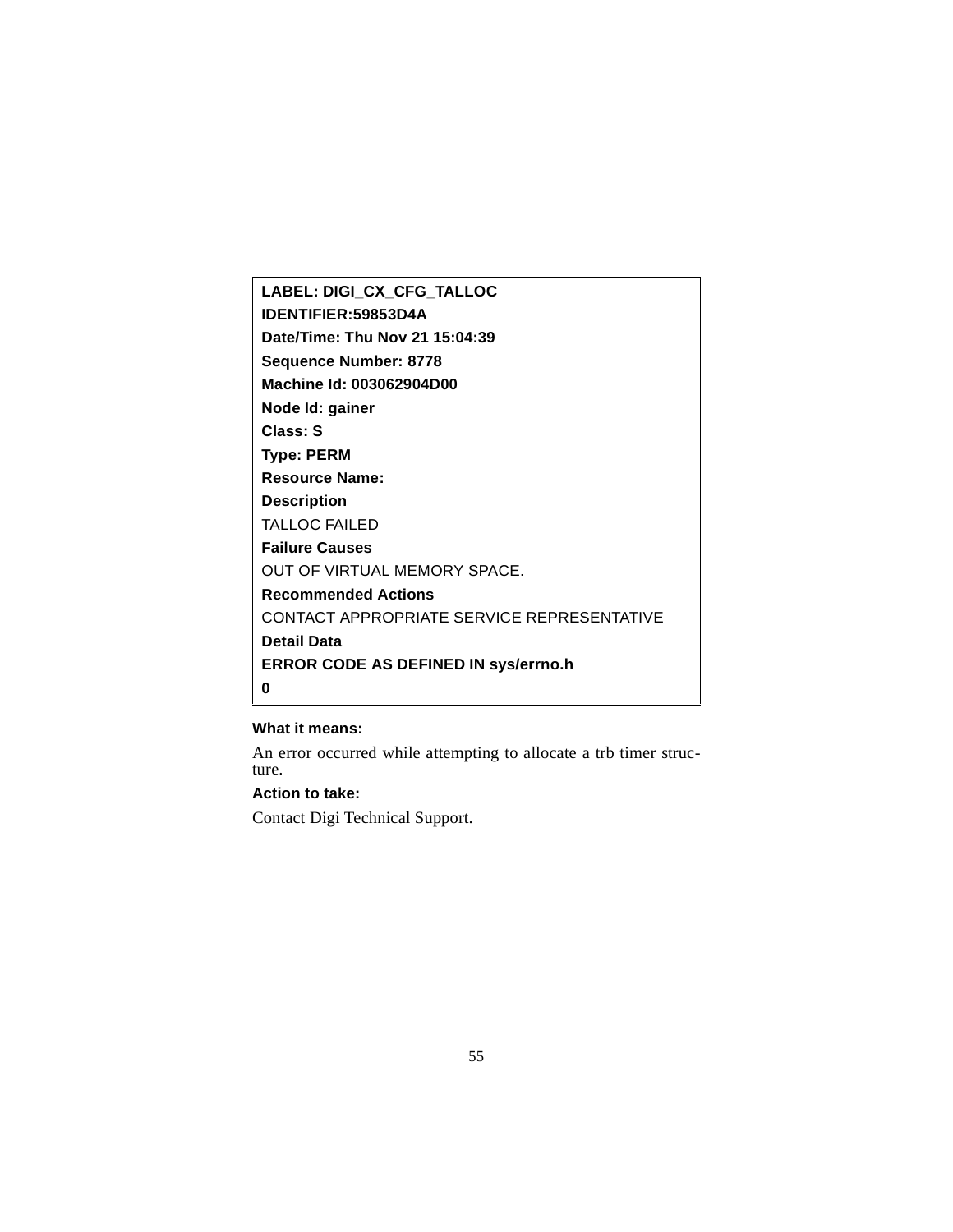**LABEL: DIGI\_CX\_ERR\_ASSRT IDENTIFIER:5E9573AA Date/Time: Thu Nov 21 15:04:39 Sequence Number: 8801 Machine Id: 003062904D00 Node Id: gainer Class: S Type: PERM Resource Name: Description** DRIVER ASSERT MESSAGE **Failure Causes** DEVICE DRIVER ERROR. **Recommended Actions** CONTACT APPROPRIATE SERVICE REPRESENTATIVE **Detail Data DRIVER LINE NUMBER: 0**

#### **What it means:**

An error occurred while executing a driver assert message. **Action to take:** Contact Digi Technical Support.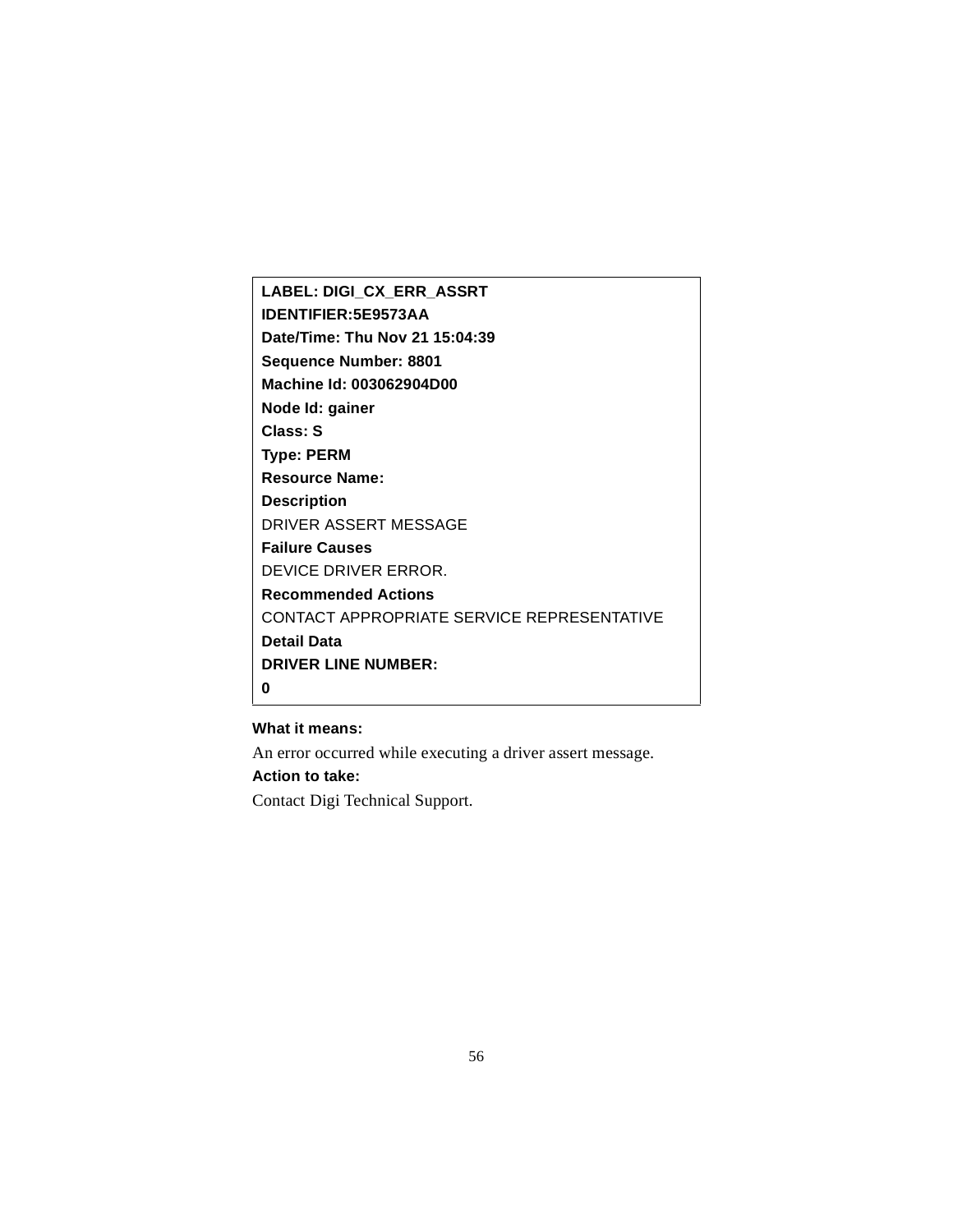## **LABEL: COM\_CFG\_RESID**

**IDENTIFIER:804C1878**

**Date/Time: Thu Nov 21 15:04:39**

**Sequence Number: 8775**

**Machine Id: 003062904D00**

**Node Id: gainer**

**Class: S**

**Type: PERM**

**Resource Name:**

**Description**

CONFIGURATION FAILED: RESID NOT CORRECT

**Install Causes**

CONFIGURATION DATA BASE IMPROPERLY SET UP.

#### **Recommended Actions**

CORRECT CONFIGURATION DATA BASE.

## **Failure Causes**

CALL TO CONFIGURATION ENTRY POINT DOES NOT HAVE PROPER SIZE FOR

## **DDS.**

**Recommended Actions**

FIX CUSTOMIZED CONFIGURATION PROGRAM.

CONTACT APPROPRIATE SERVICE REPRESENTATIVE

#### **Detail Data**

**ERROR CODE AS DEFINED IN sys/errno.h**

**0**

#### **ERROR CODE**

#### **What it means:**

The DDS structure passed from the configuration method to the driver configuration entry point is not the correct size.

#### **Action to take:**

Reinstall the driver software. If the problem persists, contact Digi Technical Support.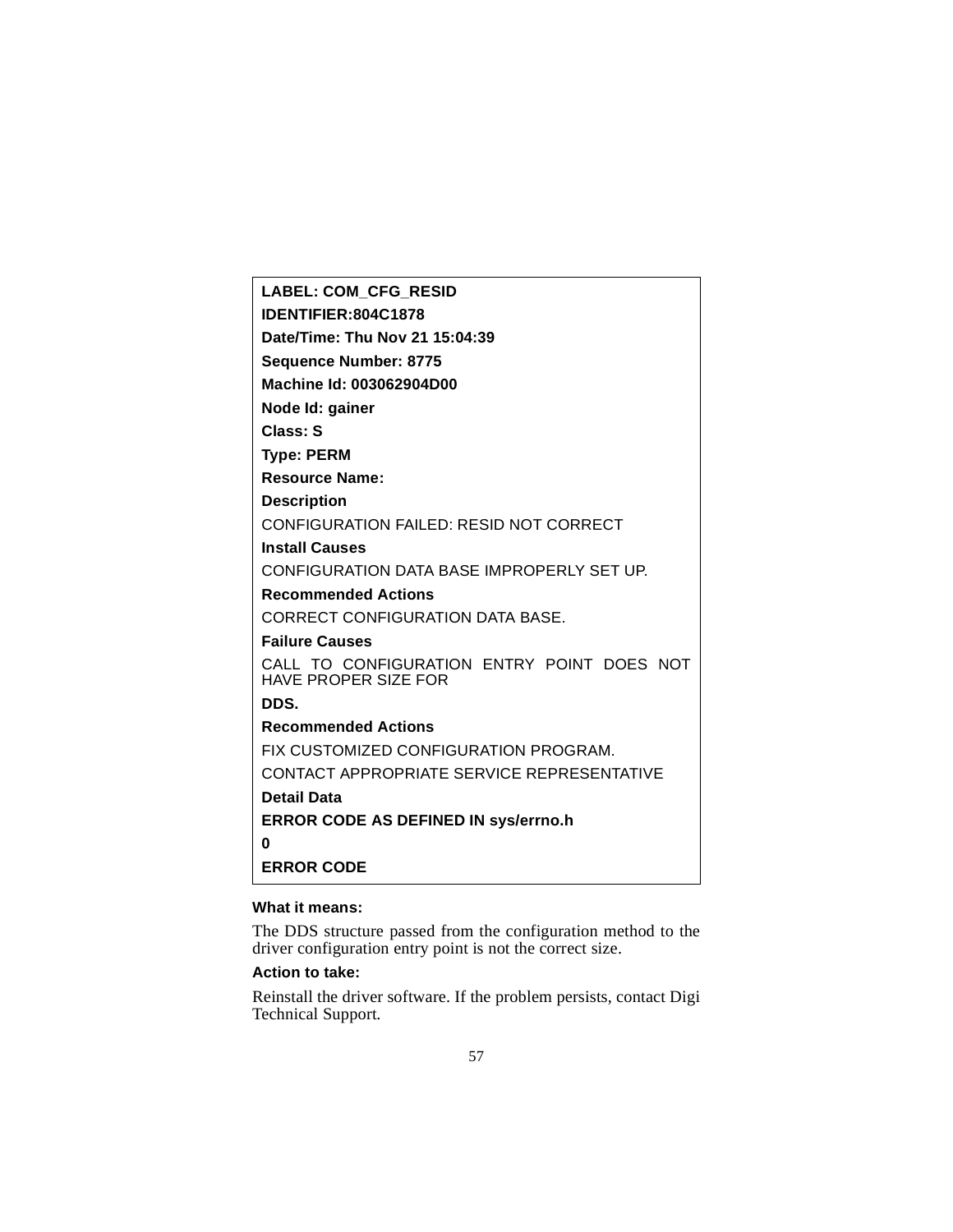**LABEL: DIGI\_CX\_IO\_ATT IDENTIFIER:2AA90CCD Date/Time: Thu Nov 21 15:04:39 Sequence Number: 8773 Machine Id: 003062904D00 Node Id: gainer Class: S Type: PERM Resource Name: Description** I/O SEGMENT ATTACH FAILED **Failure Causes** DEVICE DRIVER ERROR. ADAPTER IS GOING BAD. **Recommended Actions** CONTACT APPROPRIATE SERVICE REPRESENTATIVE **Detail Data DRIVER LINE NUMBER: 0**

#### **What it means:**

An error occurred while attempting the attach to I/O memory; usually indicates a device driver error.

#### **Action to take:**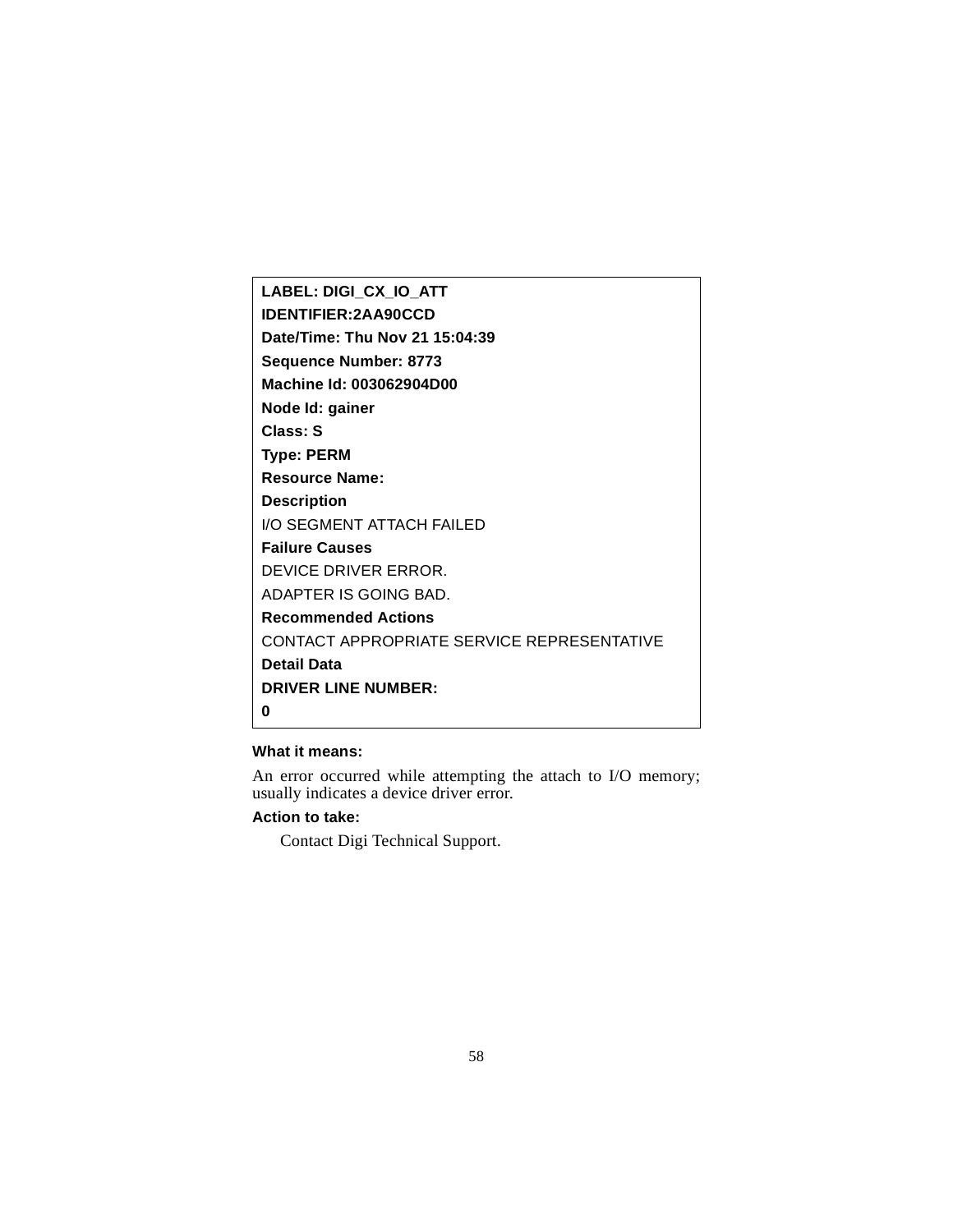| <b>LABEL: COM_CFG_UIO</b>                                                           |
|-------------------------------------------------------------------------------------|
| <b>IDENTIFIER: 4CEBE931</b>                                                         |
| Date/Time: Thu Nov 21 15:04:39                                                      |
| <b>Sequence Number: 8774</b>                                                        |
| Machine Id: 003062904D00                                                            |
| Node Id: gainer                                                                     |
| Class: S                                                                            |
| <b>Type: PERM</b>                                                                   |
| <b>Resource Name:</b>                                                               |
| <b>Description</b>                                                                  |
| CONFIGURATION FAILED: RESID NOT CORRECT                                             |
| <b>Install Causes</b>                                                               |
| CONFIGURATION DATA BASE IMPROPERLY SET UP.                                          |
| <b>Recommended Actions</b>                                                          |
| CORRECT CONFIGURATION DATA BASE.                                                    |
| <b>Failure Causes</b>                                                               |
| CALL TO CONFIGURATION ENTRY POINT ATTEMPTS TO<br>USE A DDS NOT READABLE BY PROCESS. |
| <b>Recommended Actions</b>                                                          |
| FIX CUSTOMIZED CONFIGURATION PROGRAM.                                               |
| Detail Data                                                                         |
| <b>ERROR CODE AS DEFINED IN sys/errno.h</b>                                         |
| 0                                                                                   |

The DDS structure passed from the configuration method to the driver configuration entry point is unreadable.

#### **Action to take:**

Reinstall the driver software. If the problem persists, contact Digi Technical Support.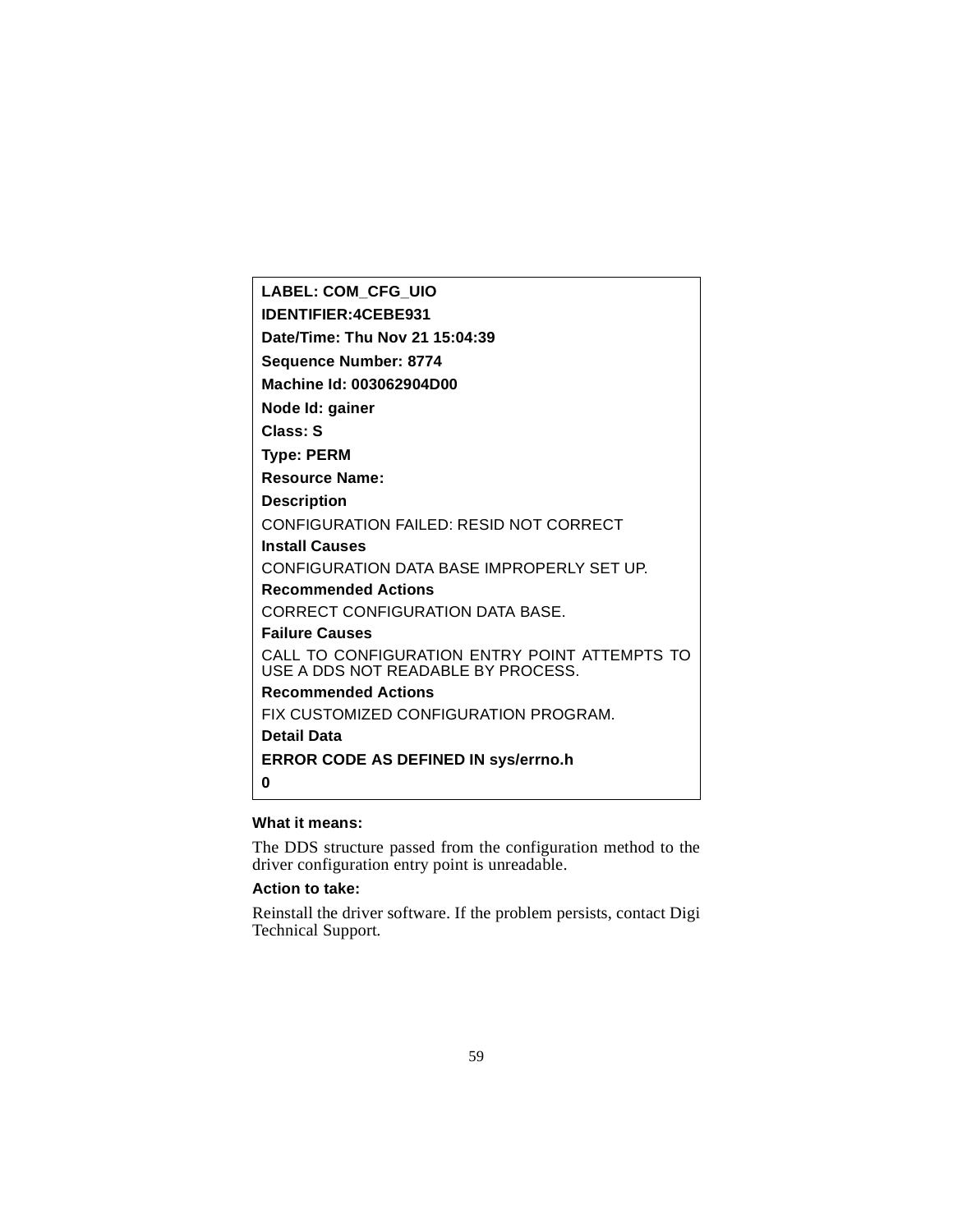**LABEL: DIGI\_CX\_CFG\_PORT IDENTIFIER:680A6C7C Date/Time: Thu Nov 21 15:04:39 Sequence Number: 8799 Machine Id: 003062904D00 Node Id: gainer Class: S Type: PERM Resource Name: Description** BAD ADAPTER I/O PORT ADDRESS **Install Causes** CONFIGURATION DATA BASE IMPROPERLY SET UP **Recommended Actions** CORRECT ADDRESS FROM MODEM KEYPAD **Failure Causes** ADAPTER SHOULD NOT BE AT THIS I/O PORT ADDRESS. **Recommended Actions** CHOOSE A DIFFERENT ADAPTER I/O PORT ADDRESS **Detail Data** ADAPTER I/O PORT ADDRESS: **0000 0000**

#### **What it means:**

Bad adapter I/O port address. **Action to take:** Contact Digi Technical Support.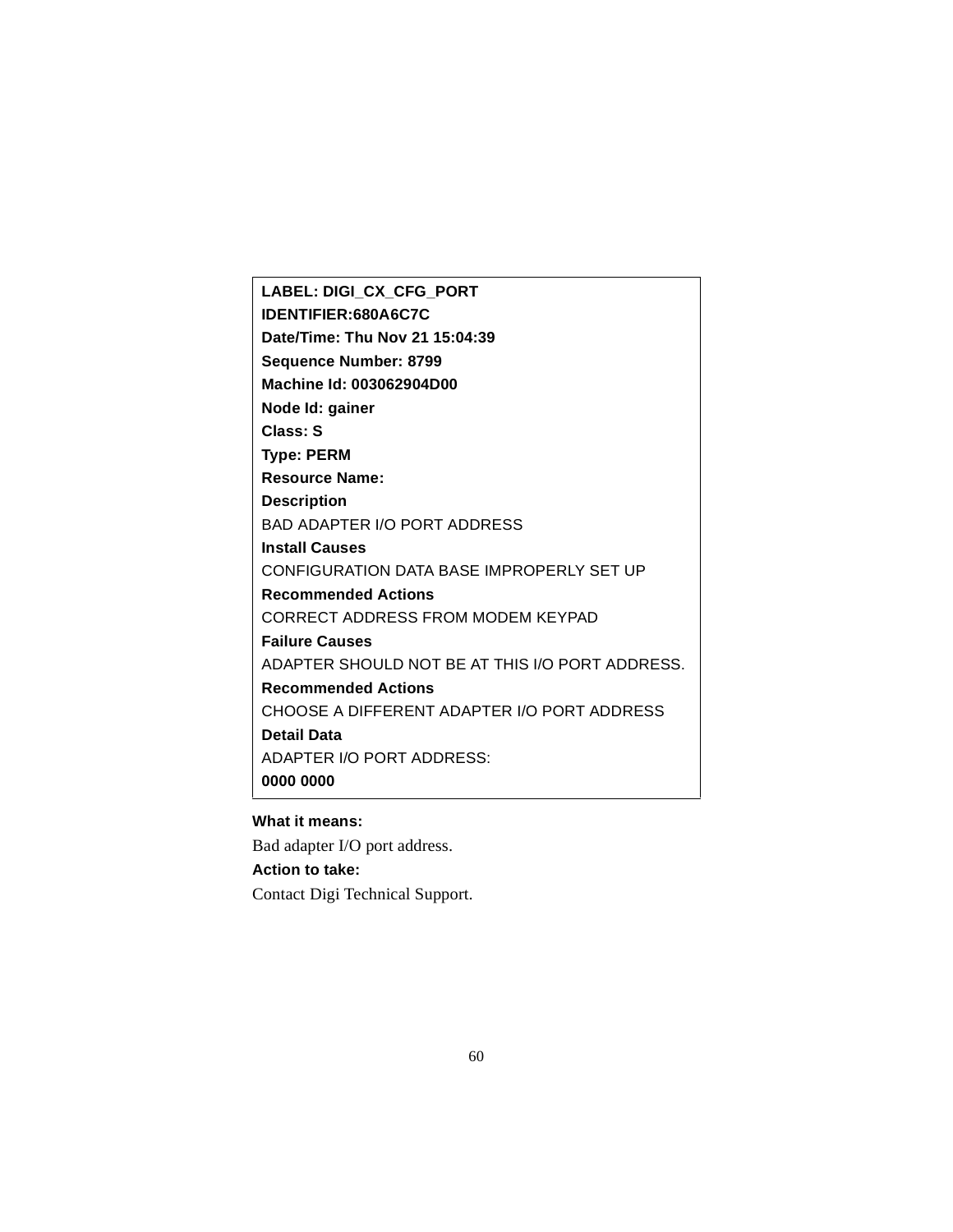| <b>LABEL: COM_CFG_PIN</b>                   |
|---------------------------------------------|
| <b>IDENTIFIER:DA244DCA</b>                  |
| Date/Time: Thu Nov 21 15:04:39              |
| <b>Sequence Number: 8776</b>                |
| Machine Id: 003062904D00                    |
| Node Id: gainer                             |
| Class: S                                    |
| <b>Type: PERM</b>                           |
| <b>Resource Name:</b>                       |
| <b>Description</b>                          |
| <b>CONFIGURATION FAILED: PINCODE FAILED</b> |
| <b>Install Causes</b>                       |
| CONFIGURATION DATA BASE IMPROPERLY SET UP.  |
| <b>Recommended Actions</b>                  |
| CORRECT CONFIGURATION DATA BASE.            |
| Detail Data                                 |
| <b>ERROR CODE AS DEFINED IN sys/errno.h</b> |
| 0                                           |

An error occurred while pinning driver resources to memory.

#### **Action to take:**

Reboot your system without removing any devices and then reinstall the driver software. If the problem persists, contact Digi Technical Support.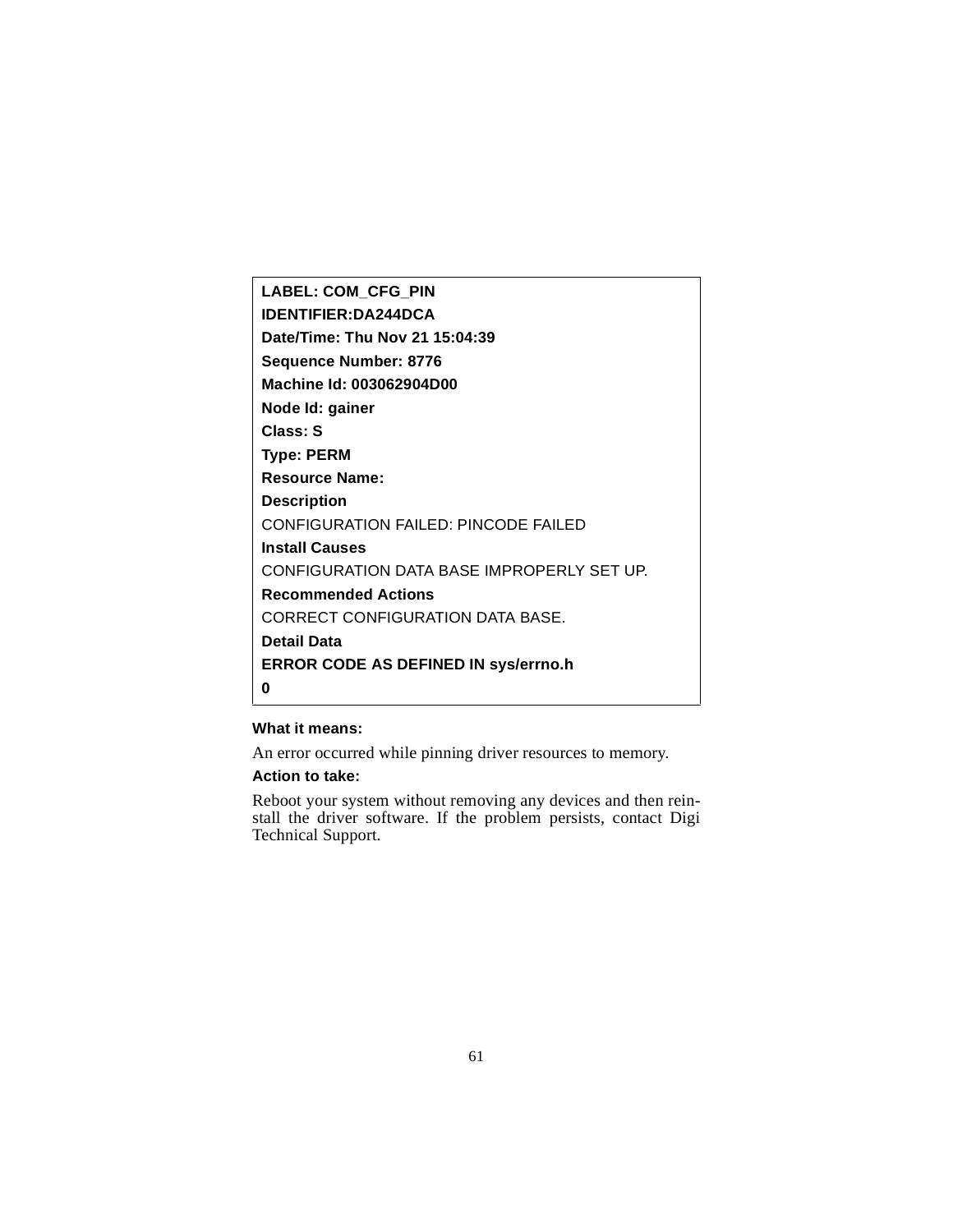**LABEL: COM\_CFG\_UNPIN IDENTIFIER:7F0052C6 Date/Time: Thu Nov 21 15:04:39 Sequence Number: 8781 Machine Id: 003062904D00 Node Id: gainer Class: S Type: PERM Resource Name: Description** CONFIGURATION FAILED: UNPINCODE FAILED **Install Causes** CONFIGURATION DATA BASE IMPROPERLY SET UP. **Recommended Actions** CORRECT CONFIGURATION DATA BASE. **Detail Data ERROR CODE AS DEFINED IN sys/errno.h 0**

#### **What it means:**

An error occurred while unpinning driver resources from memory.

#### **Action to take:**

Reboot your system without removing any devices and then reinstall the driver software. If the problem persists, contact Digi Technical Support.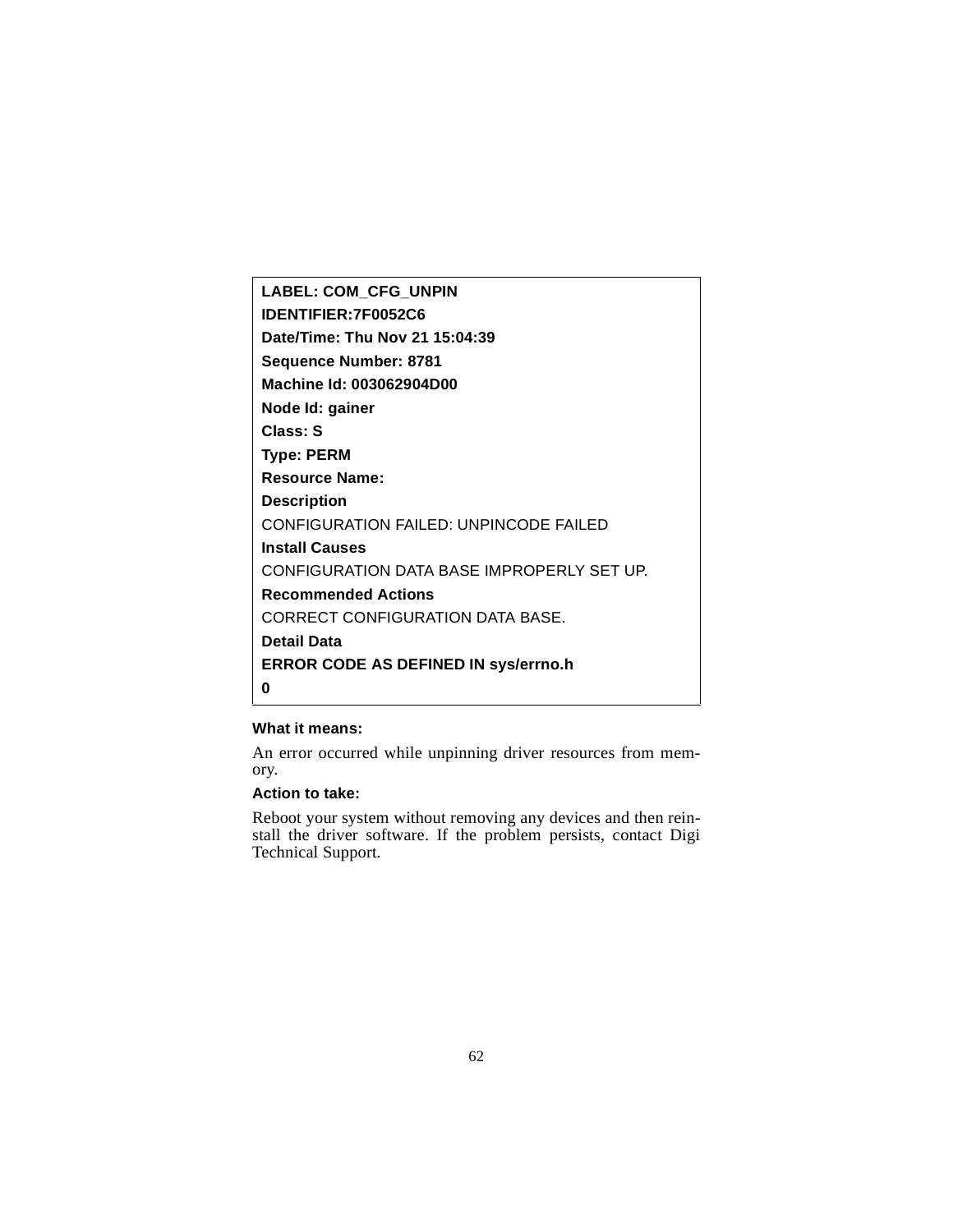**LABEL: COM\_CFG\_DEVA IDENTIFIER:BC8F0BBB Date/Time: Thu Nov 21 15:04:39 Sequence Number: 8777 Machine Id: 003062904D00 Node Id: gainer Class: S Type: PERM Resource Name: Description** CONFIGURATION FAILED: DEVSWADD FAILED **Install Causes** CONFIGURATION DATA BASE IMPROPERLY SET UP. **Recommended Actions** CORRECT CONFIGURATION DATA BASE. **Detail Data ERROR CODE AS DEFINED IN sys/errno.h 0**

#### **What it means:**

An error occurred while adding an entry to the device switch table.

#### **Action to take:**

Reinstall the driver software. If the problem persists, contact Digi Technical Support.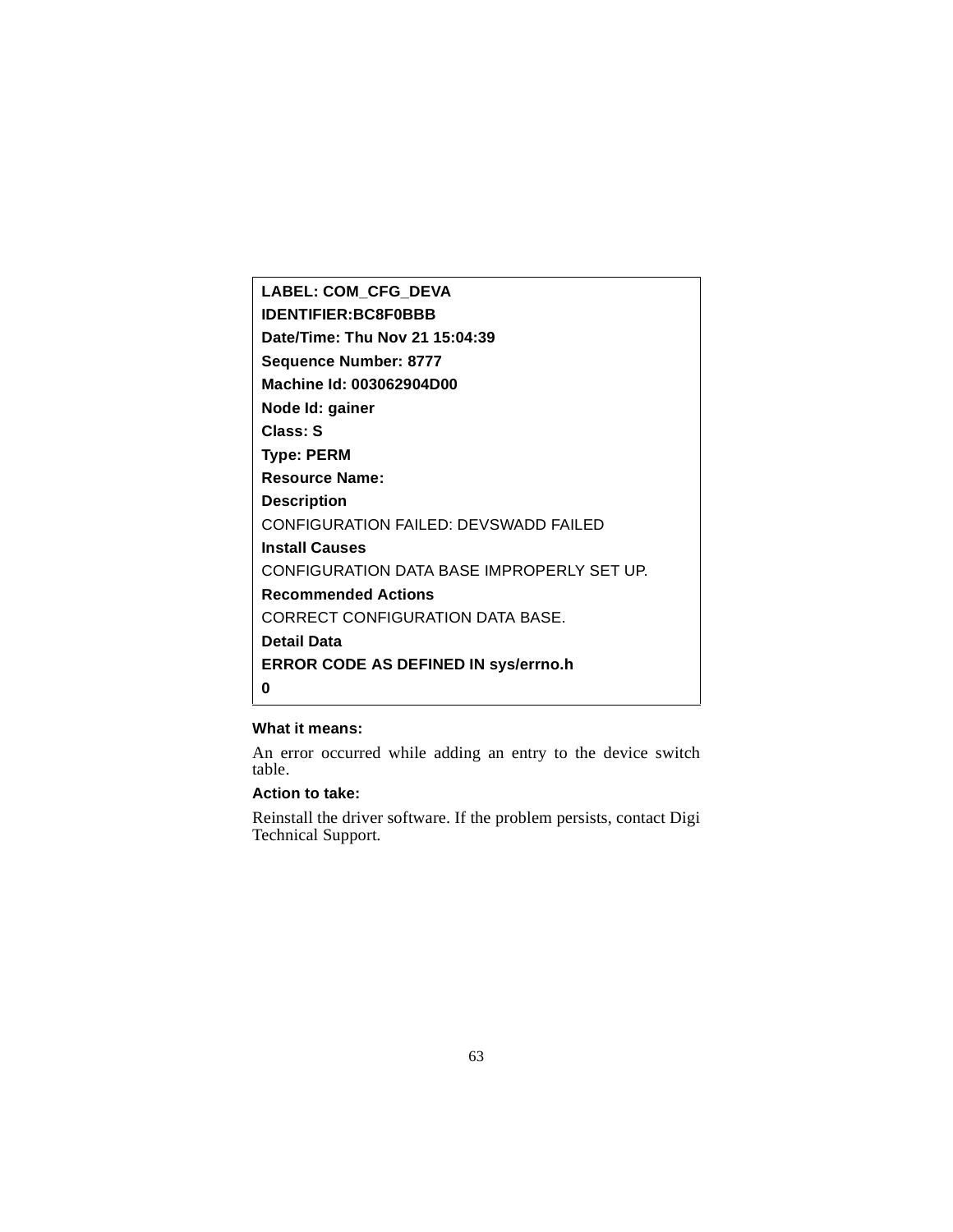| LABEL: COM_CFG_DEVD                          |
|----------------------------------------------|
| <b>IDENTIFIER: 29975223</b>                  |
| Date/Time: Thu Nov 21 15:04:39               |
| <b>Sequence Number: 8780</b>                 |
| Machine Id: 003062904D00                     |
| Node Id: gainer                              |
| Class: S                                     |
| <b>Type: PERM</b>                            |
| <b>Resource Name:</b>                        |
| <b>Description</b>                           |
| <b>CONFIGURATION FAILED: DEVSWDEL FAILED</b> |
| <b>Install Causes</b>                        |
| CONFIGURATION DATA BASE IMPROPERLY SET UP.   |
| <b>Recommended Actions</b>                   |
| CORRECT CONFIGURATION DATA BASE.             |
| Detail Data                                  |
| <b>ERROR CODE AS DEFINED IN sys/errno.h</b>  |
| 0                                            |

An error occurred while deleting an entry from the device switch table. A previous attempt to unconfigure a device has failed and left the configuration database in an incomplete state.

#### **Action to take:**

Reboot your system without removing any devices and then reinstall the driver software. If the problem persists, contact Digi Technical Support.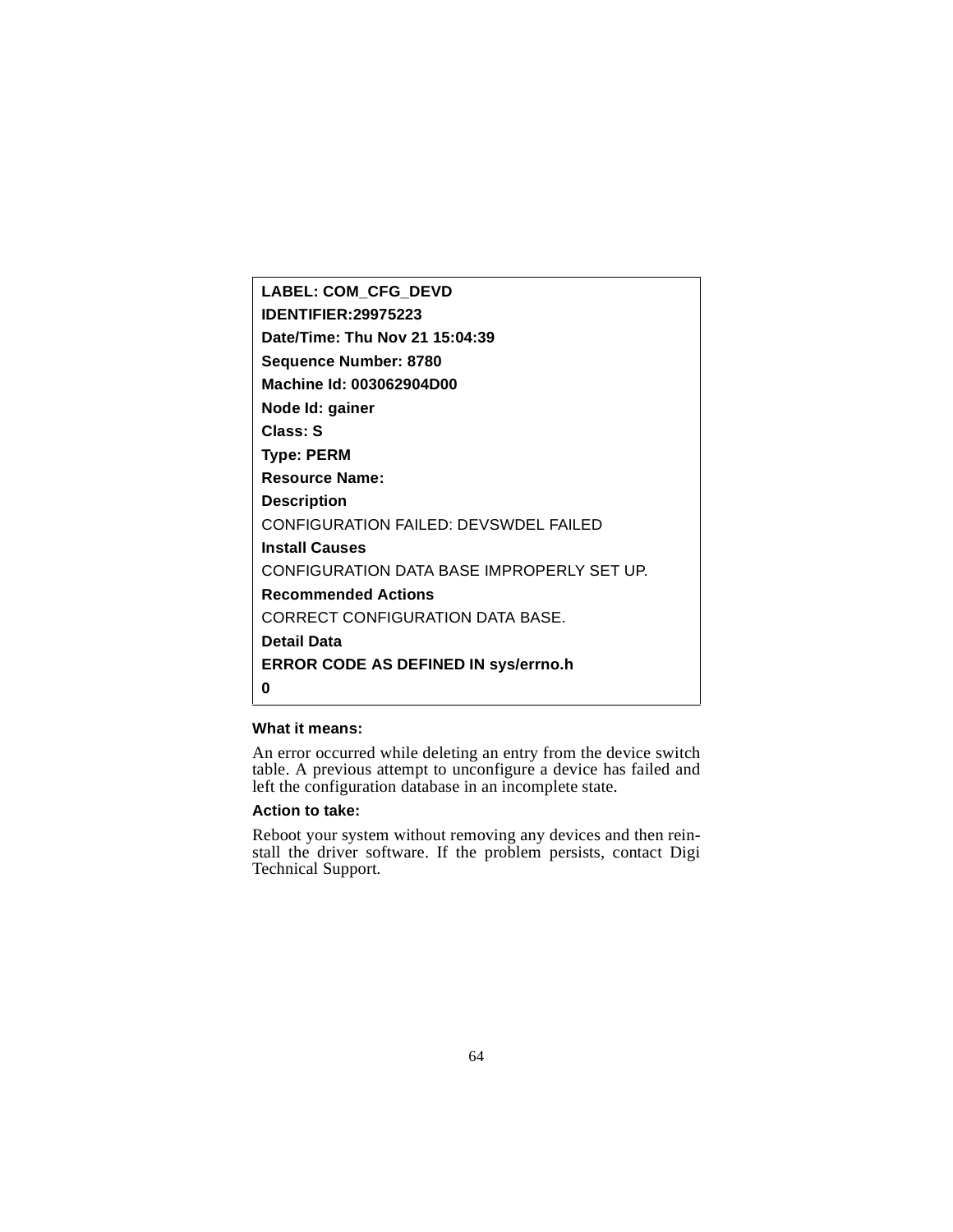**LABEL: DIGI\_CX\_CFG\_FEPOS IDENTIFIER:7C153B7A Date/Time: Thu Nov 21 15:04:39 Sequence Number: 8797 Machine Id: 003062904D00 Node Id: gainer Class: S Type: PERM Resource Name: Description** ADAPTER FEPOS EXECUTION FAILED **Failure Causes** DEVICE DRIVER ERROR. ADAPTER IS GOING BAD. **Recommended Actions** RUN DIAGNOSTICS AGAINST THE FAILING DEVICE CONTACT APPROPRIATE SERVICE REPRESENTATIVE **Detail Data FEPOS STATUS DATA: 0000**

#### **What it means:**

An error occurred while initializing the adapter FEP/OS **Action to take:** Contact Digi Technical Support.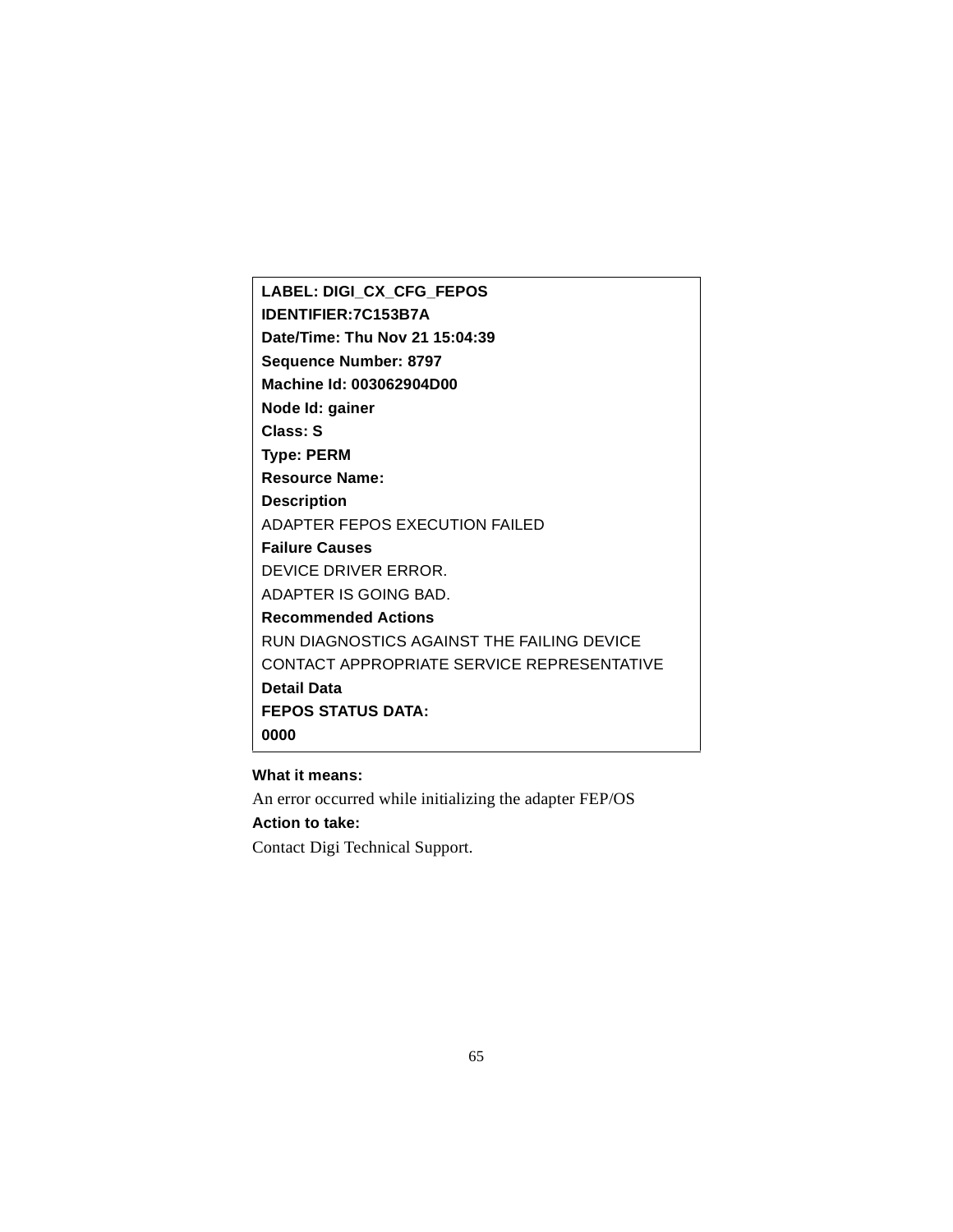| LABEL: DIGI_CX_FEPOS_ERR1                                      |
|----------------------------------------------------------------|
| <b>IDENTIFIER: 9B7CA2D9</b>                                    |
| Date/Time: Thu Nov 21 15:04:39                                 |
| <b>Sequence Number: 8791</b>                                   |
| Machine Id: 003062904D00                                       |
| Node Id: gainer                                                |
| Class: S                                                       |
| <b>Type: PERM</b>                                              |
| <b>Resource Name:</b>                                          |
| <b>Description</b>                                             |
| ERROR OPENING FEPOS MICROCODE FILE                             |
| <b>Failure Causes</b>                                          |
| DRIVER CALL TO FP OPEN FAILED                                  |
| <b>Recommended Actions</b>                                     |
| VERIFY FEPOS MICROCODE IS IN CORRECT LOCATION<br>ON FILESYSTEM |
| CONTACT APPROPRIATE SERVICE REPRESENTATIVE                     |
| Detail Data                                                    |
| <b>ERROR CODE AS DEFINED IN sys/errno.h</b>                    |
| 0                                                              |

An error occurred while opening the FEP/OS microcode file.

## **Action to take:**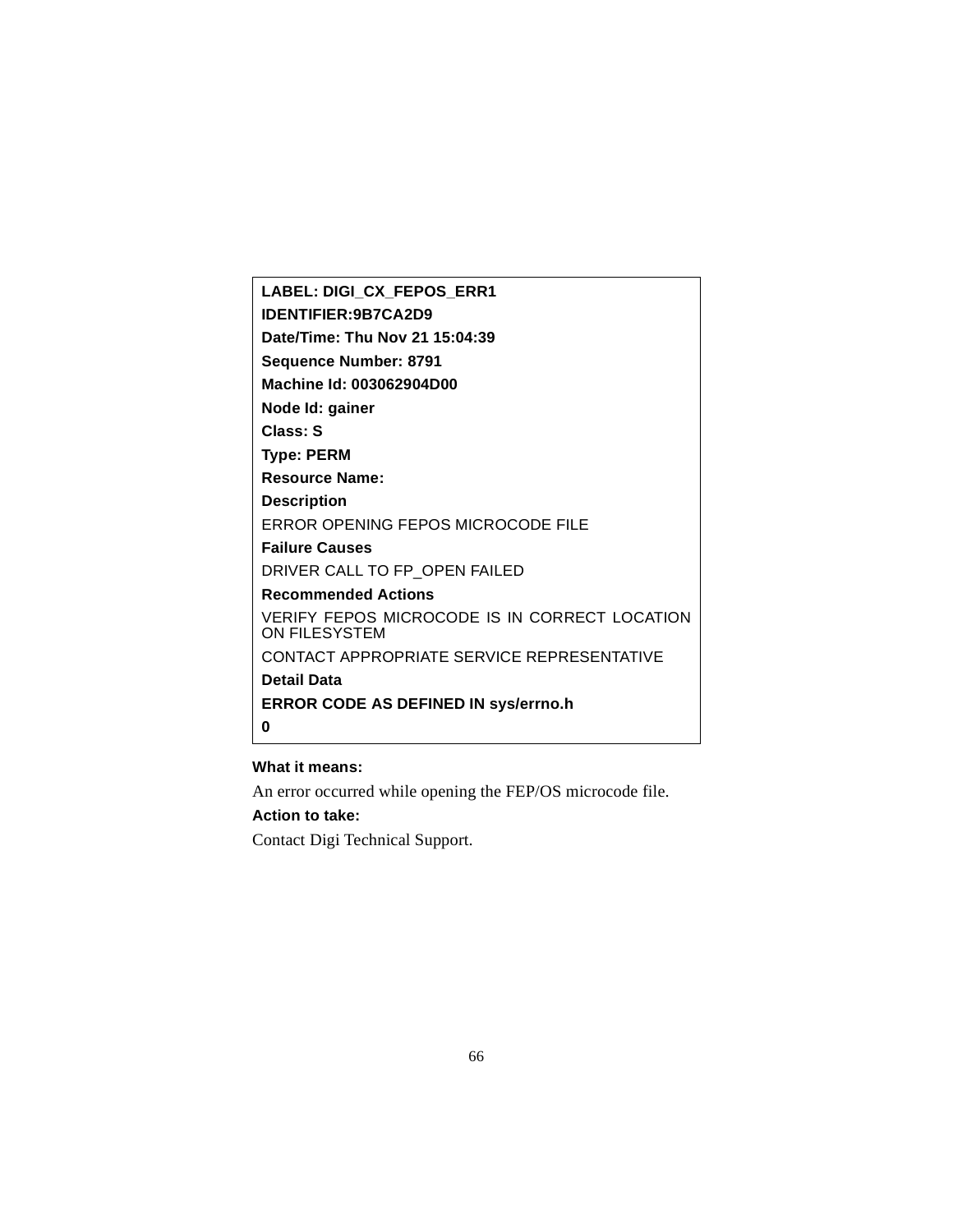| LABEL: DIGI_CX_FEPOS_ERR2                                      |
|----------------------------------------------------------------|
| <b>IDENTIFIER:C208EDC2</b>                                     |
| Date/Time: Thu Nov 21 15:04:39                                 |
| <b>Sequence Number: 8792</b>                                   |
| Machine Id: 003062904D00                                       |
| Node Id: gainer                                                |
| Class: S                                                       |
| <b>Type: PERM</b>                                              |
| <b>Resource Name:</b>                                          |
| <b>Description</b>                                             |
| <b>ERROR STATING FEPOS MICROCODE FILE</b>                      |
| <b>Failure Causes</b>                                          |
| DRIVER CALL TO FP STAT FAILED                                  |
| <b>Recommended Actions</b>                                     |
| VERIFY FEPOS MICROCODE IS IN CORRECT LOCATION<br>ON FILESYSTEM |
| CONTACT APPROPRIATE SERVICE REPRESENTATIVE                     |
| Detail Data                                                    |
| <b>ERROR CODE AS DEFINED IN sys/errno.h</b>                    |
| 0                                                              |

A stat error occurred with the FEP/OS microcode file.

## **Action to take:**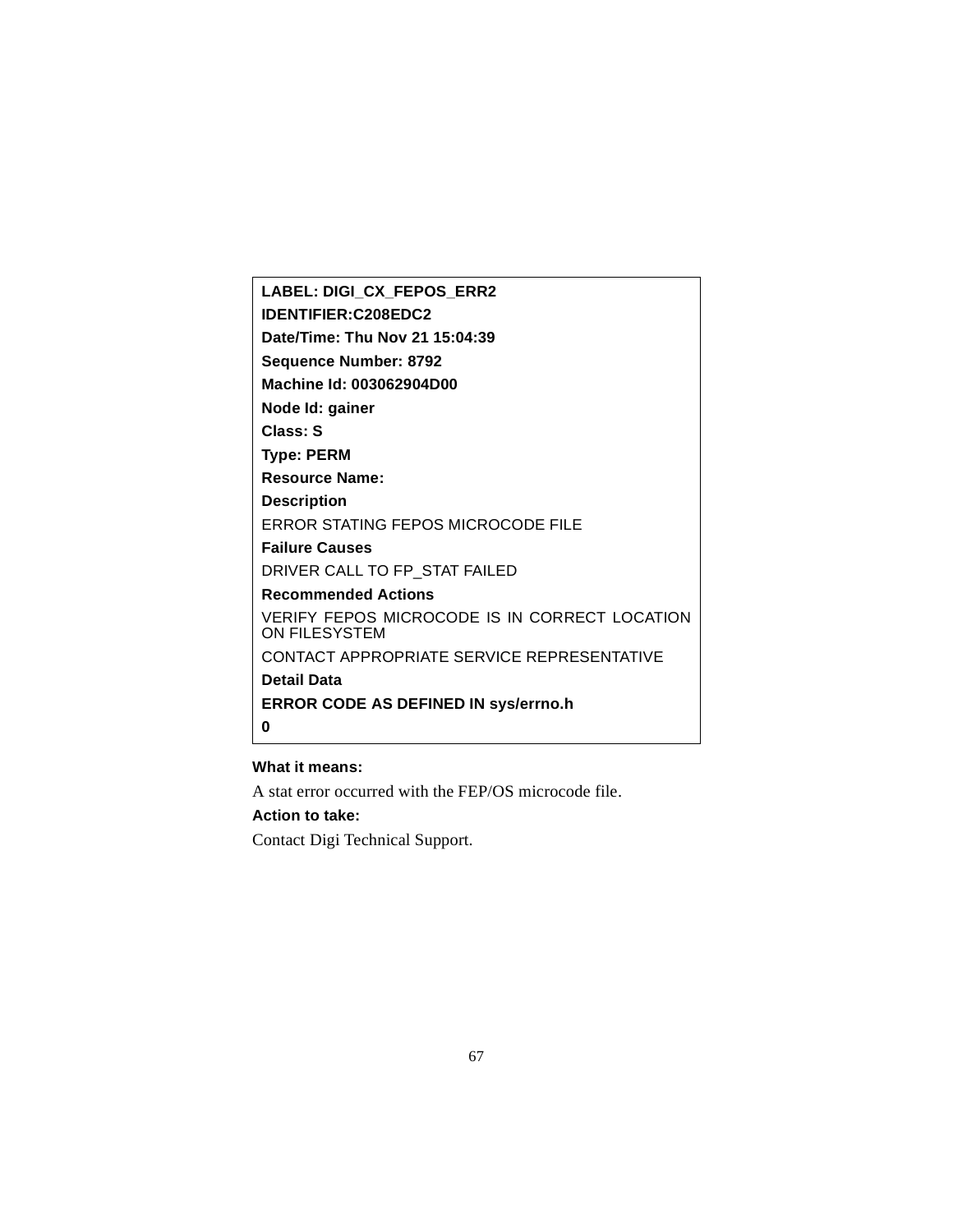**LABEL: DIGI\_CX\_FEPOS\_ERR3 IDENTIFIER:42506744 Date/Time: Thu Nov 21 15:04:39 Sequence Number: 8793 Machine Id: 003062904D00 Node Id: gainer Class: S Type: PERM Resource Name: Description** ERROR READING FEPOS MICROCODE FILE **Failure Causes** DRIVER CALL TO FP\_READ FAILED **Recommended Actions** VERIFY PERMISSIONS OF FEPOS MICROCODE FILE CONTACT APPROPRIATE SERVICE REPRESENTATIVE **Detail Data ERROR CODE AS DEFINED IN sys/errno.h 0**

#### **What it means:**

An error occurred while reading the FEP/OS microcode file.

## **Action to take:**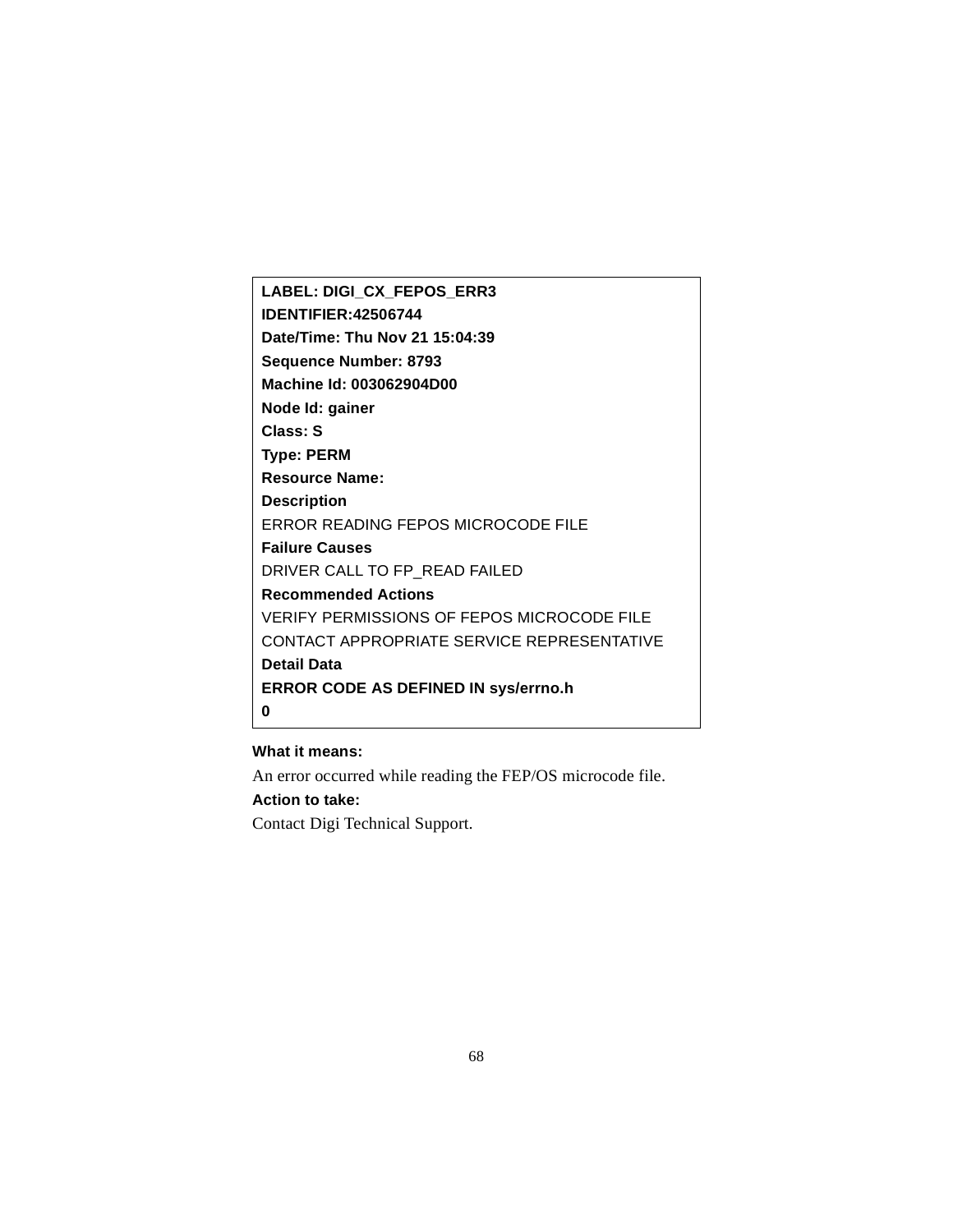**LABEL: DIGI\_CX\_FEPOS\_ERR4 IDENTIFIER:E1B5F5F9 Date/Time: Thu Nov 21 15:04:39 Sequence Number: 8794 Machine Id: 003062904D00 Node Id: gainer Class: S Type: PERM Resource Name: Description** ERROR READING FEPOS MICROCODE FILE **Failure Causes** TOO FEW BYTES RETURNED FROM FP\_READ **Recommended Actions** CONTACT APPROPRIATE SERVICE REPRESENTATIVE **Detail Data ERROR CODE AS DEFINED IN sys/errno.h 0**

#### **What it means:**

An error occurred while reading the FEP/OS microcode file. **Action to take:** Contact Digi Technical Support.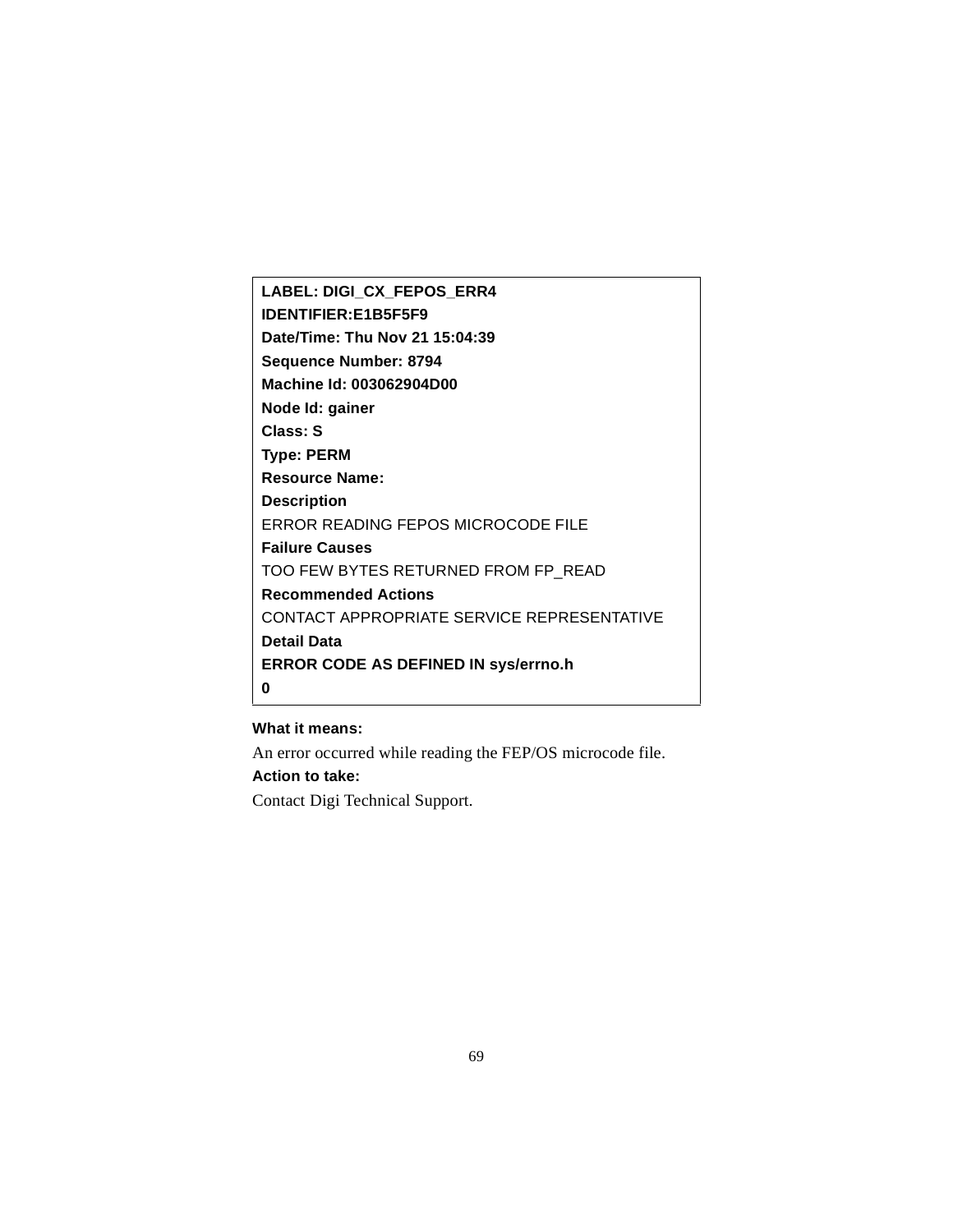**LABEL: DIGI\_CX\_FEPOS\_ERR5 IDENTIFIER:E5771574 Date/Time: Thu Nov 21 15:04:39 Sequence Number: 8795 Machine Id: 003062904D00 Node Id: gainer Class: S Type: PERM Resource Name: Description** ERROR CLOSING FEPOS MICROCODE FILE **Failure Causes** DRIVER CALL TO FP\_CLOSE FAILED **Recommended Actions** CONTACT APPROPRIATE SERVICE REPRESENTATIVE **Detail Data ERROR CODE AS DEFINED IN sys/errno.h 0**

#### **What it means:**

An error occurred while closing the FEP/OS microcode file. **Action to take:** Contact Digi Technical Support.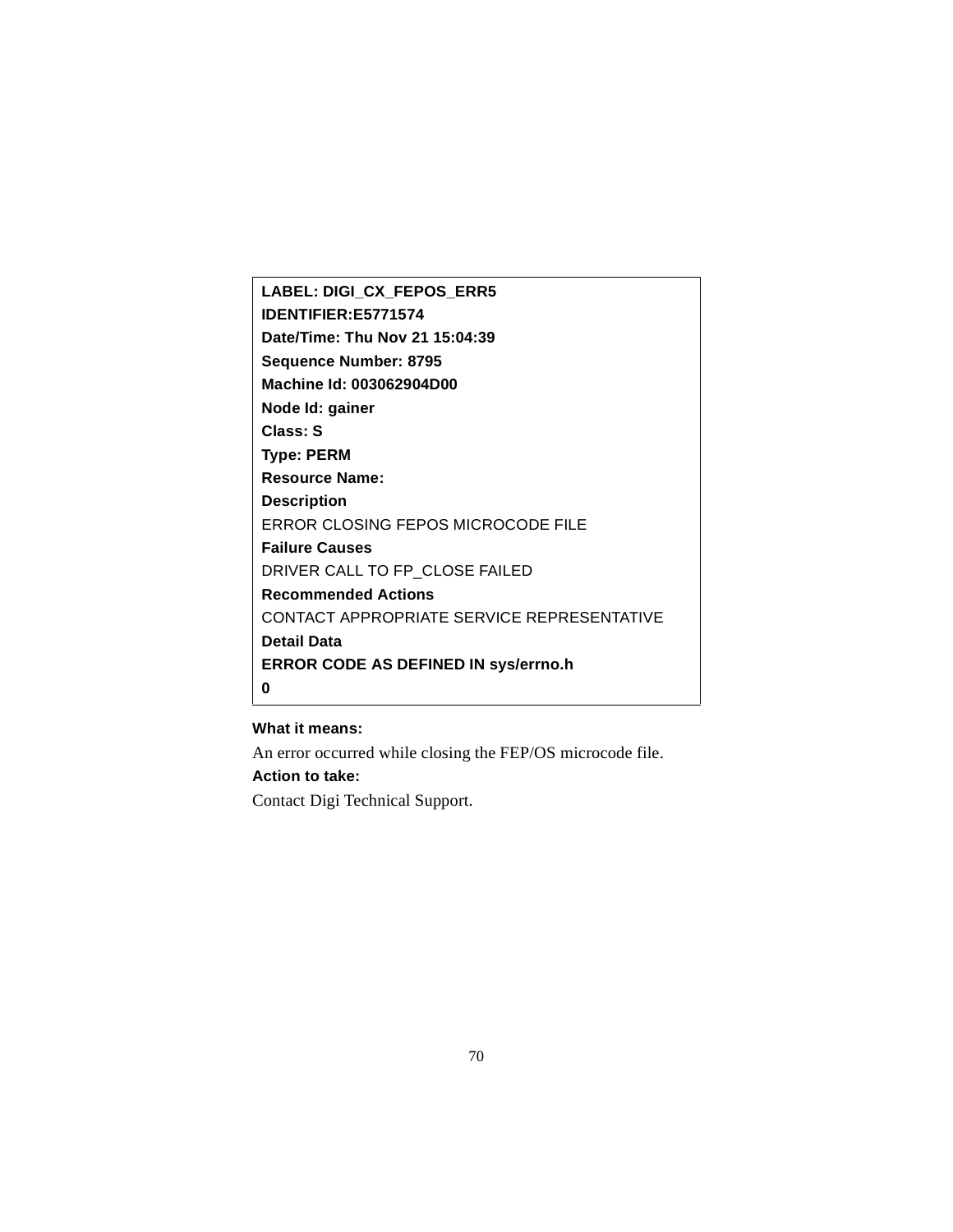**LABEL: DIGI\_CX\_FEPOS\_ERR6 IDENTIFIER:D47C5D56 Date/Time: Thu Nov 21 15:04:39 Sequence Number: 8796 Machine Id: 003062904D00 Node Id: gainer Class: S Type: PERM Resource Name: Description** ERROR MOVING ADAPTER FEPOS **Failure Causes** DRIVER BLK\_MV CALL FAILED **Recommended Actions** CONTACT APPROPRIATE SERVICE REPRESENTATIVE **Detail Data FEPOS STATUS DATA: 0000**

#### **What it means:**

An error occurred while moving the adapter FEP/OS to correct location.

#### **Action to take:**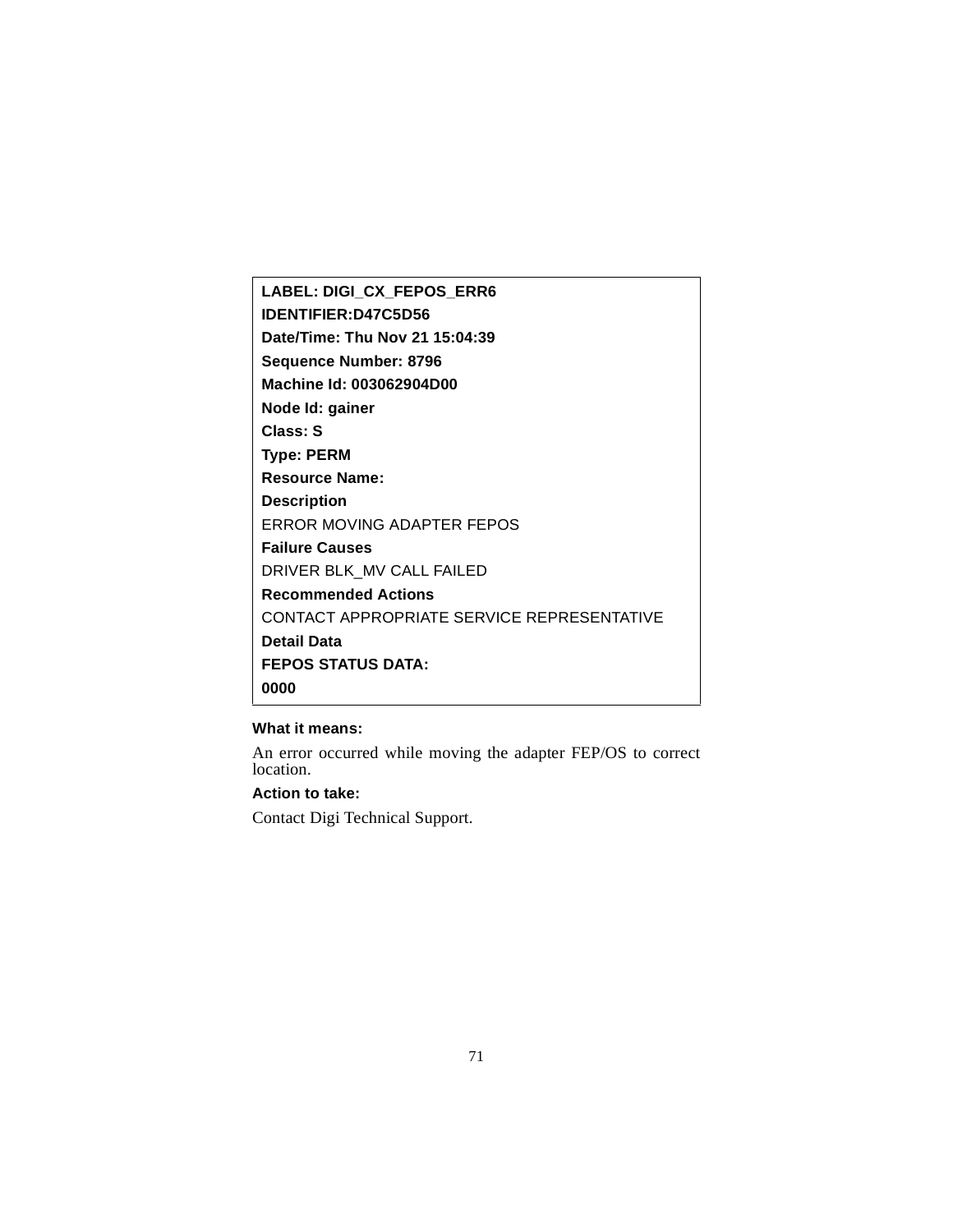**LABEL: DIGI\_CX\_CFG\_BIOS IDENTIFIER:DB7FF5B4 Date/Time: Thu Nov 21 15:04:39 Sequence Number: 8790 Machine Id: 003062904D00 Node Id: gainer Class: S Type: PERM Resource Name: Description** ADAPTER BIOS INITIALIZATION FAILED **Failure Causes** DEVICE DRIVER ERROR. ADAPTER IS GOING BAD. **Recommended Actions** RUN DIAGNOSTICS AGAINST THE FAILING DEVICE CONTACT APPROPRIATE SERVICE REPRESENTATIVE **Detail Data POSTAREA DATA: 0000**

#### **What it means:**

An error occurred while initializing the adapter BIOS.

## **Action to take:**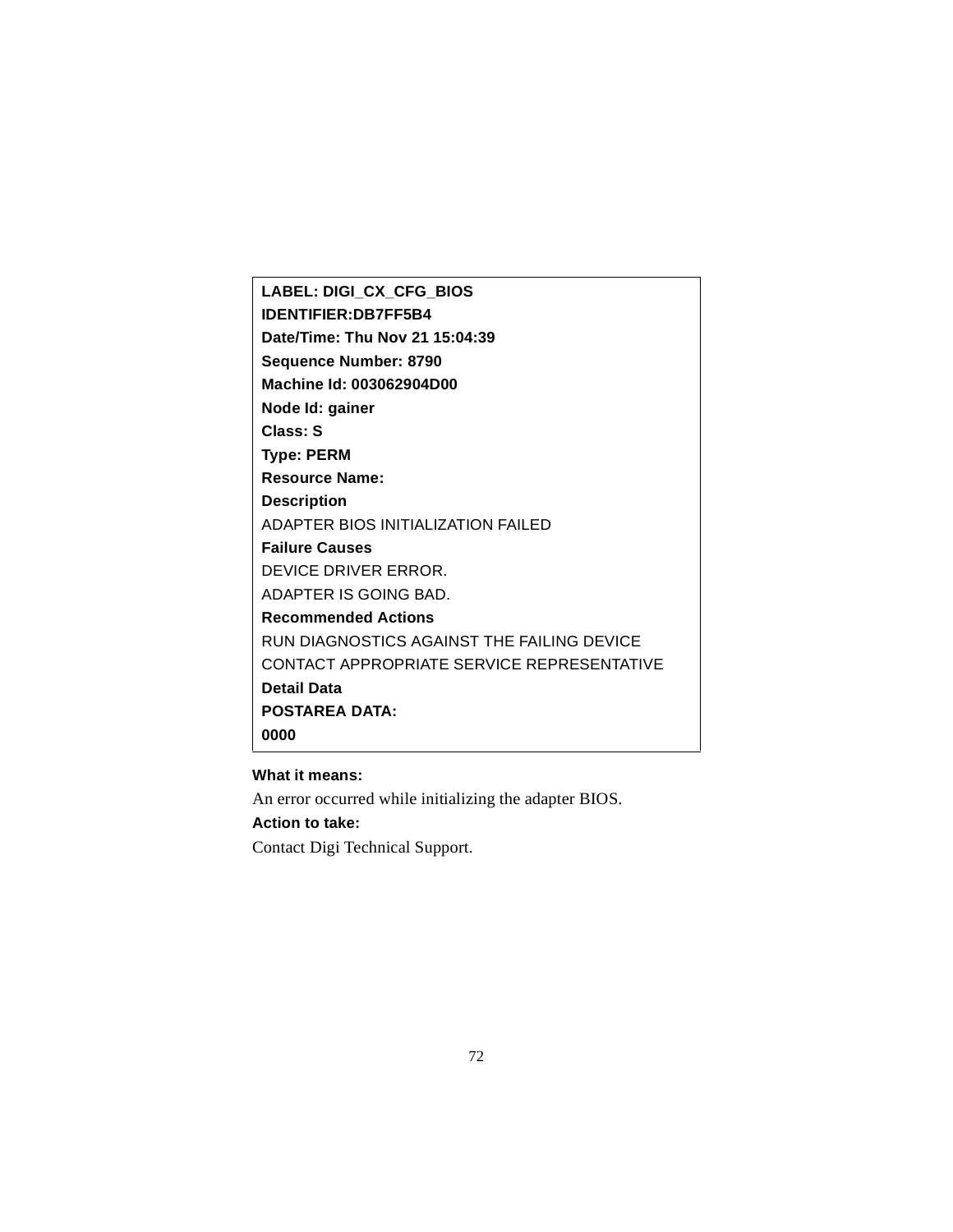**LABEL: DIGI\_CX\_BIOS\_ERR1 IDENTIFIER:316ABD57 Date/Time: Thu Nov 21 15:04:39 Sequence Number: 8784 Machine Id: 003062904D00 Node Id: gainer Class: S Type: PERM Resource Name: Description** ERROR ALLOCATING MEMORY **Failure Causes** DRIVER CALL TO XMALLOC FAILED **Recommended Actions** CONTACT APPROPRIATE SERVICE REPRESENTATIVE **Detail Data ERROR CODE AS DEFINED IN sys/errno.h 0**

## **What it means:**

An error occurred while allocating memory for the BIOS microcode file.

#### **Action to take:**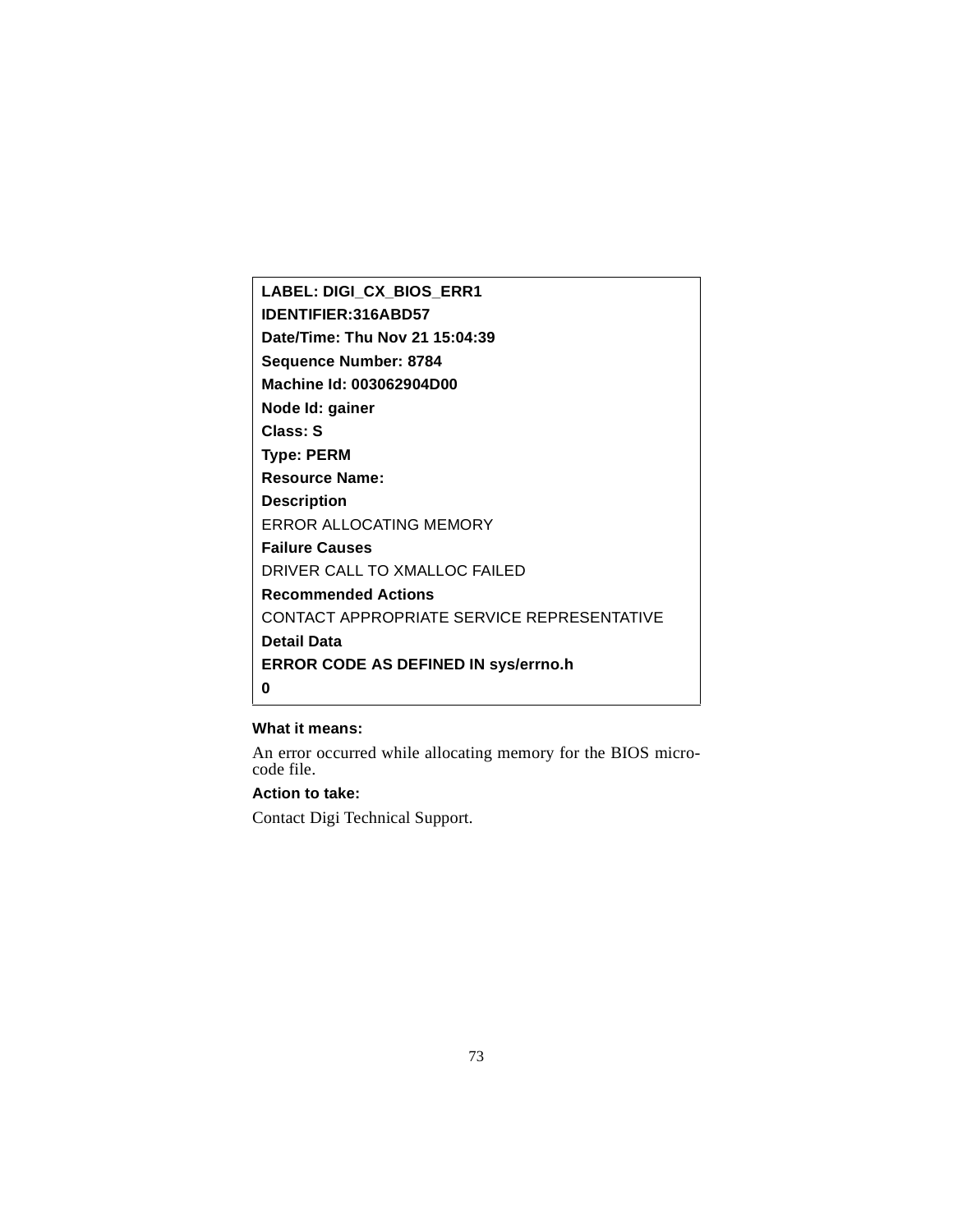| <b>LABEL: DIGI CX BIOS ERR2</b>                                      |
|----------------------------------------------------------------------|
| <b>IDENTIFIER:84F85E93</b>                                           |
| Date/Time: Thu Nov 21 15:04:39                                       |
| Sequence Number: 8785                                                |
| Machine Id: 003062904D00                                             |
| Node Id: gainer                                                      |
| Class: S                                                             |
| <b>Type: PERM</b>                                                    |
| <b>Resource Name:</b>                                                |
| <b>Description</b>                                                   |
| ERROR OPENING BIOS MICROCODE FILE                                    |
| <b>Failure Causes</b>                                                |
| DRIVER CALL TO FP_OPEN FAILED                                        |
| <b>Recommended Actions</b>                                           |
| VERIFY BIOS MICROCODE IS IN CORRECT LOCATION ON<br><b>FILESYSTEM</b> |
| CONTACT APPROPRIATE SERVICE REPRESENTATIVE                           |
| Detail Data                                                          |
| <b>ERROR CODE AS DEFINED IN sys/errno.h</b>                          |
| 0                                                                    |

# **What it means:**

An error occurred while opening the BIOS microcode file.

# **Action to take:**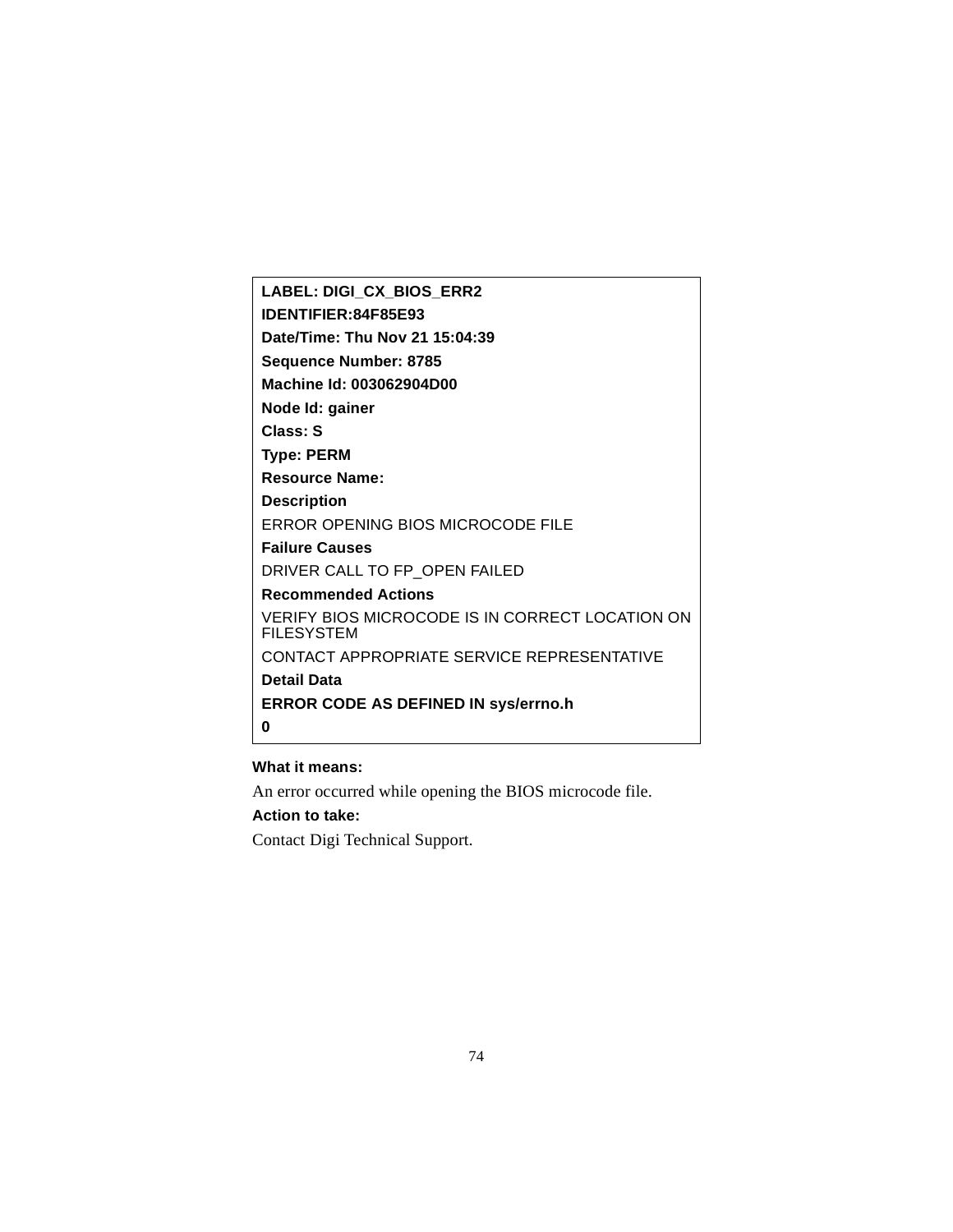| LABEL: DIGI CX BIOS ERR3                                             |
|----------------------------------------------------------------------|
| <b>IDENTIFIER:DD8C1188</b>                                           |
| Date/Time: Thu Nov 21 15:04:39                                       |
| <b>Sequence Number: 8786</b>                                         |
| Machine Id: 003062904D00                                             |
| Node Id: gainer                                                      |
| Class: S                                                             |
| <b>Type: PERM</b>                                                    |
| <b>Resource Name:</b>                                                |
| <b>Description</b>                                                   |
| ERROR STATING BIOS MICROCODE FILE                                    |
| <b>Failure Causes</b>                                                |
| DRIVER CALL TO FP STAT FAILED                                        |
| <b>Recommended Actions</b>                                           |
| VERIFY BIOS MICROCODE IS IN CORRECT LOCATION ON<br><b>FILESYSTEM</b> |
| CONTACT APPROPRIATE SERVICE REPRESENTATIVE                           |
| Detail Data                                                          |
| <b>ERROR CODE AS DEFINED IN sys/errno.h</b>                          |
| 0                                                                    |

# **What it means:**

A stat error occurred with the BIOS microcode file.

# **Action to take:**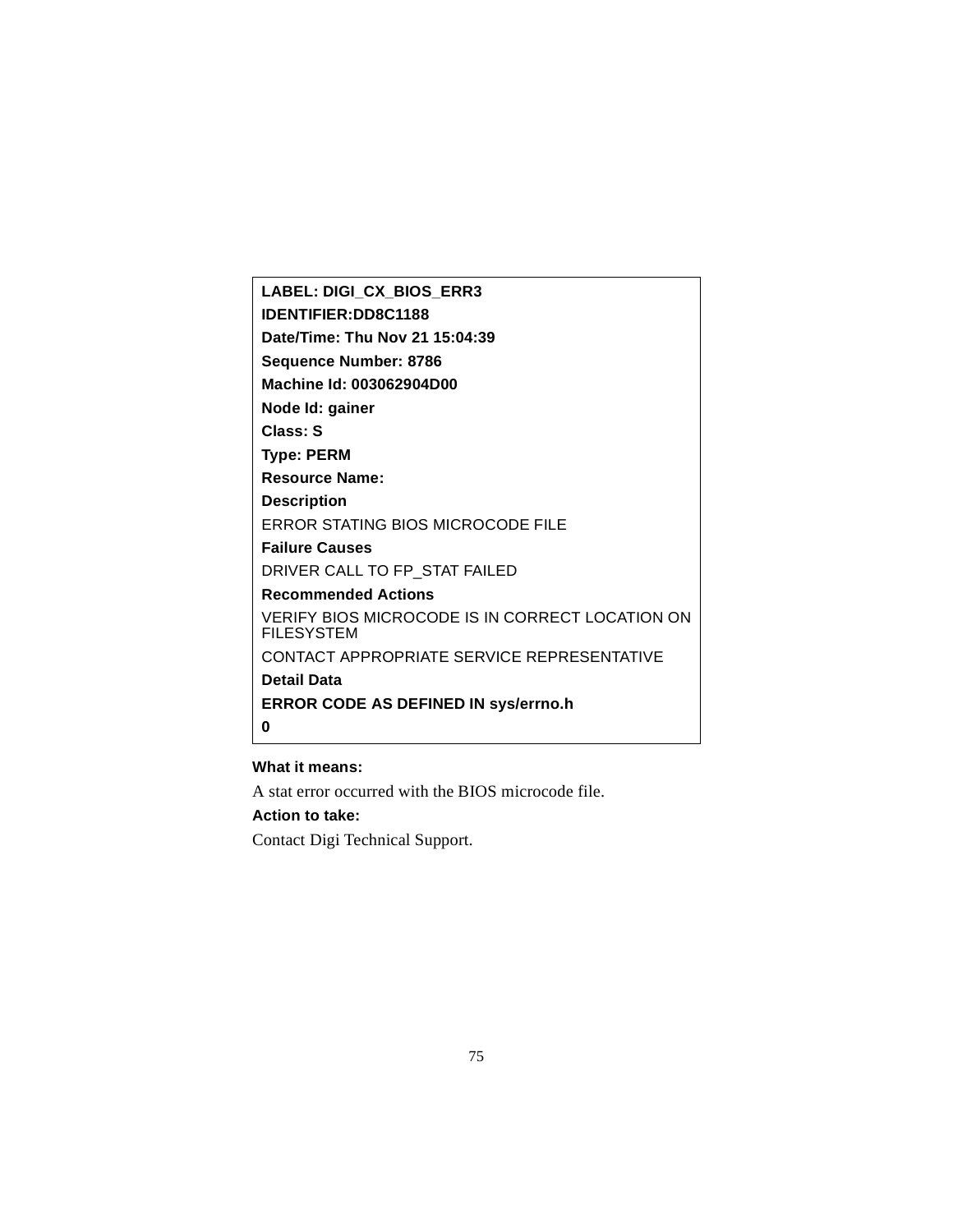**LABEL: DIGI\_CX\_BIOS\_ERR4 IDENTIFIER:7AB28202 Date/Time: Thu Nov 21 15:04:39 Sequence Number: 8787 Machine Id: 003062904D00 Node Id: gainer Class: S Type: PERM Resource Name: Description** ERROR READING BIOS MICROCODE FILE **Failure Causes** DRIVER CALL TO FP\_READ FAILED **Recommended Actions** VERIFY PERMISSIONS OF BIOS MICROCODE FILE CONTACT APPROPRIATE SERVICE REPRESENTATIVE **Detail Data ERROR CODE AS DEFINED IN sys/errno.h 0**

### **What it means:**

An error occurred while reading the BIOS microcode file.

## **Action to take:**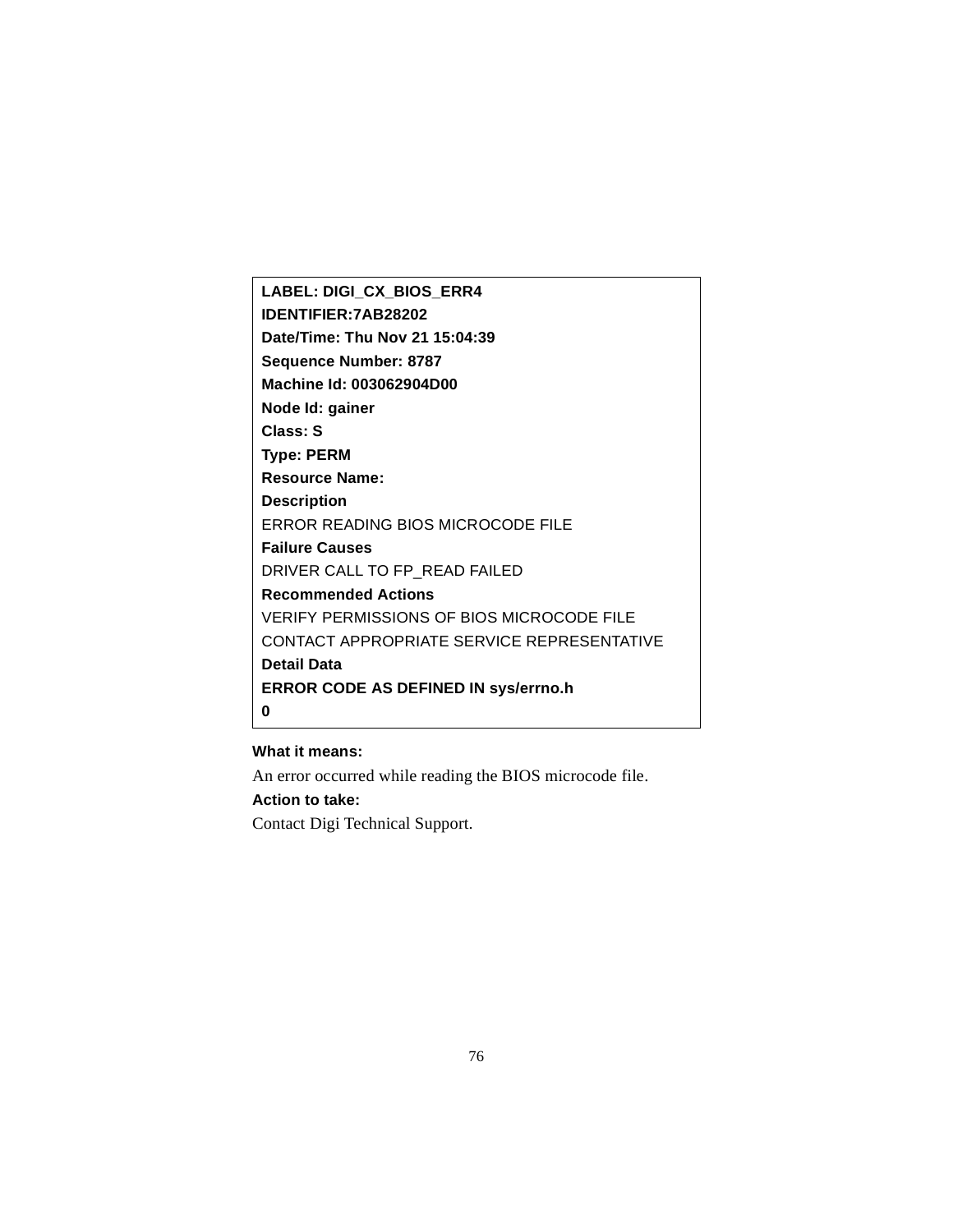**LABEL: DIGI\_CX\_BIOS\_ERR5 IDENTIFIER:BF28EBDA Date/Time: Thu Nov 21 15:04:39 Sequence Number: 8788 Machine Id: 003062904D00 Node Id: gainer Class: S Type: PERM Resource Name: Description** ERROR READING BIOS MICROCODE FILE **Failure Causes** TOO FEW BYTES RETURNED FROM FP\_READ **Recommended Actions** CONTACT APPROPRIATE SERVICE REPRESENTATIVE **Detail Data ERROR CODE AS DEFINED IN sys/errno.h 0**

## **What it means:**

An error occurred while reading the BIOS microcode file. **Action to take:** Contact Digi Technical Support.